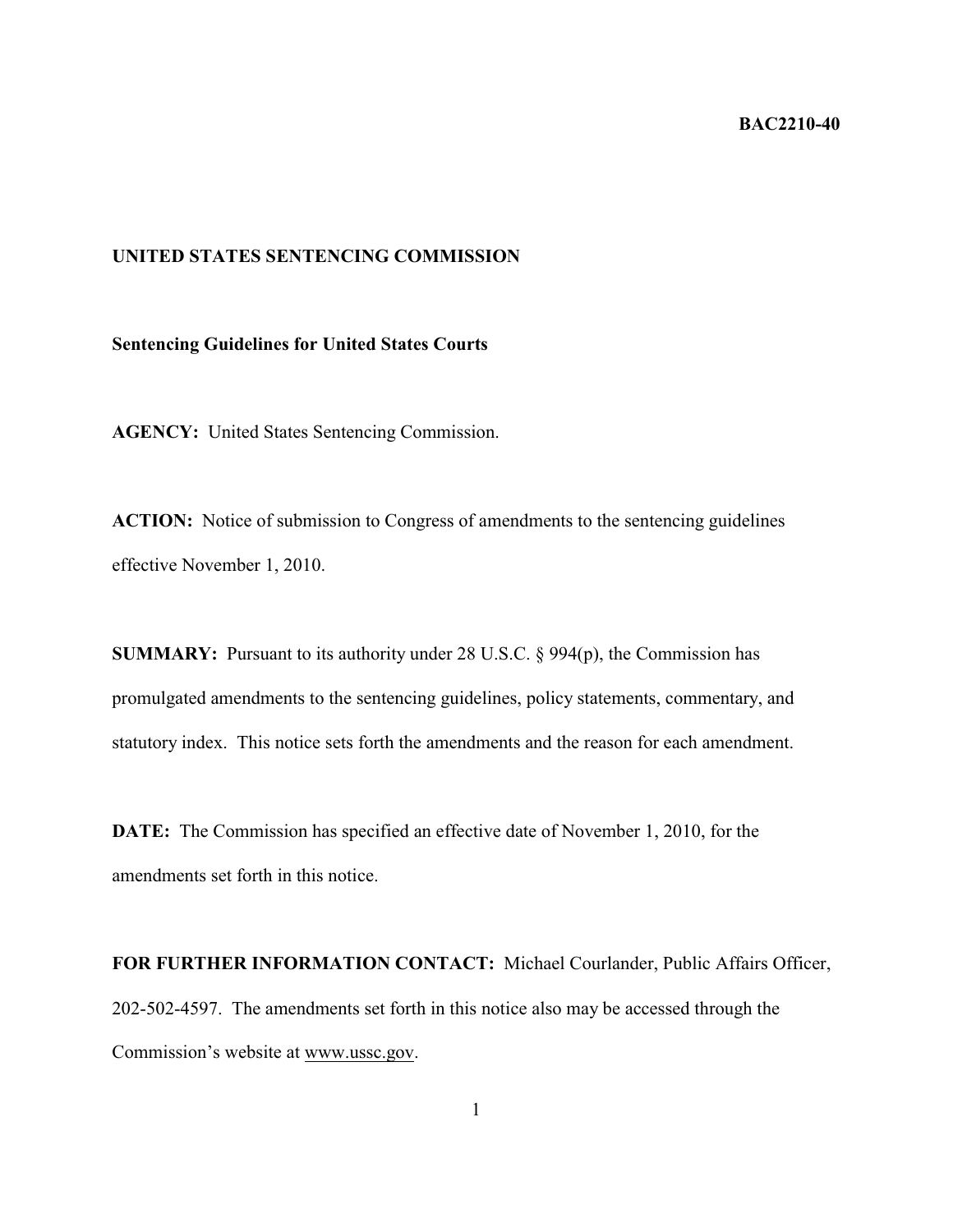**SUPPLEMENTARY INFORMATION:** The United States Sentencing Commission is an independent agency in the judicial branch of the United States Government. The Commission promulgates sentencing guidelines and policy statements for federal sentencing courts pursuant to 28 U.S.C. § 994(a). The Commission also periodically reviews and revises previously promulgated guidelines pursuant to 28 U.S.C. § 994(o) and generally submits guideline amendments to Congress pursuant to 28 U.S.C. § 994(p) not later than the first day of May each year. Absent action of Congress to the contrary, submitted amendments become effective by operation of law on the date specified by the Commission (generally November 1 of the year in which the amendments are submitted to Congress).

Notice of proposed amendments was published in the Federal Register on January 21, 2010 (see 75 FR 3525). The Commission held a public hearing on the proposed amendments in Washington, D.C., on March 17, 2010. On April 29, 2010, the Commission submitted these amendments to Congress and specified an effective date of November 1, 2010.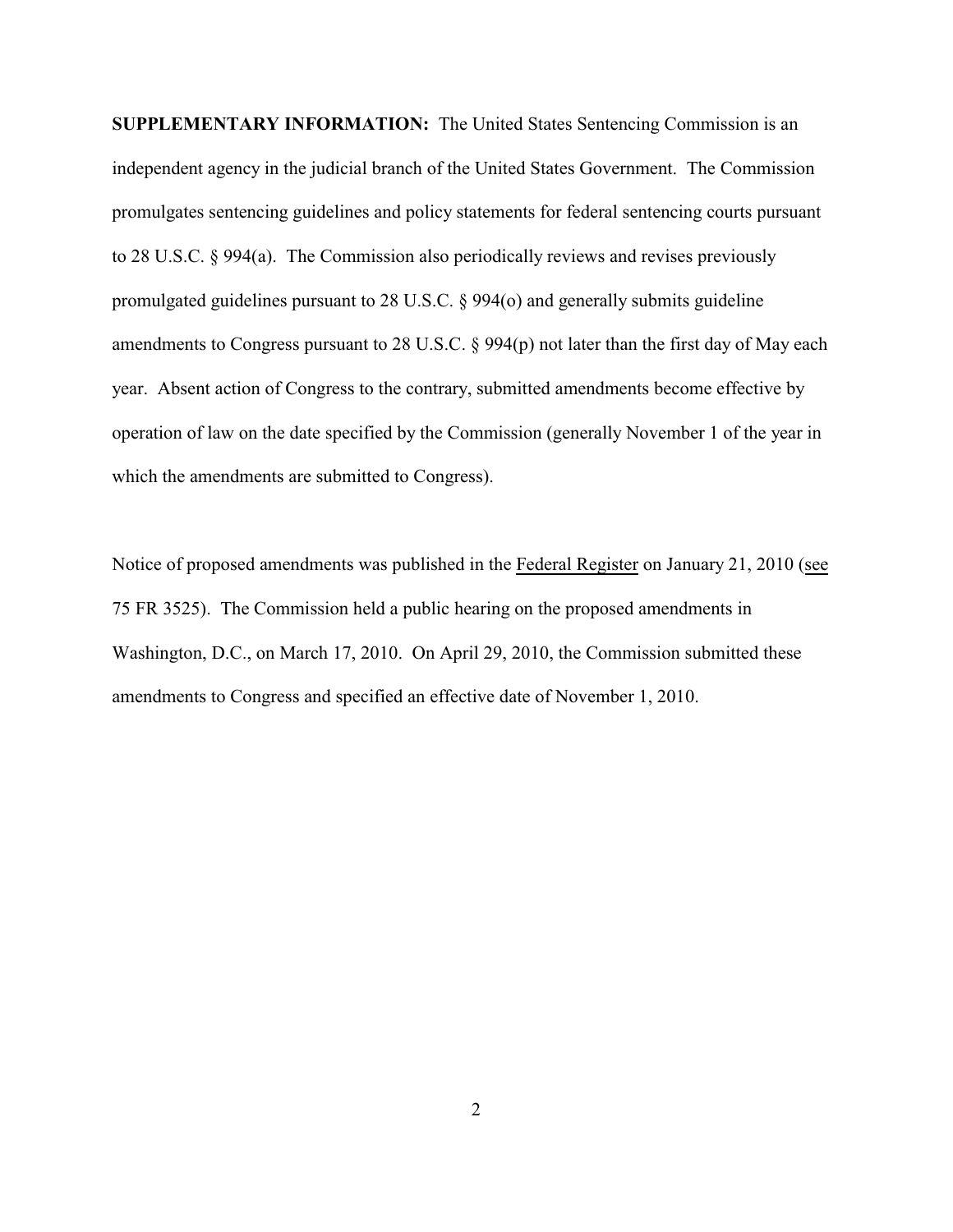**AUTHORITY:** 28 U.S.C. § 994(a), (o), and (p); USSC Rule of Practice and Procedure 4.1.

William K. Sessions III

Chair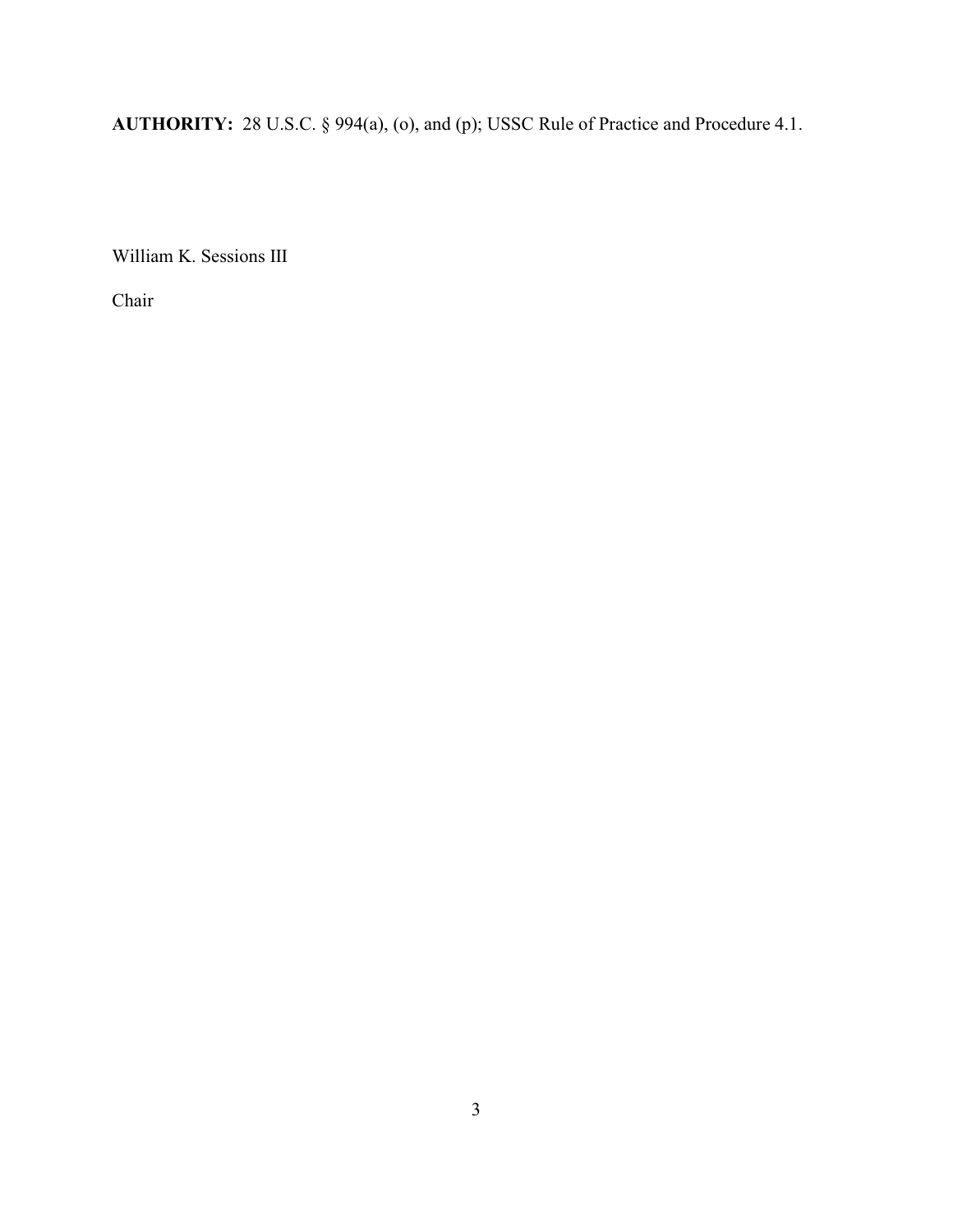1. Amendment: Chapter Five, Part A, is amended in the Sentencing Table by redesignating Zones A, B, C, and D (as designated by Amendment 462, see USSG Appendix C, Amendment 462 (effective November 1, 1992)) as follows: Zone A (containing all guideline ranges having a minimum of zero months); Zone B (containing all guideline ranges having a minimum of at least one but not more than nine months); Zone C (containing all guideline ranges having a minimum of at least ten but not more than twelve months); and Zone D (containing all guideline ranges having a minimum of fifteen months or more).

The Commentary to §5B1.1 captioned "Application Notes" is amended in Note 1(b) by striking "six" and inserting "nine"; and in Note 2 by striking "eight" and inserting "ten".

The Commentary to §5C1.1 captioned "Application Notes" is amended in Note 3 in the first paragraph by striking "six" and inserting "nine";

in Note 4 by striking "eight, nine, or ten months" and inserting "ten or twelve months"; by striking "8-14" and inserting "10-16" both places it appears; by striking "sentence of four" and inserting "sentence of five" both places it appears; by striking "four" before "months community"and inserting "five"; by striking "five" after "and a sentence of" and inserting "ten";

by striking Note 6 and inserting the following: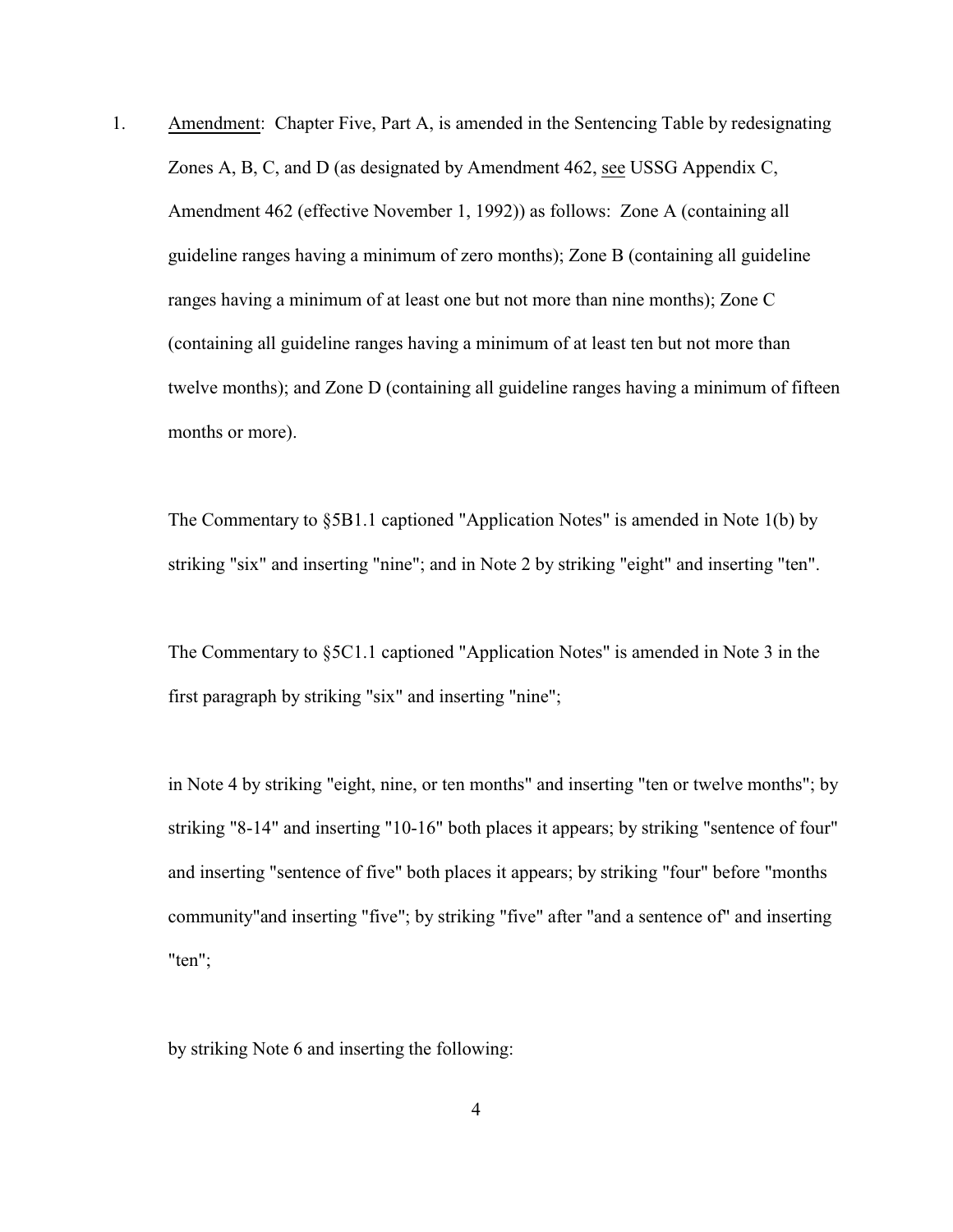"6. There may be cases in which a departure from the sentencing options authorized for Zone C of the Sentencing Table (under which at least half the minimum term must be satisfied by imprisonment) to the sentencing options authorized for Zone B of the Sentencing Table (under which all or most of the minimum term may be satisfied by intermittent confinement, community confinement, or home detention instead of imprisonment) is appropriate to accomplish a specific treatment purpose. Such a departure should be considered only in cases where the court finds that (A) the defendant is an abuser of narcotics, other controlled substances, or alcohol, or suffers from a significant mental illness, and (B) the defendant's criminality is related to the treatment problem to be addressed.

In determining whether such a departure is appropriate, the court should consider, among other things, (1) the likelihood that completion of the treatment program will successfully address the treatment problem, thereby reducing the risk to the public from further crimes of the defendant, and (2) whether imposition of less imprisonment than required by Zone C will increase the risk to the public from further crimes of the defendant.

Examples: The following examples both assume the applicable guideline range is 12-18 months and the court departs in accordance with this application note. Under Zone C rules, the defendant must be sentenced to at least six months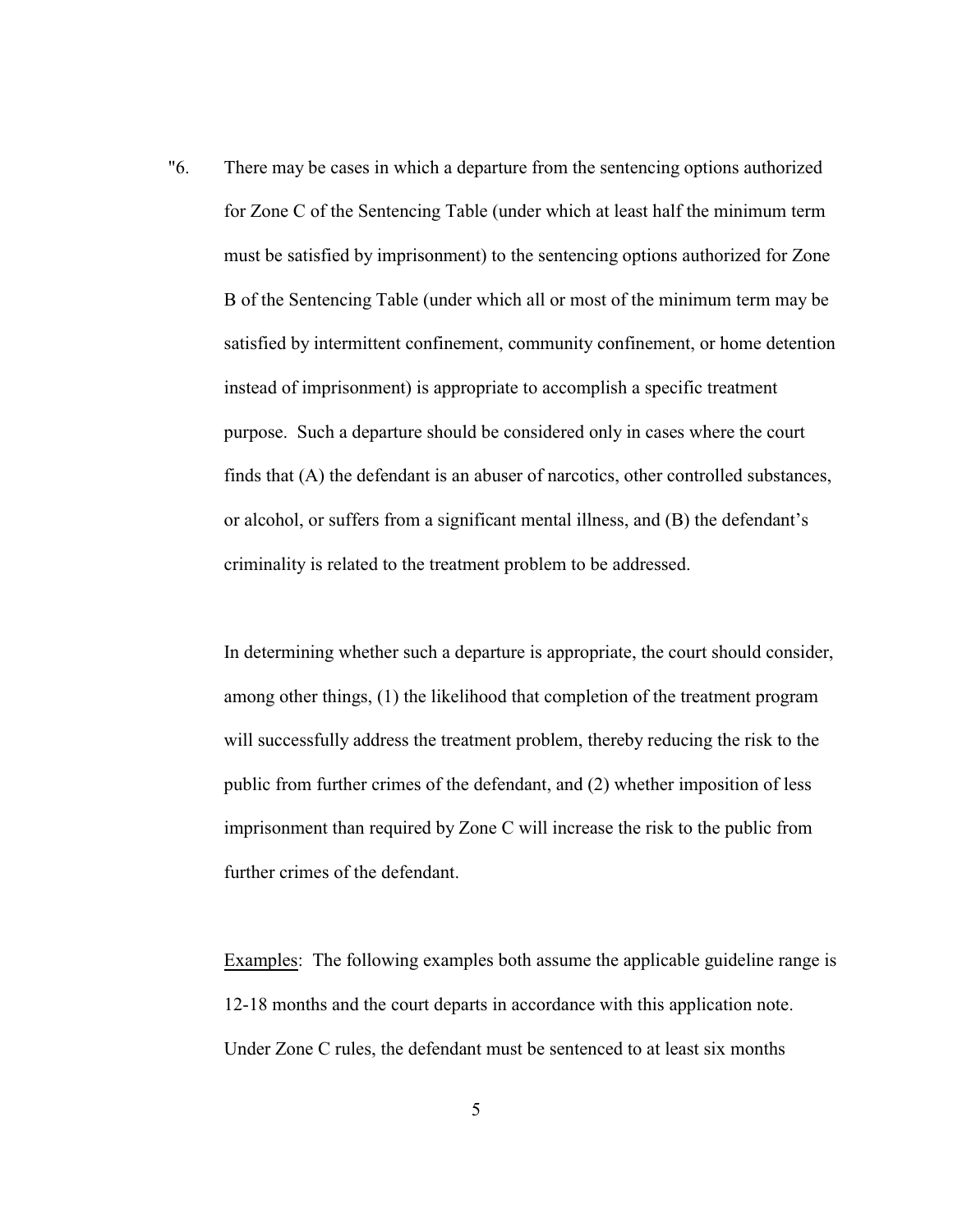imprisonment. (1) The defendant is a nonviolent drug offender in Criminal History Category I and probation is not prohibited by statute. The court departs downward to impose a sentence of probation, with twelve months of intermittent confinement, community confinement, or home detention and participation in a substance abuse treatment program as conditions of probation. (2) The defendant is convicted of a Class A or B felony, so probation is prohibited by statute (see §5B1.1(b)). The court departs downward to impose a sentence of one month imprisonment, with eleven months in community confinement or home detention and participation in a substance abuse treatment program as conditions of supervised release.";

in Note 7 by striking the last sentence; in Note 8 by striking "twelve" and inserting "15"; and by redesignating Note 8 as Note 9 and inserting after Note 7 the following:

"8. In a case in which community confinement in a residential treatment program is imposed to accomplish a specific treatment purpose, the court should consider the effectiveness of the residential treatment program.".

Reason for Amendment: This amendment is a two-part amendment expanding the availability of alternatives to incarceration. The amendment provides a greater range of sentencing options to courts with respect to certain offenders by expanding Zones B and C of the Sentencing Table by one level each and addresses cases in which a departure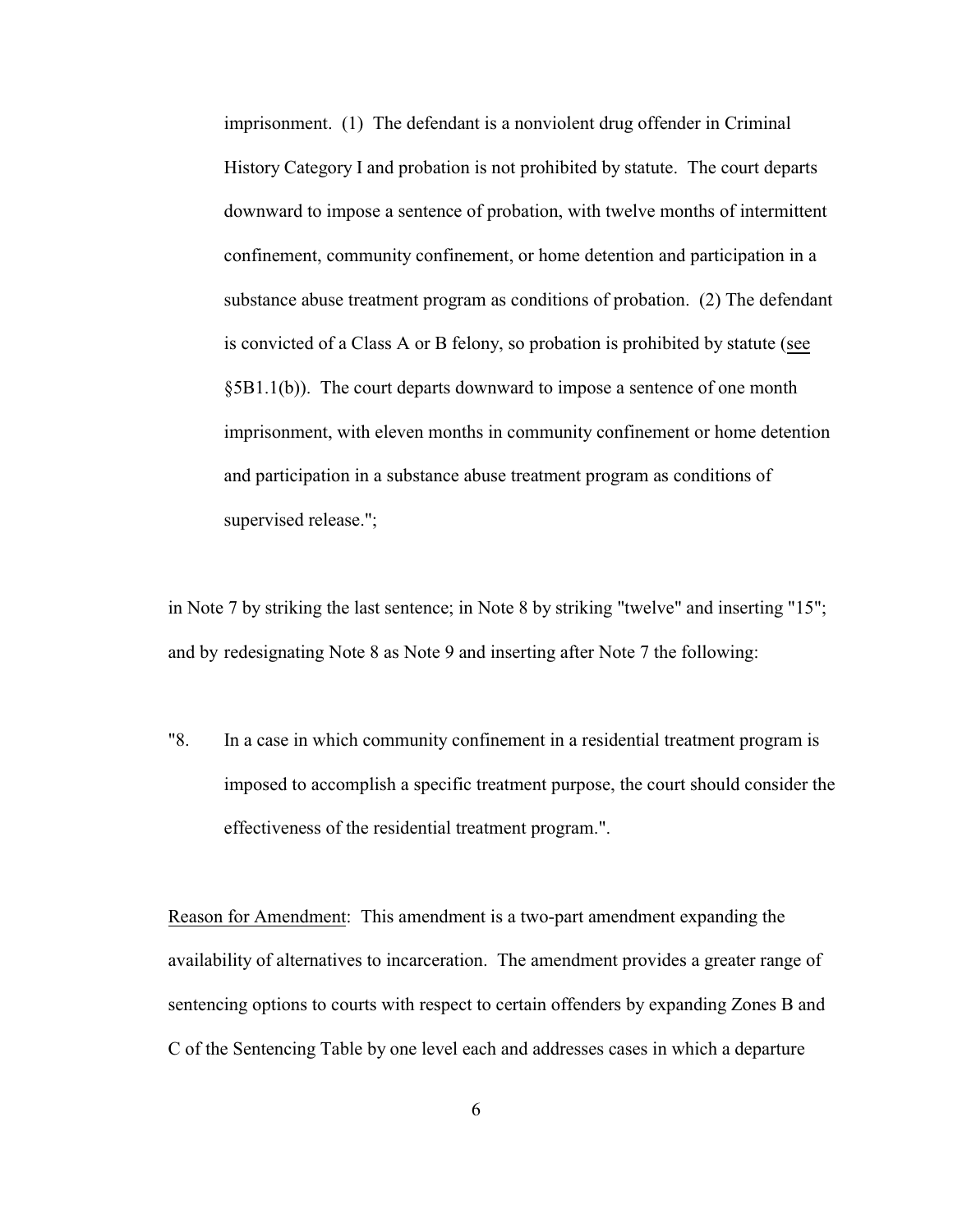from imprisonment to an alternative to incarceration (such as intermittent confinement, community confinement, or home confinement) may be appropriate to accomplish a specific treatment purpose.

The amendment is a result of the Commission's continued multi-year study of alternatives to incarceration. The Commission initiated this study in recognition of increased interest in alternatives to incarceration by all three branches of government and renewed public debate about the size of the federal prison population and the need for greater availability of alternatives to incarceration for certain nonviolent first offenders. See generally 28 U.S.C. §§ 994(g), (j).

As part of the study, the Commission held a two-day national symposium at which the Commission heard from experts on alternatives to incarceration, including federal and state judges, congressional staff, professors of law and the social sciences, corrections and alternative sentencing practitioners and specialists, federal and state prosecutors and defense attorneys, prison officials, and others involved in criminal justice. See United States Sentencing Commission, Symposium on Alternatives to Incarceration (July 2008). In considering the amendment, the Commission also reviewed federal sentencing data, public comment and testimony, recent scholarly literature, current federal and state practices, and feedback in various forms from federal judges.

First, the amendment expands Zones B and C of the Sentencing Table in Chapter Five.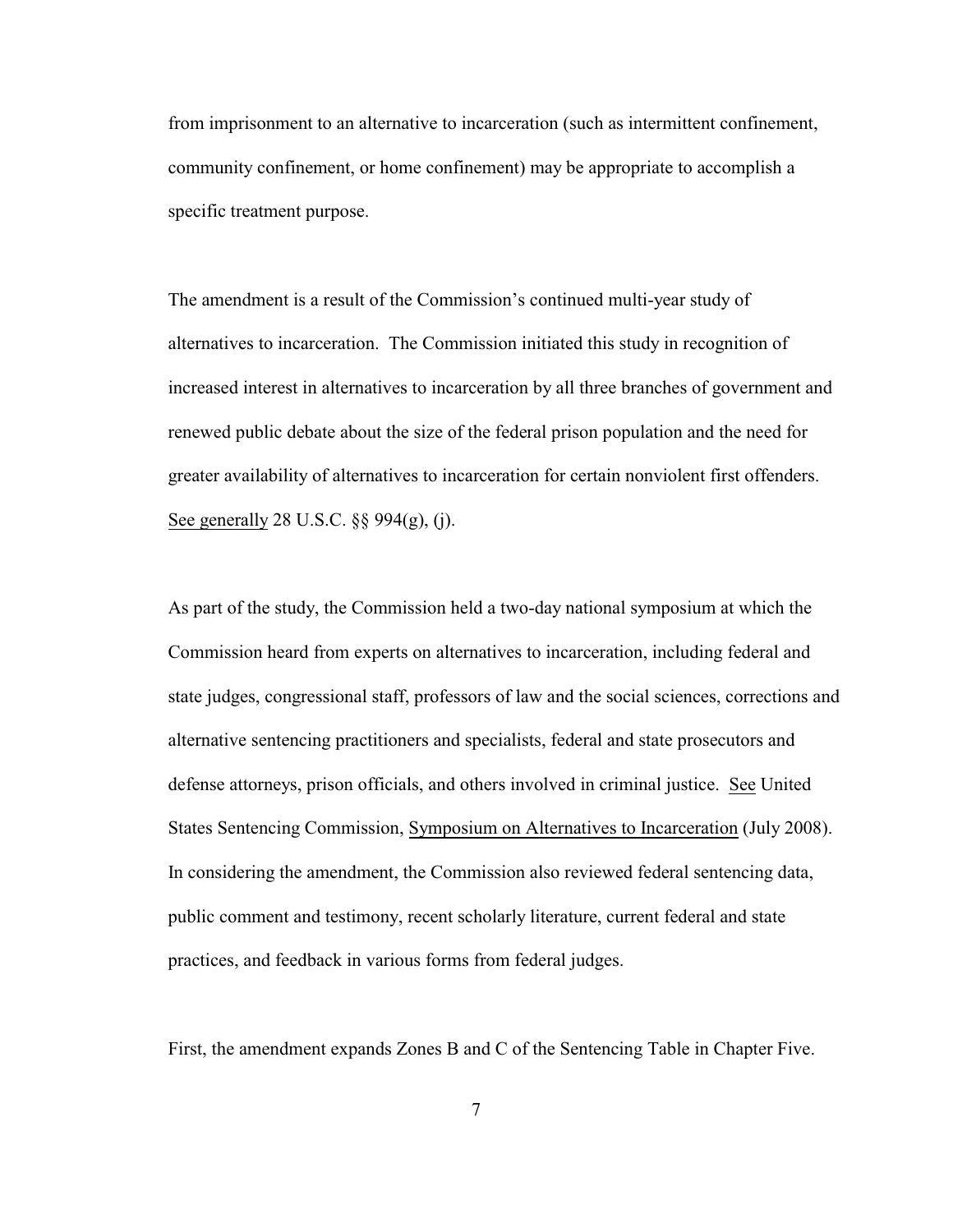Specifically, it expands Zone B by one level for each Criminal History Category (taking this area from Zone C), and expands Zone C by one level for each Criminal History Category (taking this area from Zone D). Accordingly, under the amendment, defendants in Zone C with an applicable guideline range of 8-14 months or 9-15 months are moved to Zone B, and defendants in Zone D with an applicable guideline range of 12-18 months are moved to Zone C. Conforming changes also are made to §§5B1.1 (Imposition of a Term of Probation) and 5C1.1. In considering this one-level expansion, the Commission observed that approximately 42 percent of the Zone C offenders covered by the amendment and approximately 52 percent of the Zone D offenders covered by the amendment already receive sentences below the applicable guideline range.

The Commission estimates that of the 71,054 offenders sentenced in fiscal year 2009 for which complete sentencing guideline application information is available, 1,565 offenders in Zone C, or 2.2 percent, would have been in Zone B of the Sentencing Table under the amendment, and 2,734 offenders in Zone D, or 3.8 percent, would have been in Zone C. Not all of these offenders would have been eligible for an alternative to incarceration, however, because many were non-citizens who may have been subject to an immigration detainer and some were statutorily prohibited from being sentenced to a term of probation, see, e.g., 18 U.S.C. § 3561(a)(1) (prohibiting a defendant convicted of a Class A or Class B felony from being sentenced to a term of probation).

As a further reason for the zone expansion, Commission data indicate that courts often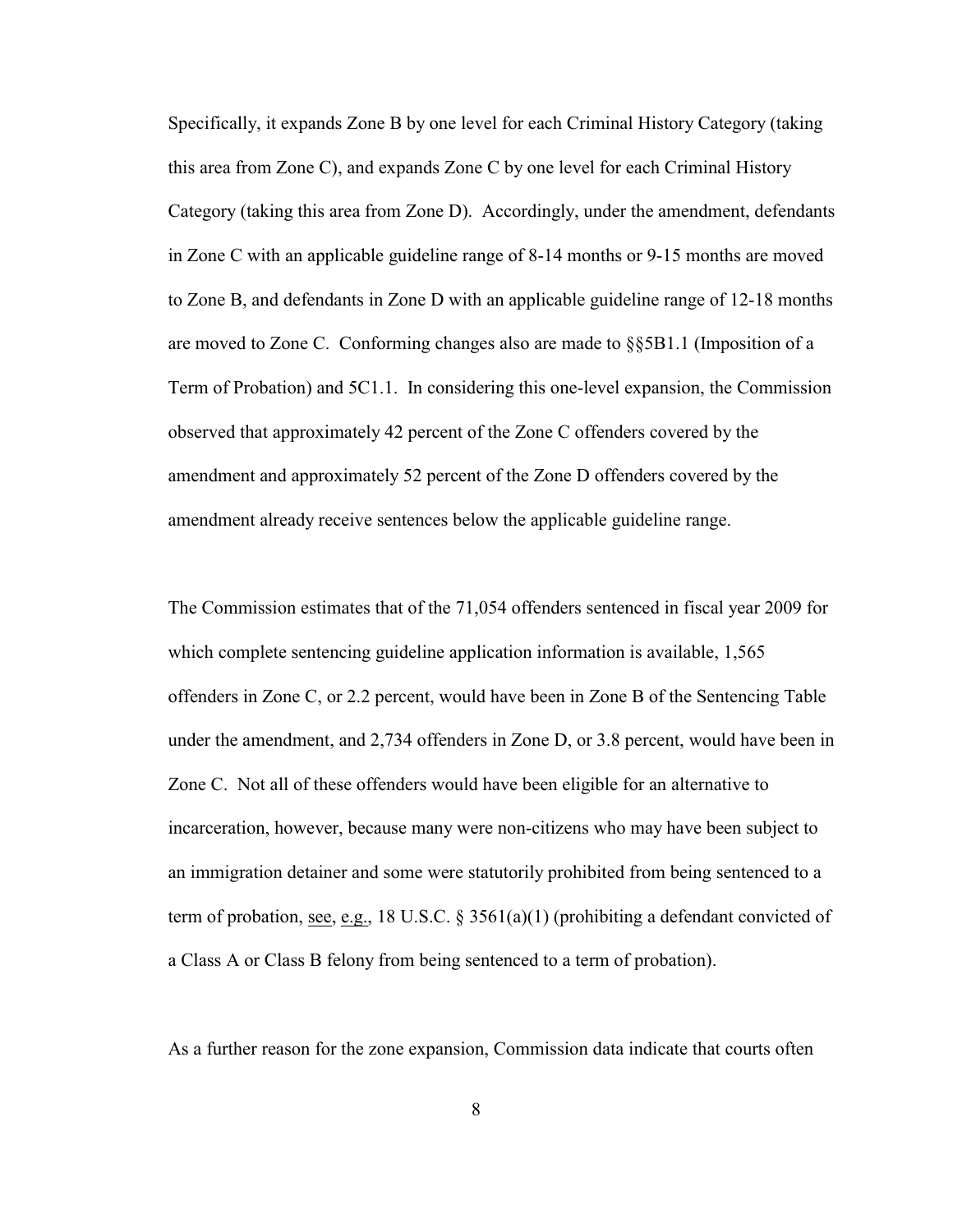sentence offenders in Zone D with an applicable guideline range of 12-18 months to a term of imprisonment of 12 months and one day for the specific purpose of making such offenders eligible for credit for satisfactory behavior while in prison. See 18 U.S.C. § 3624(b). For such an offender, assuming the maximum "good time credit" is earned, the sentence effectively becomes approximately ten and one-half months. Given that prior to the amendment the highest guideline range in Zone C was 10-16 months, the Commission determined that offenders in Zone D with an applicable guideline range of 12-18 months, many of whom effectively serve a sentence at the lower end of the highest Zone C sentencing range, should be included in Zone C.

Second, the amendment clarifies and illustrates certain cases in which a departure may be appropriate to accomplish a specific treatment purpose. Specifically, it amends an existing departure provision at §5C1.1 (Imposition of a Term of Imprisonment), Application Note 6. As amended, the application note states that a departure from the sentencing options authorized for Zone C of the Sentencing Table to accomplish a specific treatment purpose should be considered only in cases where the court finds that (A) the defendant is an abuser of narcotics, other controlled substances, or alcohol, or suffers from a significant mental illness, and (B) the defendant's criminality is related to the treatment problem to be addressed.

Under the application note as amended, the court may depart from the sentencing options authorized for Zone C (under which at least half the minimum term must be satisfied by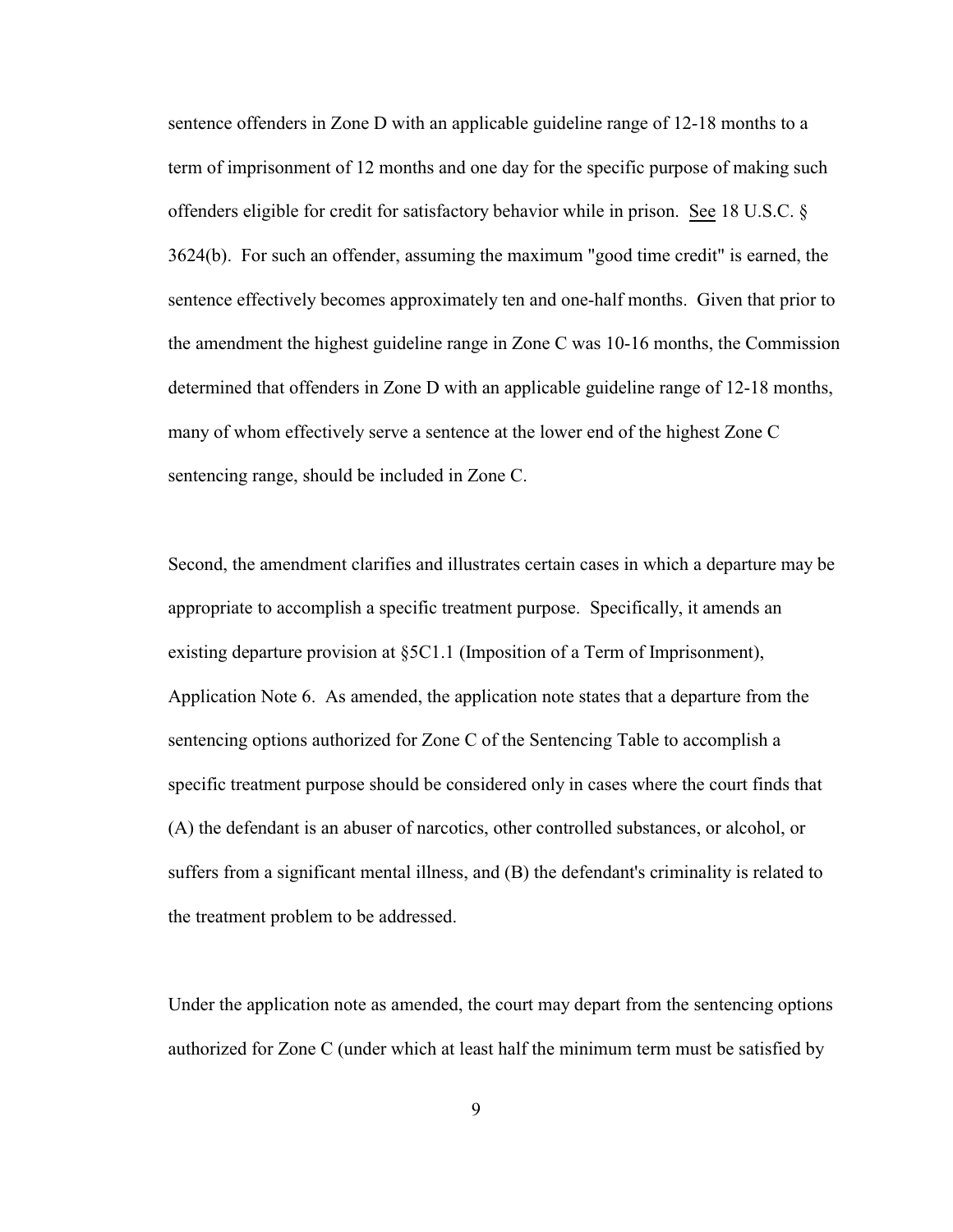imprisonment) to the sentencing options authorized for Zone B (under which all or most of the minimum term may be satisfied by intermittent confinement, community confinement, or home detention instead of imprisonment) to accomplish a specific treatment purpose. The application note also provides that, in determining whether such a departure is appropriate, the court should consider, among other things, two factors relating to public safety: (1) the likelihood that completion of the treatment program will successfully address the treatment problem, thereby reducing the risk to the public from further crimes of the defendant, and (2) whether imposition of less imprisonment than required by Zone C will increase the risk to the public from further crimes of the defendant. Some public comment, testimony, and research suggested that successful completion of treatment programs may reduce recidivism rates and that, for some defendants, confinement at home or in the community instead of imprisonment may better address both the defendant's need for treatment and the need to protect the public. Accordingly, the Commission amended the application note to clarify the criteria and to provide examples of such cases.

The amendment also makes two other changes to the Commentary to  $\S 5C1.1$  regarding the factors to be considered in determining whether to impose an alternative to incarceration. The amendment adds an application note providing that, in a case in which community confinement in a residential treatment program is imposed to accomplish a specific treatment purpose, the court should consider the effectiveness of the treatment program. The amendment also deletes as unnecessary the second sentence of Application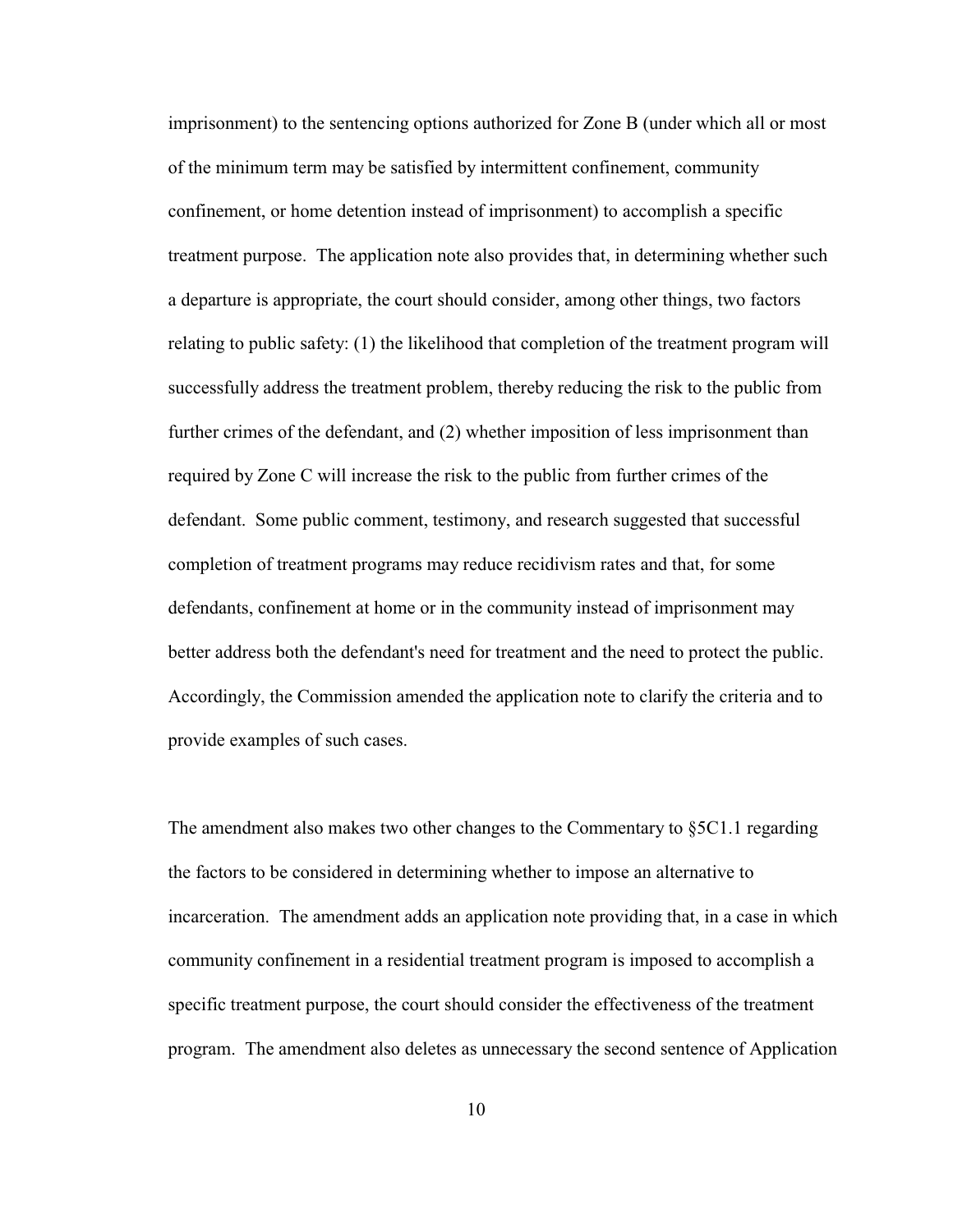Note 7.

2. Amendment: Chapter Five, Part H, is amended in the Introductory Commentary by striking the first paragraph and inserting the following:

" This Part addresses the relevance of certain specific offender characteristics in sentencing. The Sentencing Reform Act (the 'Act') contains several provisions regarding specific offender characteristics:

First, the Act directs the Commission to ensure that the guidelines and policy statements 'are entirely neutral' as to five characteristics – race, sex, national origin, creed, and socioeconomic status. See 28 U.S.C. § 994(d).

Second, the Act directs the Commission to consider whether eleven specific offender characteristics, 'among others', have any relevance to the nature, extent, place of service, or other aspects of an appropriate sentence, and to take them into account in the guidelines and policy statements only to the extent that they do have relevance. See 28 U.S.C. § 994(d).

Third, the Act directs the Commission to ensure that the guidelines and policy statements, in recommending a term of imprisonment or length of a term of imprisonment, reflect the 'general inappropriateness' of considering five of those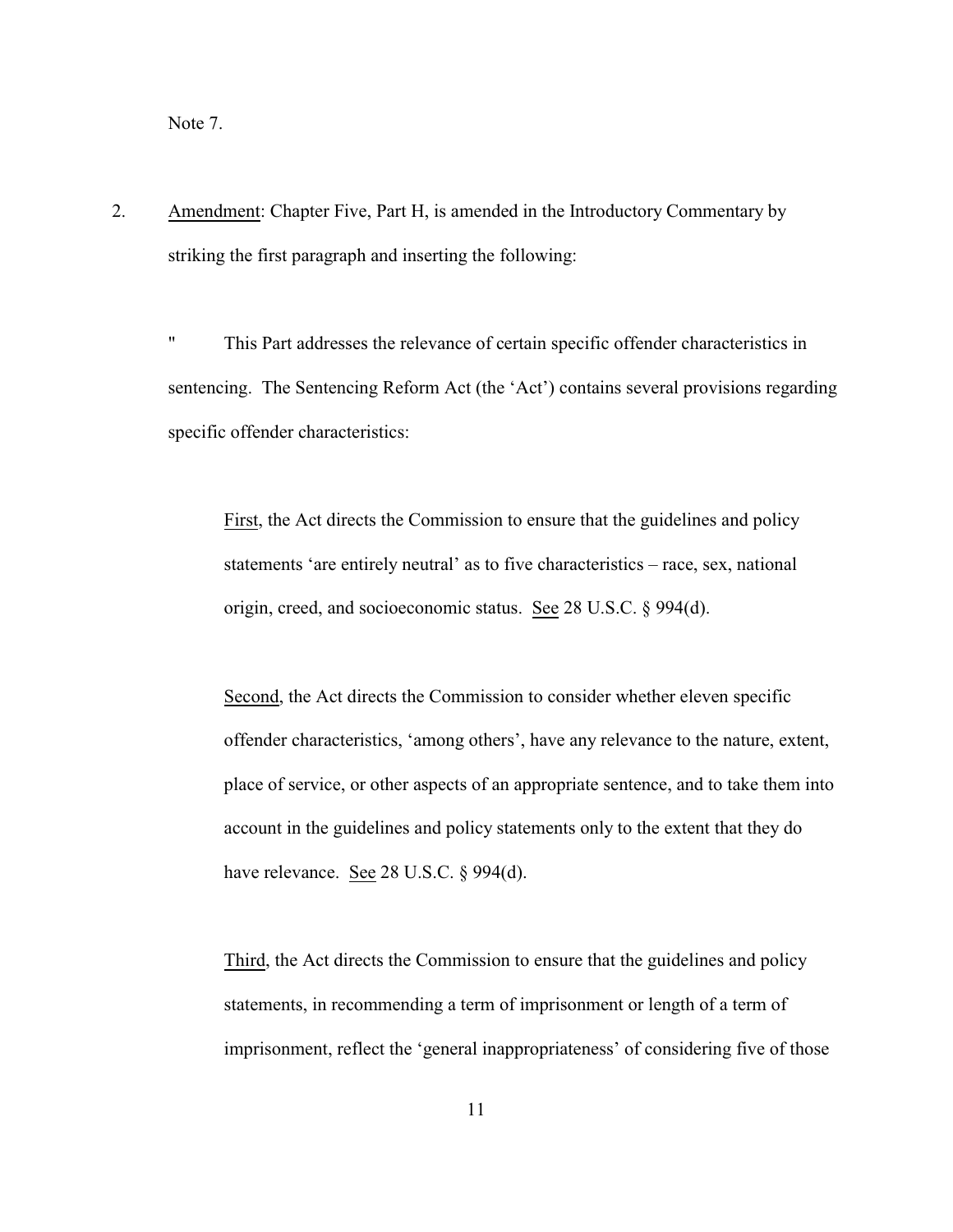characteristics – education; vocational skills; employment record; family ties and responsibilities; and community ties. See 28 U.S.C. § 994(e).

Fourth, the Act also directs the sentencing court, in determining the particular sentence to be imposed, to consider, among other factors, 'the history and characteristics of the defendant'. See 18 U.S.C. § 3553(a)(1).

Specific offender characteristics are taken into account in the guidelines in several ways. One important specific offender characteristic is the defendant's criminal history, see 28 U.S.C. § 994(d)(10), which is taken into account in the guidelines in Chapter Four (Criminal History and Criminal Livelihood). See §5H1.8 (Criminal History). Another specific offender characteristic in the guidelines is the degree of dependence upon criminal history for a livelihood, see 28 U.S.C.  $\S$  994(d)(11), which is taken into account in Chapter Four, Part B (Career Offenders and Criminal Livelihood). See §5H1.9 (Dependence upon Criminal Activity for a Livelihood). Other specific offender characteristics are accounted for elsewhere in this manual. See, e.g.,  $\S 2C1.1(a)(1)$  and  $2C1.2(a)(1)$  (providing alternative base offense levels if the defendant was a public official); 3B1.3 (Abuse of Position of Trust or Use of Special Skill); and 3E1.1 (Acceptance of Responsibility).

The Supreme Court has emphasized that the advisory guideline system should 'continue to move sentencing in Congress' preferred direction, helping to avoid excessive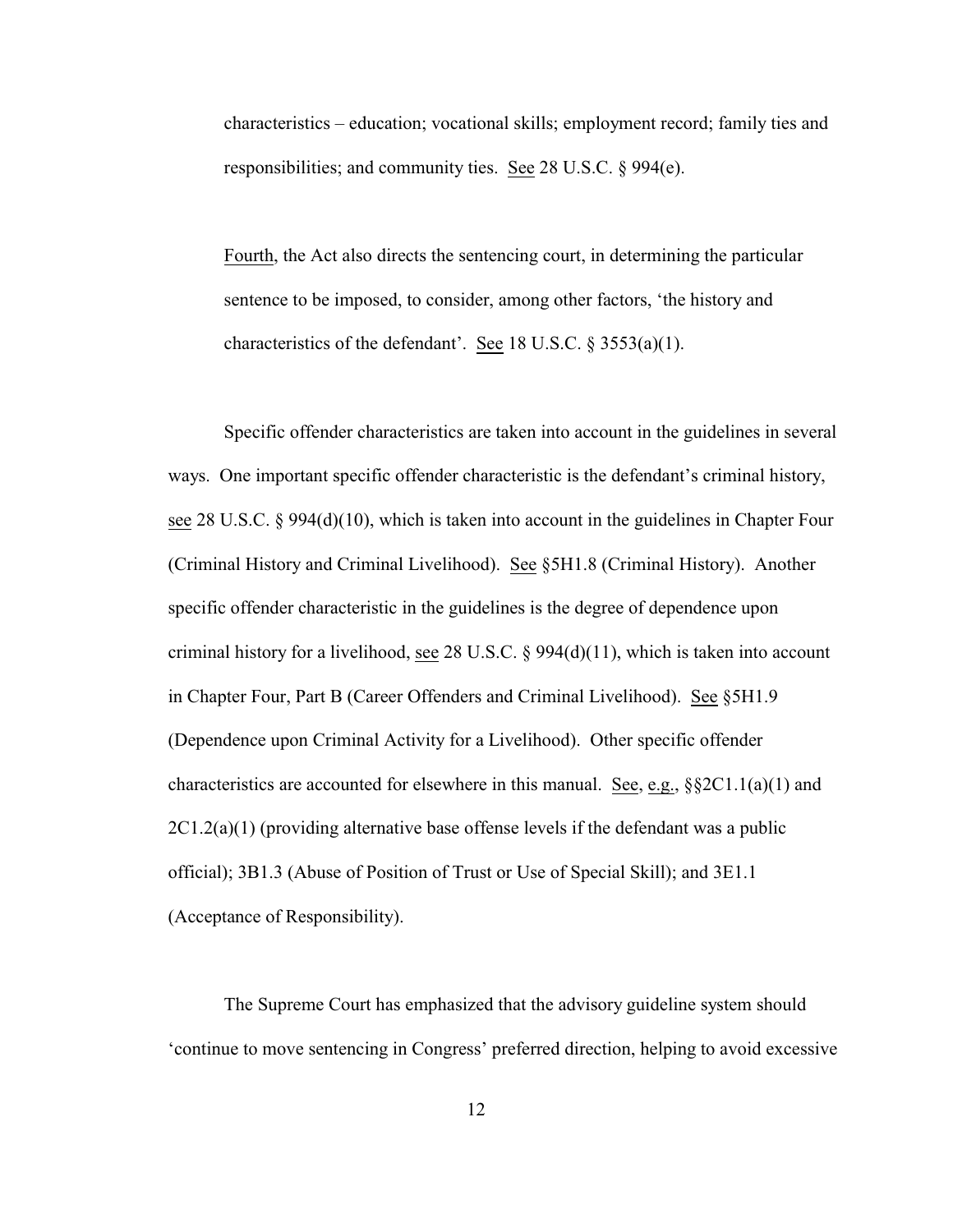sentencing disparities while maintaining flexibility sufficient to individualize sentences where necessary.' See United States v. Booker, 543 U.S. 220, 264-65 (2005). Although the court must consider 'the history and characteristics of the defendant' among other factors, see 18 U.S.C. § 3553(a), in order to avoid unwarranted sentencing disparities the court should not give them excessive weight. Generally, the most appropriate use of specific offender characteristics is to consider them not as a reason for a sentence outside the applicable guideline range but for other reasons, such as in determining the sentence within the applicable guideline range, the type of sentence (e.g., probation or imprisonment) within the sentencing options available for the applicable Zone on the Sentencing Table, and various other aspects of an appropriate sentence. To avoid unwarranted sentencing disparities among defendants with similar records who have been found guilty of similar conduct, see 18 U.S.C. § 3553(a)(6), 28 U.S.C. § 991(b)(1)(B), the guideline range, which reflects the defendant's criminal conduct and the defendant's criminal history, should continue to be 'the starting point and the initial benchmark.' Gall v. United States, 552 U.S. 38, 49 (2007).

Accordingly, the purpose of this Part is to provide sentencing courts with a framework for addressing specific offender characteristics in a reasonably consistent manner. Using such a framework in a uniform manner will help 'secure nationwide consistency,' see Gall v. United States, 552 U.S. 38, 49 (2007), 'avoid unwarranted sentencing disparities,' see 28 U.S.C. § 991(b)(1)(B), 18 U.S.C. § 3553(a)(6), 'provide certainty and fairness,' see 28 U.S.C. § 991(b)(1)(B), and 'promote respect for the law,'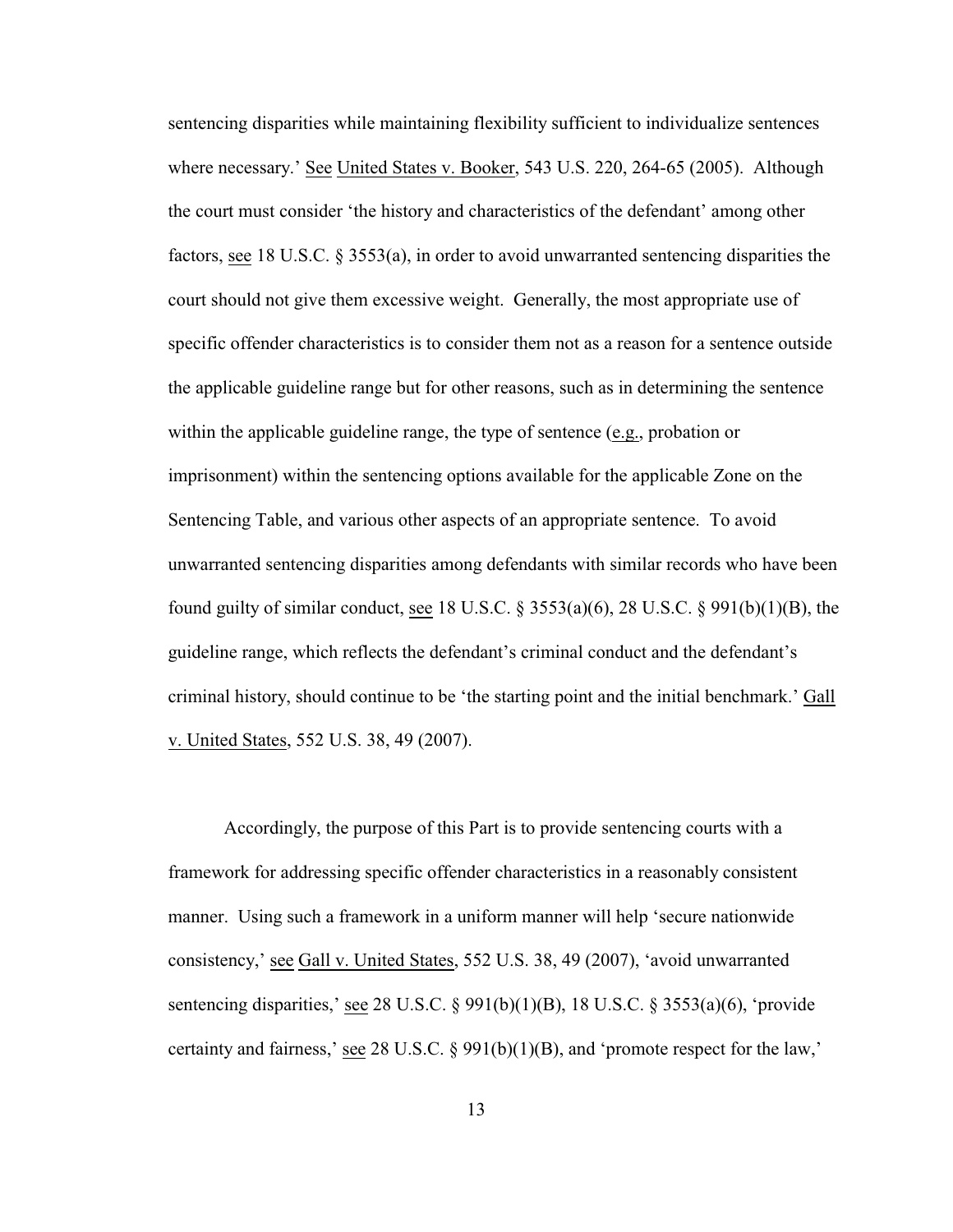see 18 U.S.C. § 3553(a)(2)(A).

This Part allocates specific offender characteristics into three general categories.

In the first category are specific offender characteristics the consideration of which Congress has prohibited (e.g., §5H1.10 (Race, Sex, National Origin, Creed, Religion, and Socio-Economic Status)) or that the Commission has determined should be prohibited.

In the second category are specific offender characteristics that Congress directed the Commission to take into account in the guidelines only to the extent that they have relevance to sentencing. See 28 U.S.C. § 994(d). For some of these, the policy statements indicate that these characteristics may be relevant in determining whether a sentence outside the applicable guideline range is warranted (e.g., age; mental and emotional condition; physical condition). These characteristics may warrant a sentence outside the applicable guideline range if the characteristic, individually or in combination with other such characteristics, is present to an unusual degree and distinguishes the case from the typical cases covered by the guidelines. These specific offender characteristics also may be considered for other reasons, such as in determining the sentence within the applicable guideline range, the type of sentence (e.g., probation or imprisonment) within the sentencing options available for the applicable Zone on the Sentencing Table, and various other aspects of an appropriate sentence.";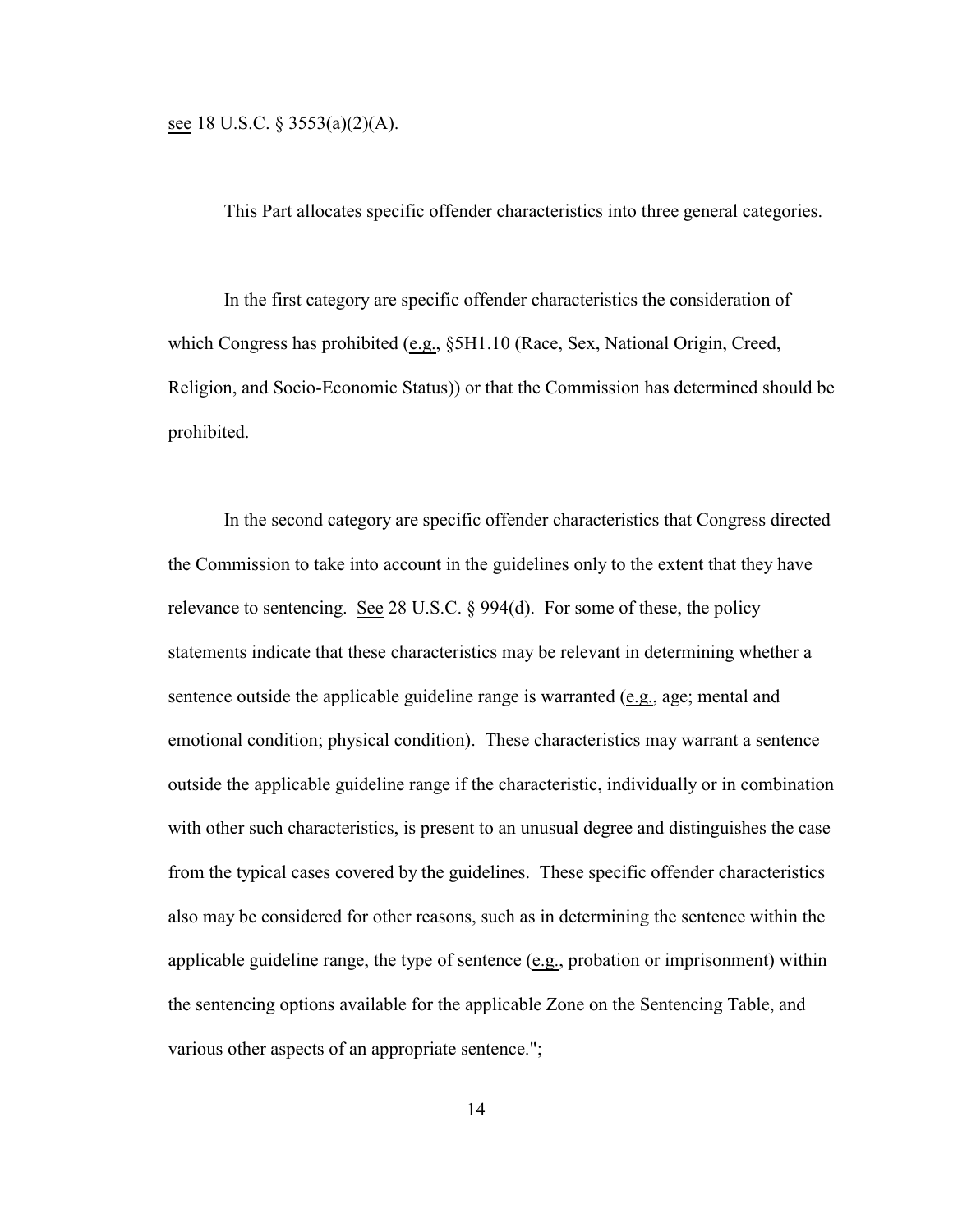in the second paragraph by striking "The Commission has determined that certain circumstances" and inserting the following:

"In the third category are specific offender characteristics that Congress directed the Commission to ensure are reflected in the guidelines and policy statements as generally inappropriate in recommending a term of imprisonment or length of a term of imprisonment. See 28 U.S.C. § 994(e). The policy statements indicate that these characteristics";

by striking "or to the determination of" and inserting ", the type of sentence (e.g., probation or imprisonment) within the sentencing options available for the applicable Zone on the Sentencing Table, or"; by striking "incidents" and inserting "aspects";

and by striking the last paragraph and inserting the following:

" As with the other provisions in this manual, these policy statements 'are evolutionary in nature'. See Chapter One, Part A, Subpart 2 (Continuing Evolution and Role of the Guidelines); 28 U.S.C. § 994(o). The Commission expects, and the Sentencing Reform Act contemplates, that continuing research, experience, and analysis will result in modifications and revisions.

The nature, extent, and significance of specific offender characteristics can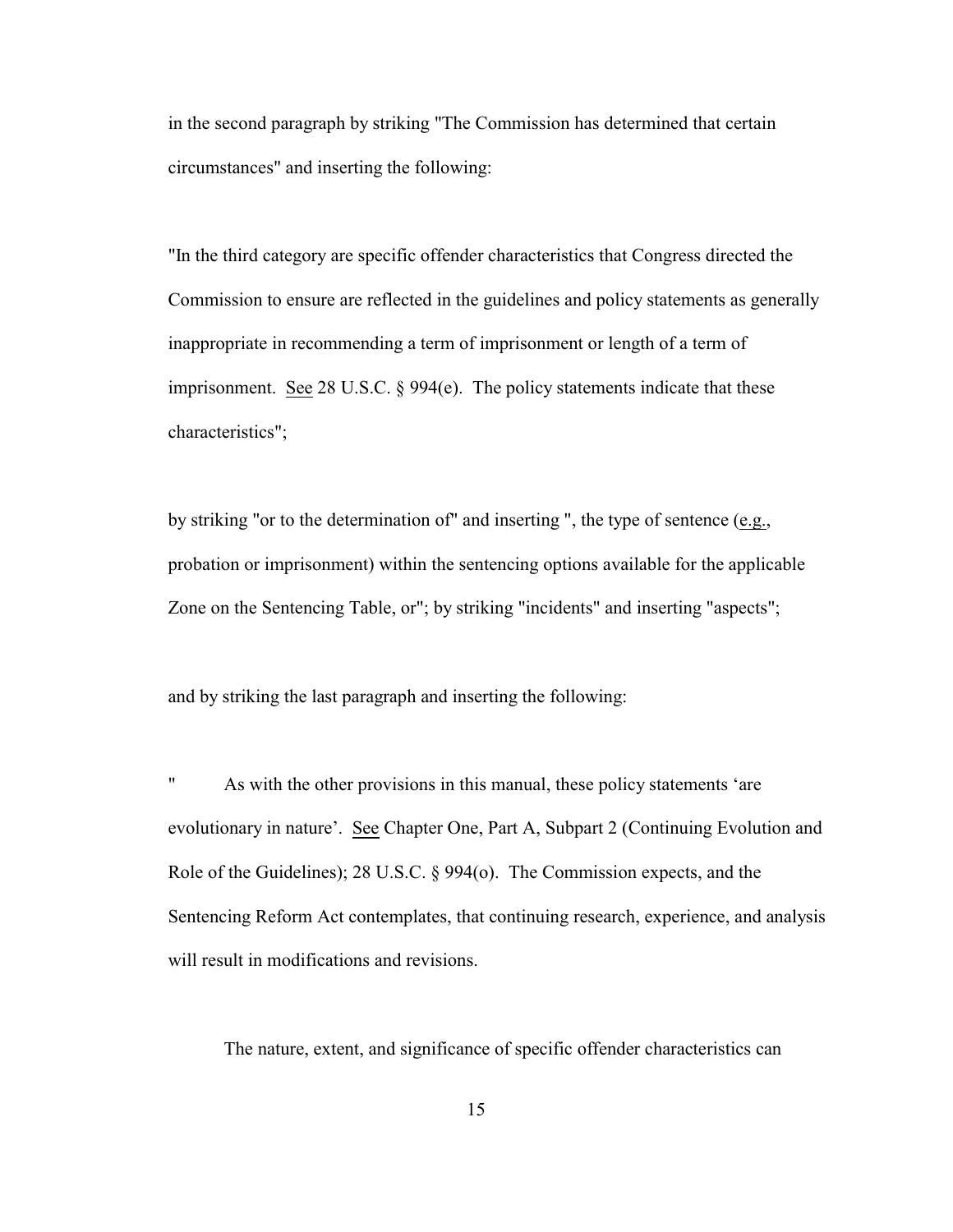involve a range of considerations. The Commission will continue to provide information to the courts on the relevance of specific offender characteristics in sentencing, as the Sentencing Reform Act contemplates. See, e.g., 28 U.S.C.  $\S 995(a)(12)(A)$  (the Commission serves as a 'clearinghouse and information center' on federal sentencing). Among other things, this may include information on the use of specific offender characteristics, individually and in combination, in determining the sentence to be imposed (including, where available, information on rates of use, criteria for use, and reasons for use); the relationship, if any, between specific offender characteristics and (A) the 'forbidden factors' specified in 28 U.S.C. § 994(d) and (B) the 'discouraged factors' specified in 28 U.S.C. § 994(e); and the relationship, if any, between specific offender characteristics and the statutory purposes of sentencing.".

Section 5H1.1 is amended by striking the first sentence and inserting the following:

"Age (including youth) may be relevant in determining whether a departure is warranted, if considerations based on age, individually or in combination with other offender characteristics, are present to an unusual degree and distinguish the case from the typical cases covered by the guidelines.".

Section 5H1.3 is amended by striking the first paragraph and inserting the following:

"Mental and emotional conditions may be relevant in determining whether a departure is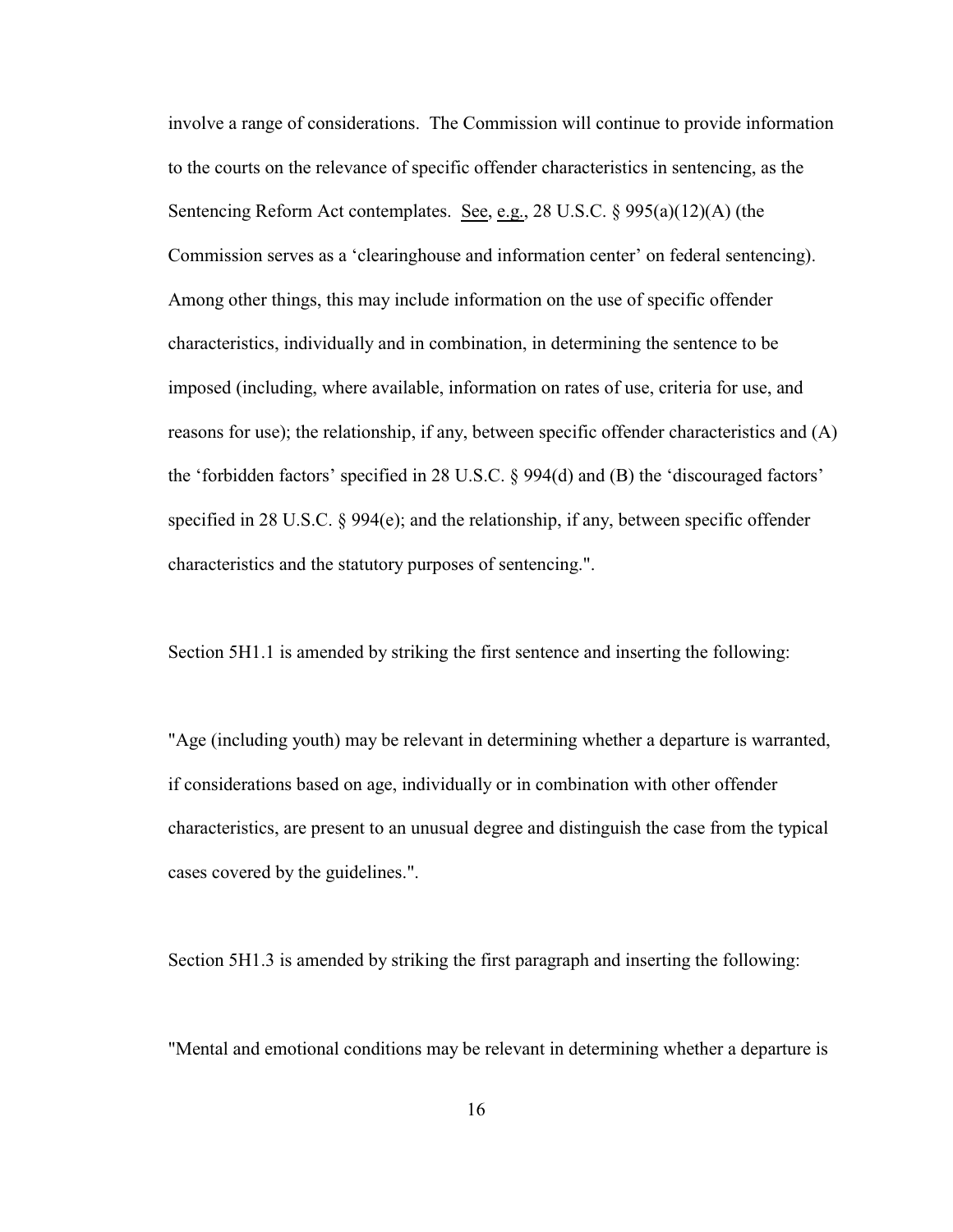warranted, if such conditions, individually or in combination with other offender characteristics, are present to an unusual degree and distinguish the case from the typical cases covered by the guidelines. See also Chapter Five, Part K, Subpart 2 (Other Grounds for Departure).

In certain cases a downward departure may be appropriate to accomplish a specific treatment purpose. See §5C1.1, Application Note 6.".

Section 5H1.4 is amended in the first paragraph by striking the first sentence and inserting the following:

"Physical condition or appearance, including physique, may be relevant in determining whether a departure is warranted, if the condition or appearance, individually or in combination with other offender characteristics, is present to an unusual degree and distinguishes the case from the typical cases covered by the guidelines.";

in the second sentence by striking "However, an" and inserting "An"; in the second paragraph by inserting "ordinarily" after "or abuse"; in the last sentence by striking "supervisory body" and inserting "probation office"; by inserting as the third paragraph the following:

"In certain cases a downward departure may be appropriate to accomplish a specific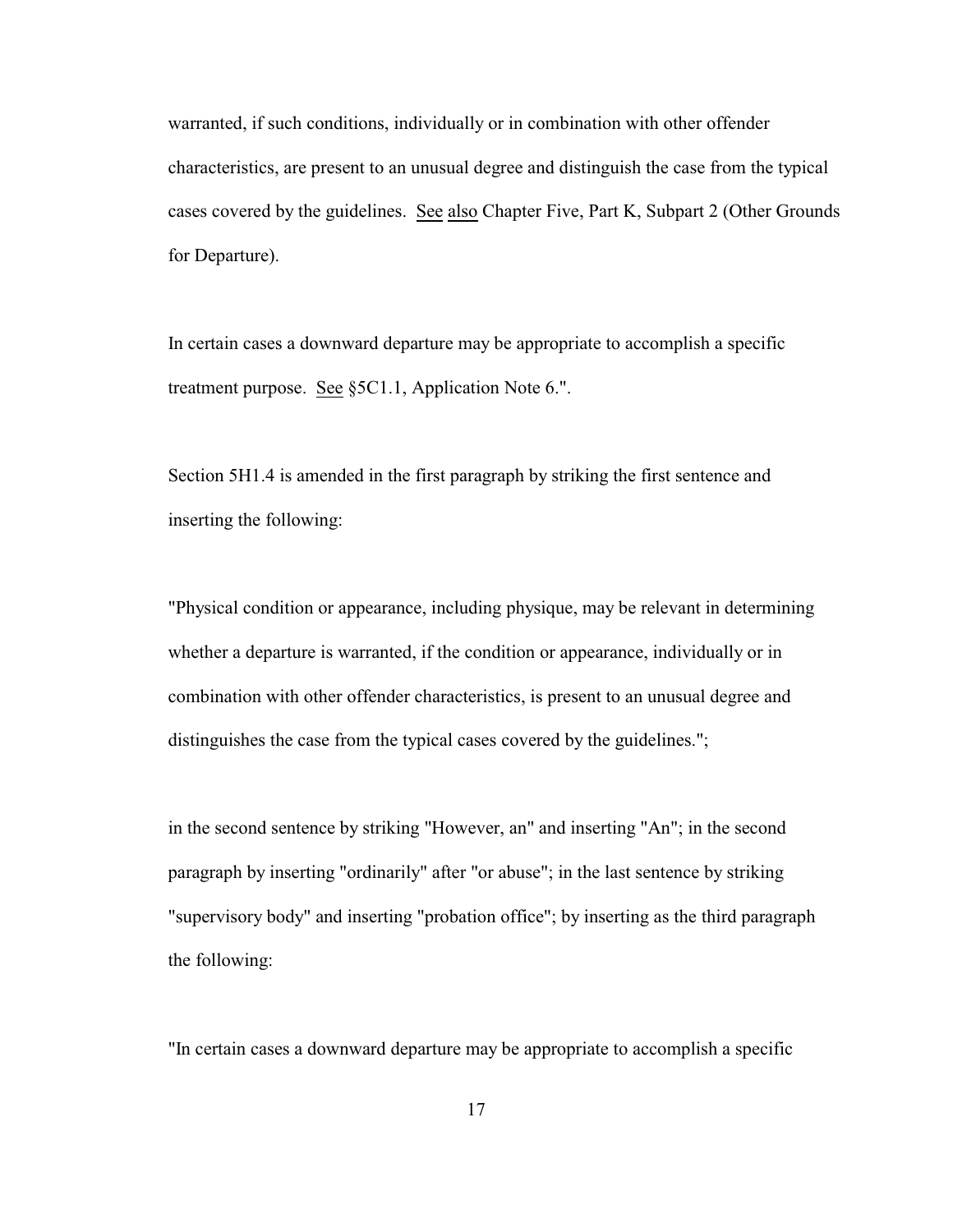treatment purpose. See §5C1.1, Application Note 6."; and

in the fourth paragraph, as amended by this amendment, by striking "Similarly, where" and inserting "In a case in which".

Section 5H1.11 is amended by inserting as the first paragraph the following:

"Military service may be relevant in determining whether a departure is warranted, if the military service, individually or in combination with other offender characteristics, is present to an unusual degree and distinguishes the case from the typical cases covered by the guidelines."; and

in the second paragraph, as amended by this amendment, by striking "Military, civic" and inserting "Civic".

Section  $5K2.0(d)(1)$  is amended by striking "third and last sentences" and inserting "last sentence".

Reason for Amendment: This multi-part amendment revises the introductory commentary to Chapter Five, Part H (Specific Offender Characteristics), amends the policy statements relating to age, mental and emotional conditions, physical condition, and military service, and makes conforming changes to §5K2.0 (Grounds for Departure).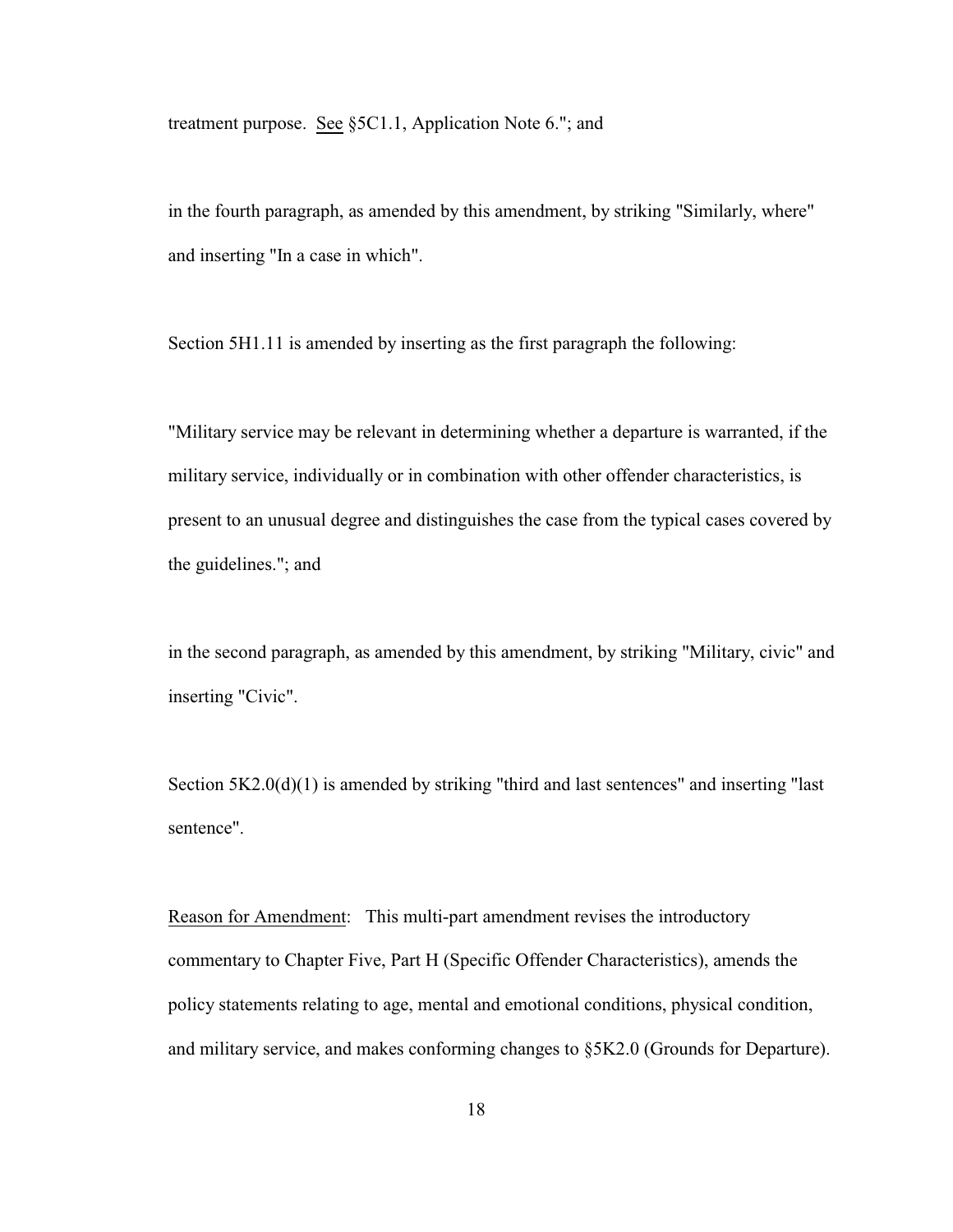The amendment is a result of a review of the departure provisions in the Guidelines Manual begun by the Commission this year. See 74 Fed. Reg. 46478, 46479 (September 9, 2009). The Commission undertook this review, in part, in response to an observed decrease in reliance on departure provisions in the Guidelines Manual in favor of an increased use of variances.

First, the amendment revises the introductory commentary to Chapter Five, Part H. As amended, the introductory commentary explains that the purpose of Part H is to provide sentencing courts with a framework for addressing specific offender characteristics in a reasonably consistent manner. Using such a framework in a uniform manner will help "secure nationwide consistency," Gall v. United States, 552 U.S. 38, 49 (2007), "avoid unwarranted sentencing disparities," 28 U.S.C. § 991(b)(1)(B), and "promote respect for the law," 18 U.S.C.  $\S$  3553(a)(2)(A).

Accordingly, the amended introductory commentary outlines three categories of specific offender characteristics described in the Sentencing Reform Act and the statutory and guideline standards that apply to consideration of each category. Courts must consider "the history and characteristics of the defendant" among other factors. See 18 U.S.C. § 3553(a). However, in order to avoid unwarranted sentencing disparities, see 18 U.S.C. §  $3553(a)(6)$ , 28 U.S.C. § 991(b)(1)(B), courts should not give specific offender characteristics excessive weight. The guideline range, which reflects the defendant's criminal conduct and the defendant's criminal history, should continue to be "the starting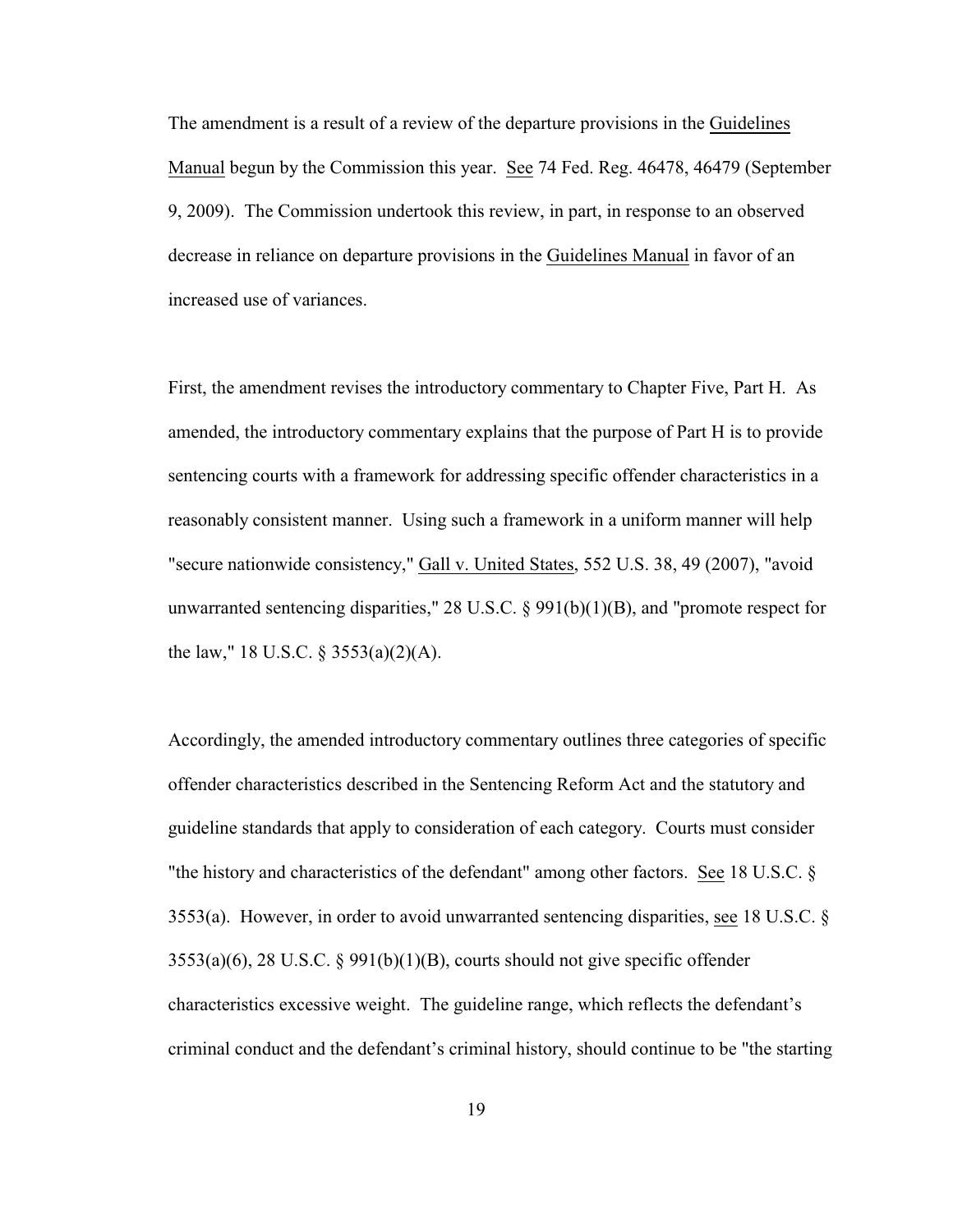point and the initial benchmark." Gall, supra, at 49.

The amended introductory commentary also states that the Commission will continue to provide information to the courts on the relevance of specific offender characteristics in sentencing, as contemplated by the Sentencing Reform Act. See, e.g., 28 U.S.C. §  $995(a)(12)(A)$ . The Commission expects that providing such information on an ongoing basis will promote nationwide consistency in the consideration of specific offender characteristics by courts and help avoid unwarranted sentencing disparities.

Second, the amendment amends several policy statements that cover specific offender characteristics addressed in 28 U.S.C. § 994(d): §§5H1.1 (Age), 5H1.3 (Mental and Emotional Conditions), and 5H1.4 (Physical Condition, Including Drug or Alcohol Dependence or Abuse; Gambling Addiction). As amended, these policy statements generally provide that age; mental and emotional conditions; and physical condition or appearance, including physique, "may be relevant in determining whether a departure is warranted, if [the offender characteristic], individually or in combination with other offender characteristics, is present to an unusual degree and distinguishes the case from the typical cases covered by the guidelines." The Commission adopted this departure standard after reviewing recent federal sentencing data, trial and appellate court case law, scholarly literature, public comment and testimony, and feedback in various forms from federal judges.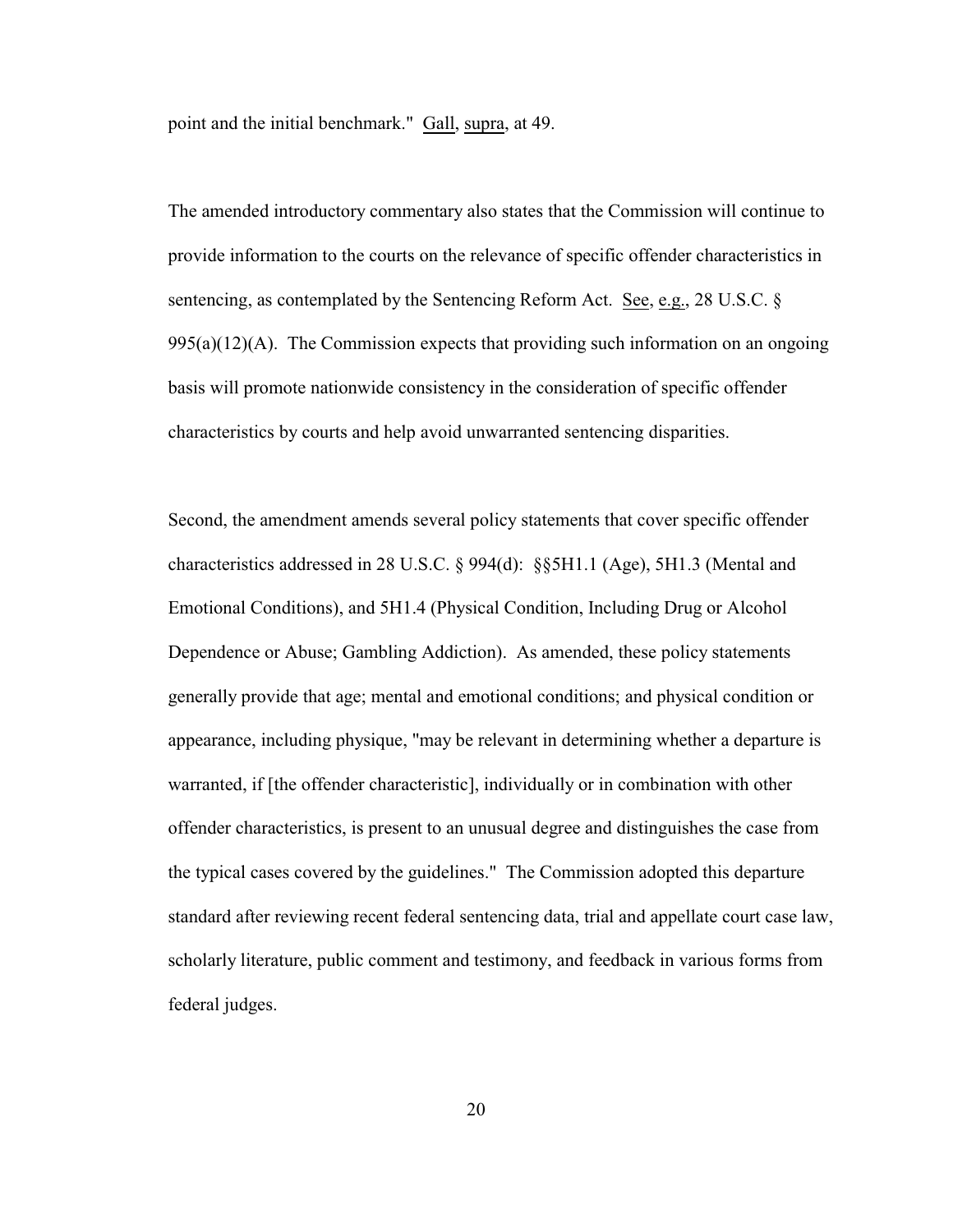The amendment also amends  $\S$ §5H1.3 and 5H1.4 to provide that in certain cases described in Application Note 6 to §5C1.1 (Imposition of a Term of Imprisonment) a departure may be appropriate.

Third, the amendment amends §5H1.11 (Military, Civic, Charitable, or Public Service; Employment-Related Contributions; Record of Prior Good Works) to draw a distinction between military service and the other circumstances covered by that policy statement. As amended, the policy statement provides that military service "may be relevant in determining whether a departure is warranted, if the military service, individually or in combination with other offender characteristics, is present to an unusual degree and distinguishes the case from the typical cases covered by the guidelines". The Commission determined that applying this departure standard to consideration of military service is appropriate because such service has been recognized as a traditional mitigating factor at sentencing. See, e.g., Porter v. McCollum, 130 S. Ct. 447, 455 (2009) ("Our Nation has a long tradition of according leniency to veterans in recognition of their service, especially for those who fought on the front lines . . . .").

Finally, the amendment makes conforming changes to §5K2.0 (Grounds for Departure).

3. Amendment: The Commentary to §2L1.2 captioned "Application Notes" is amended in Note 7 by striking "Consideration" and inserting "Based on Seriousness of a Prior Conviction".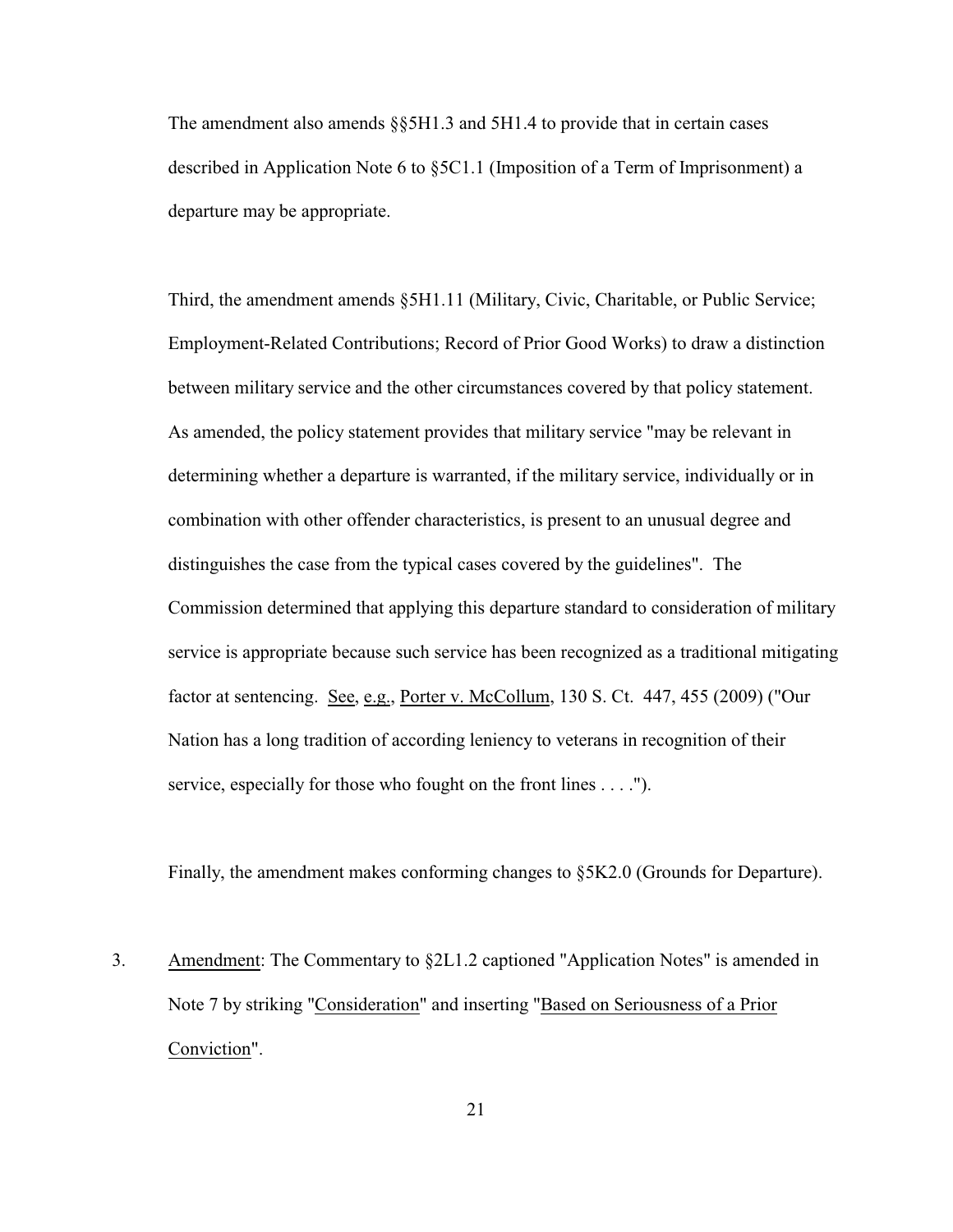The Commentary to §2L1.2 captioned "Application Notes" is amended by adding at the end the following:

"8. Departure Based on Cultural Assimilation.—There may be cases in which a downward departure may be appropriate on the basis of cultural assimilation. Such a departure should be considered only in cases where (A) the defendant formed cultural ties primarily with the United States from having resided continuously in the United States from childhood, (B) those cultural ties provided the primary motivation for the defendant's illegal reentry or continued presence in the United States, and (C) such a departure is not likely to increase the risk to the public from further crimes of the defendant.

In determining whether such a departure is appropriate, the court should consider, among other things, (1) the age in childhood at which the defendant began residing continuously in the United States, (2) whether and for how long the defendant attended school in the United States, (3) the duration of the defendant's continued residence in the United States, (4) the duration of the defendant's presence outside the United States, (5) the nature and extent of the defendant's familial and cultural ties inside the United States, and the nature and extent of such ties outside the United States, (6) the seriousness of the defendant's criminal history, and (7) whether the defendant engaged in additional criminal activity after illegally reentering the United States.".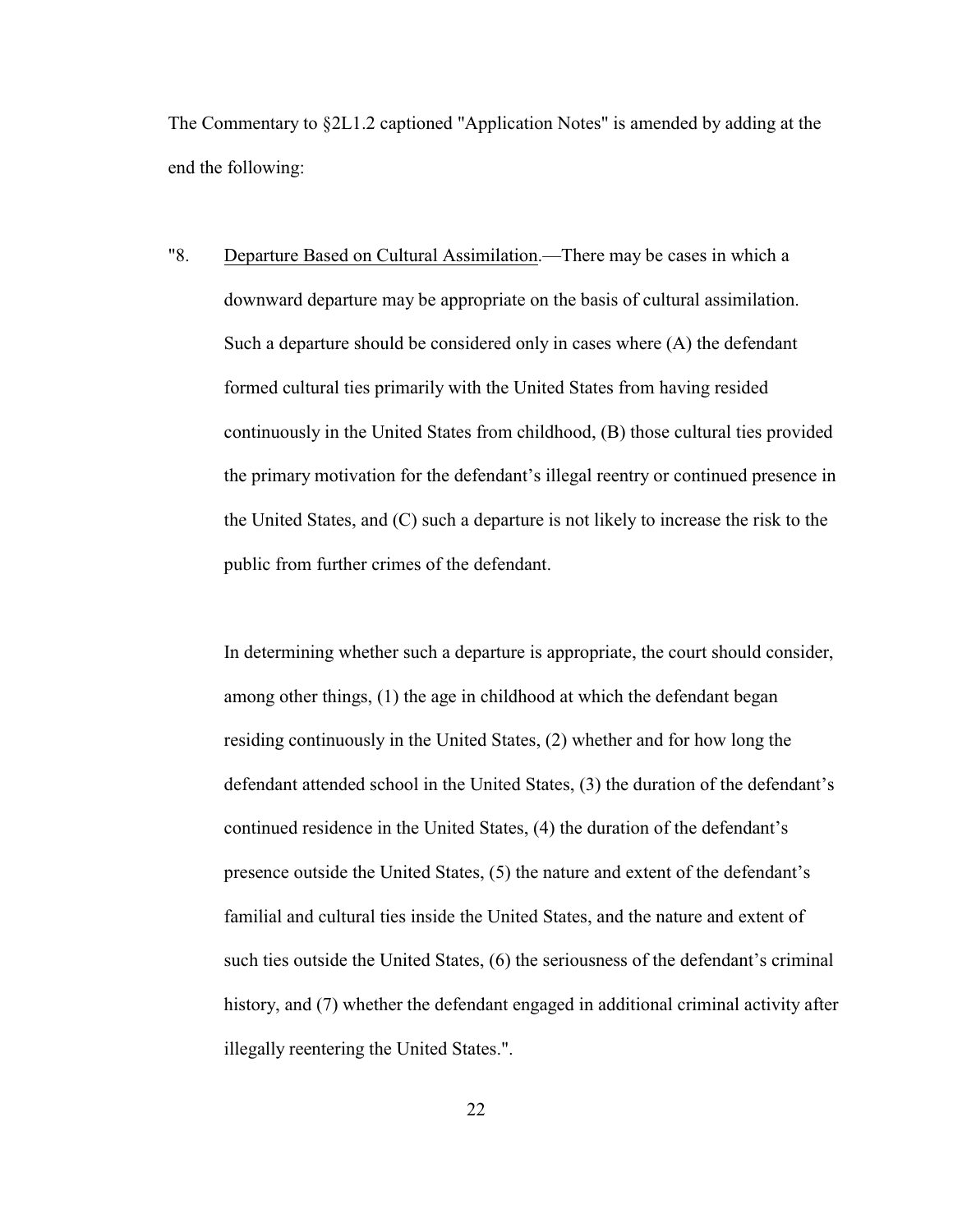Reason for Amendment: This amendment addresses when a downward departure may be appropriate in an illegal reentry case sentenced under §2L1.2 (Unlawfully Entering or Remaining in the United States) on the basis of the defendant's cultural assimilation to the United States.

Several circuits have upheld departures based on cultural assimilation. See, e.g., United States v. Rodriguez-Montelongo, 263 F.3d 429, 433 (5th Cir. 2001); United States v. Sanchez-Valencia, 148 F.3d 1273, 1274 (11th Cir. 1998); United States v. Lipman, 133 F.3d 726, 730 (9th Cir. 1998). Other circuits have declined to rule on whether such a departure may be warranted. See, e.g., United States v. Galarza-Payan, 441 F.3d 885, 889 (10th Cir. 2006) ("We need not address that debate in the altered post-Booker landscape."); United States v. Melendez-Torres, 420 F.3d 45, 51 n.3 (1st Cir. 2005); see also United States v. Ticas, 219 F. App'x 44, 45 (2d Cir. 2007) (acknowledging that the Second Circuit has never recognized cultural assimilation as a basis for a downward departure). Some circuits, though not foreclosing the possibility of cultural assimilation departures, have stated that district courts are within their discretion to deny such departures in light of a defendant's criminal past and society's increased interest in "keeping aliens who have committed crimes out of the United States following their deportation." United States v. Roche-Martinez, 467 F.3d 591, 595 (7th Cir. 2006); see also Galarza-Payan, supra, at 889-90 (stating that "in assessing the reasonableness of a sentence  $\Box$  a particular defendant's cultural ties must be weighed against other factors such as (1) sentencing disparities among defendants with similar backgrounds and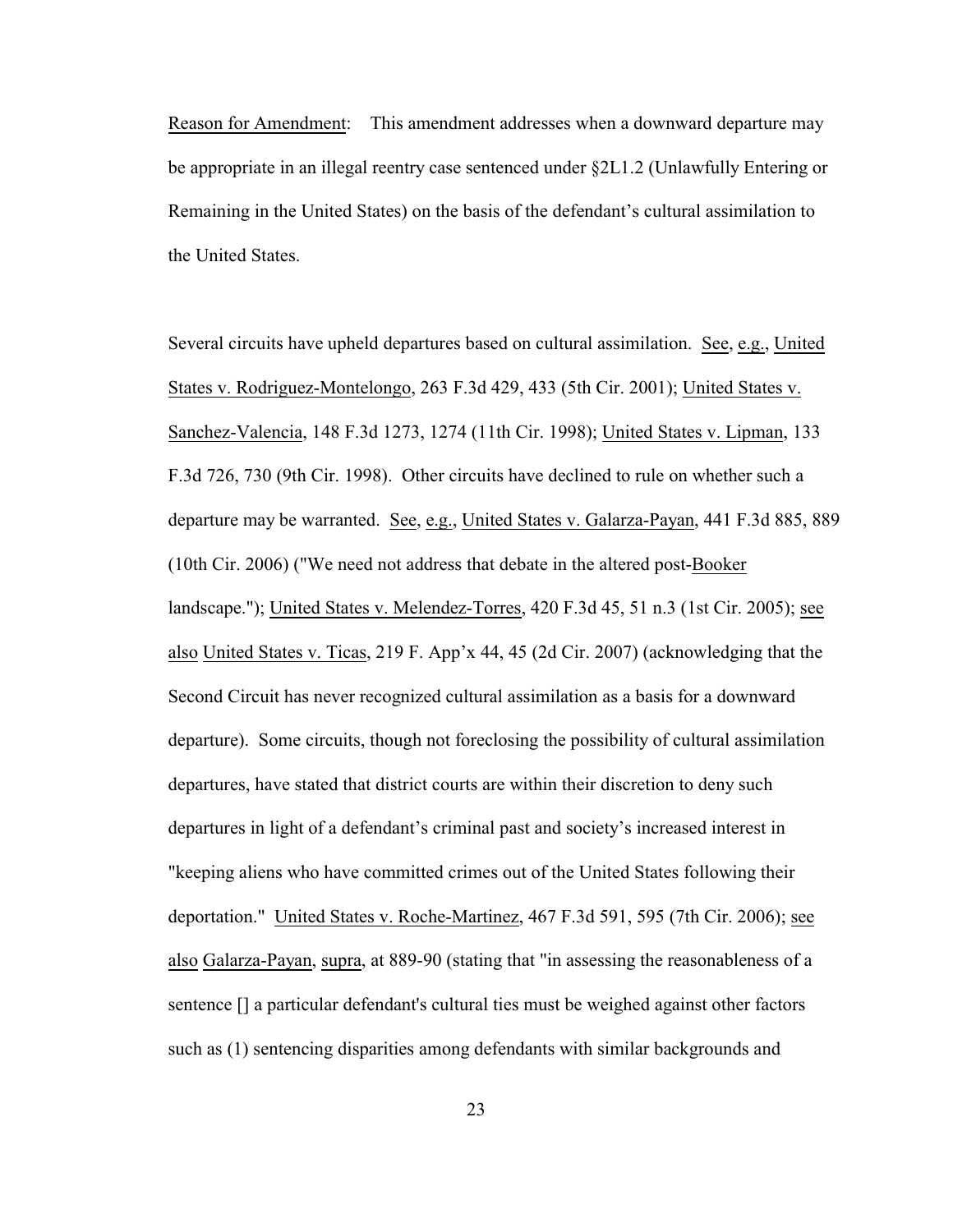characteristics, and (2) the need for the sentence to reflect the seriousness of the crime and promote respect for the law").

In order to promote uniform consideration of cultural assimilation by courts, the amendment adds an application note to §2L1.2 providing that a downward departure may be appropriate on the basis of cultural assimilation. The application note provides that such a departure may be appropriate if (A) the defendant formed cultural ties primarily with the United States from having resided continuously in the United States from childhood, (B) those cultural ties provided the primary motivation for the defendant's illegal reentry or continued presence in the United States, and (C) such a departure is not likely to increase the risk to the public from further crimes of the defendant. The application note also provides a non-exhaustive list of factors the court should consider in determining whether such a departure is appropriate.

- 4. Amendment: Section 1B1.1 is amended by redesignating subdivisions (a) through (h) as (1) through (8), respectively; in subdivision (4) (as so redesignated) by striking "(a)" and inserting "(1)", and by striking "(c)" and inserting "(3)"; by striking the first paragraph and inserting the following:
	- "(a) The court shall determine the kinds of sentence and the guideline range as set forth in the guidelines (see 18 U.S.C.  $\S 3553(a)(4)$ ) by applying the provisions of this manual in the following order, except as specifically directed:";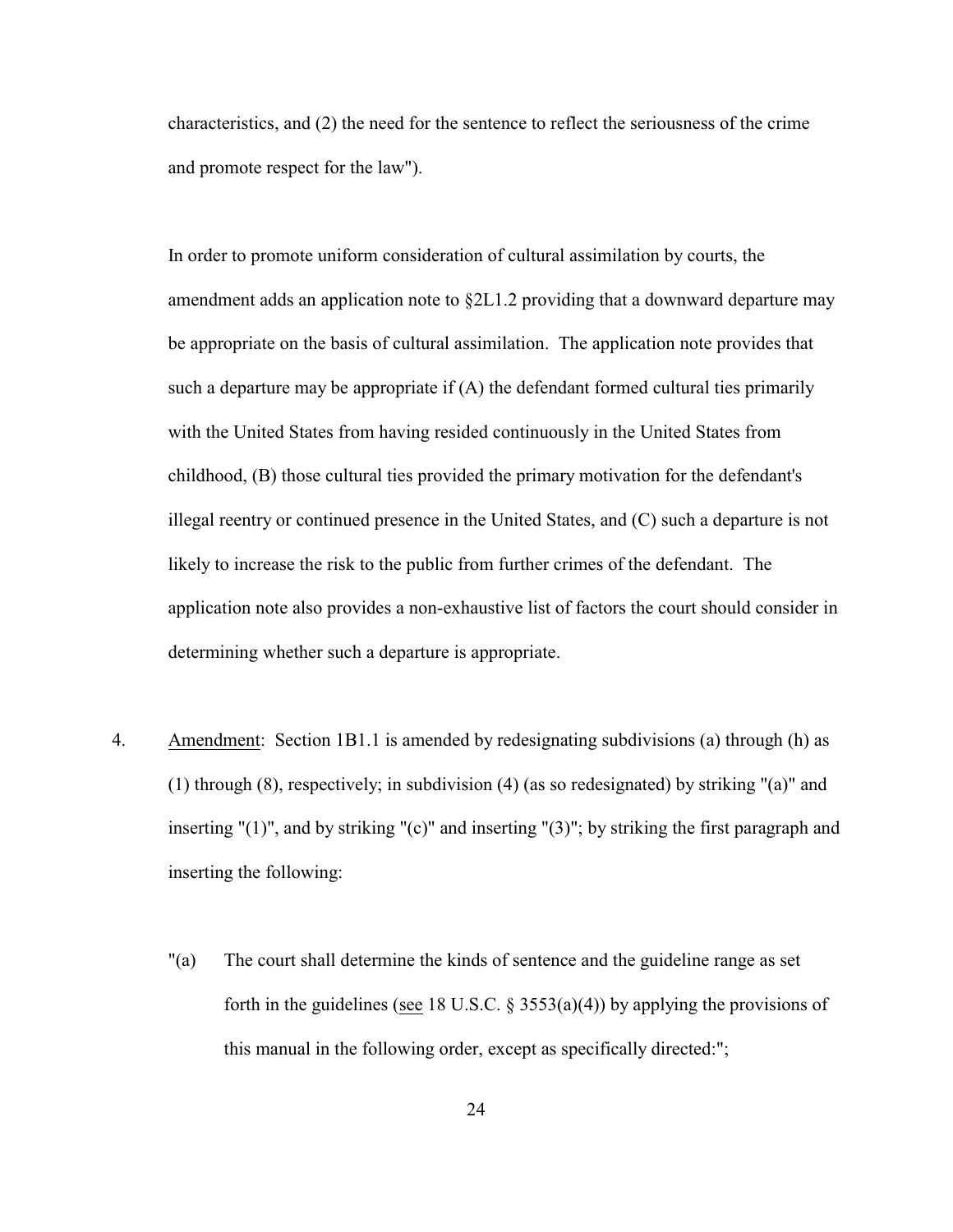by redesignating subdivision (i) as subsection (b) and, in that subsection, by striking "Refer to" and inserting "The court shall then consider"; by striking "to" before "any"; and by adding at the end "See 18 U.S.C.  $\S$  3553(a)(5)."; and

by adding at the end the following:

"(c) The court shall then consider the applicable factors in 18 U.S.C.  $\S$  3553(a) taken as a whole. See 18 U.S.C. § 3553(a).".

The Commentary to §1B1.1 is amended by adding at the end the following:

"Background: The court must impose a sentence 'sufficient, but not greater than necessary,' to comply with the purposes of sentencing set forth in 18 U.S.C.  $\S 3553(a)(2)$ . See 18 U.S.C.  $\S 3553(a)$ . Subsections (a), (b), and (c) are structured to reflect the threestep process used in determining the particular sentence to be imposed. If, after step (c), the court imposes a sentence that is outside the guidelines framework, such a sentence is considered a 'variance'. See Irizarry v. United States, 128 S. Ct. 2198, 2200-03 (2008) (describing within-range sentences and departures as 'sentences imposed under the framework set out in the Guidelines').".

Reason for Amendment: This amendment amends §1B1.1 (Application Instructions) in light of United States v. Booker, 543 U.S. 220 (2005), and subsequent case law.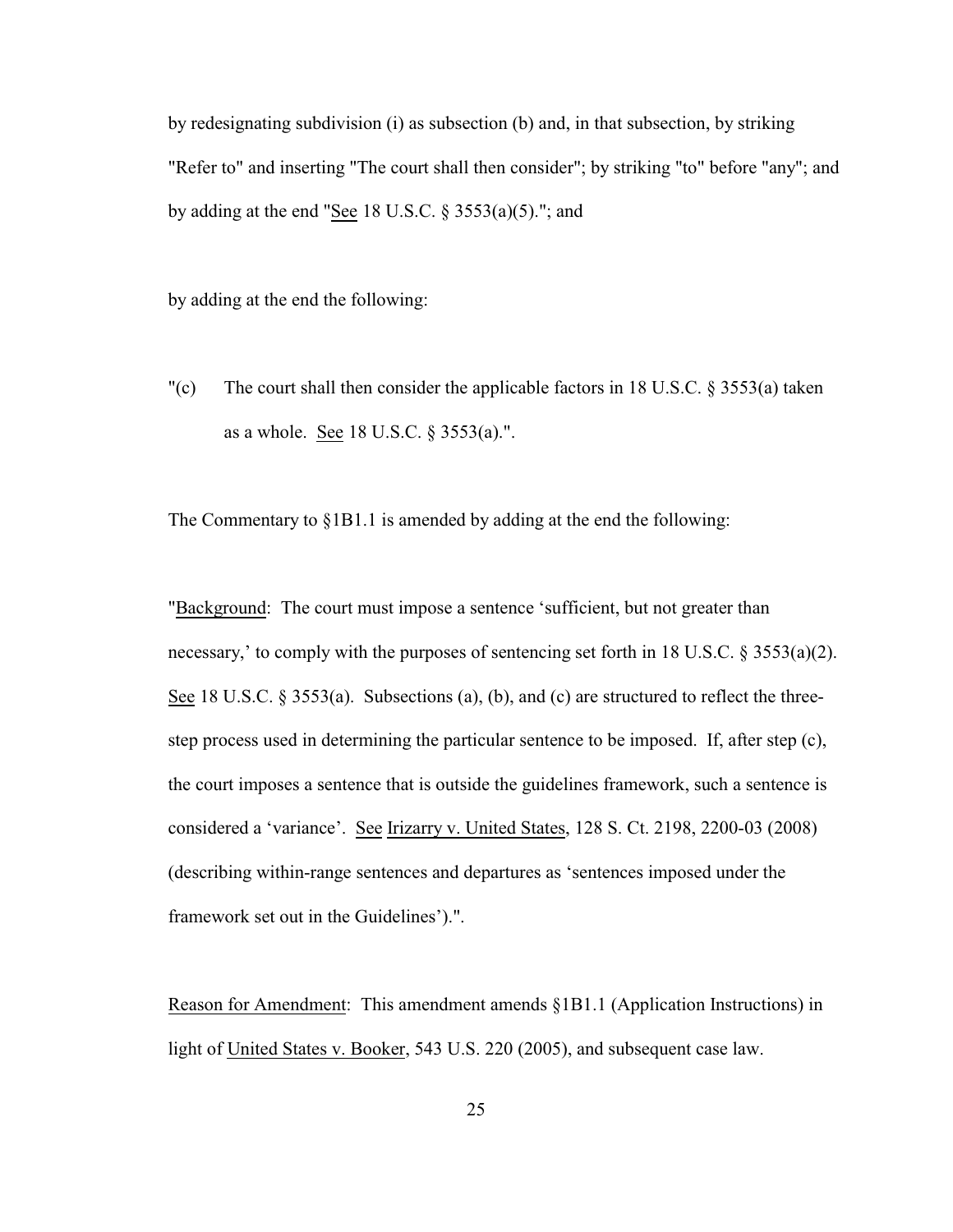As explained more fully in Chapter One, Part A, Subpart 2 (Continuing Evolution and Role of the Guidelines) of the Guidelines Manual, a district court is required to properly calculate and consider the guidelines when sentencing. See 18 U.S.C.  $\S 3553(a)(4)$ ; Booker, 543 U.S. at 264 ("The district courts, while not bound to apply the Guidelines, must . . . take them into account when sentencing."); Rita v. United States, 551 U.S. 338, 347-48 (2007) (stating that a district court should begin all sentencing proceedings by correctly calculating the applicable Guidelines range); Gall v. United States, 552 U.S. 38, 49 (2007) ("As a matter of administration and to secure nationwide consistency, the Guidelines should be the starting point and the initial benchmark.").

After determining the guideline range, the district court should refer to the Guidelines Manual and consider whether the case warrants a departure. See 18 U.S.C. § 3553(a)(5). "'Departure' is a term of art under the Guidelines and refers only to non-Guidelines sentences imposed under the framework set out in the Guidelines." Irizarry v. United States, 128 S.Ct. 2198, 2202 (2008). A "variance" – i.e., a sentence outside the guideline range other than as provided for in the Guidelines Manual – is considered by the court only after departures have been considered.

Most circuits agree on a three-step approach, including the consideration of departure provisions in the Guidelines Manual, in determining the sentence to be imposed. See United States v. Dixon, 449 F.3d 194, 203-04 (1st Cir. 2006) (court must consider "any applicable departures"); United States v. Selioutsky, 409 F.3d 114, 118 (2d Cir. 2005)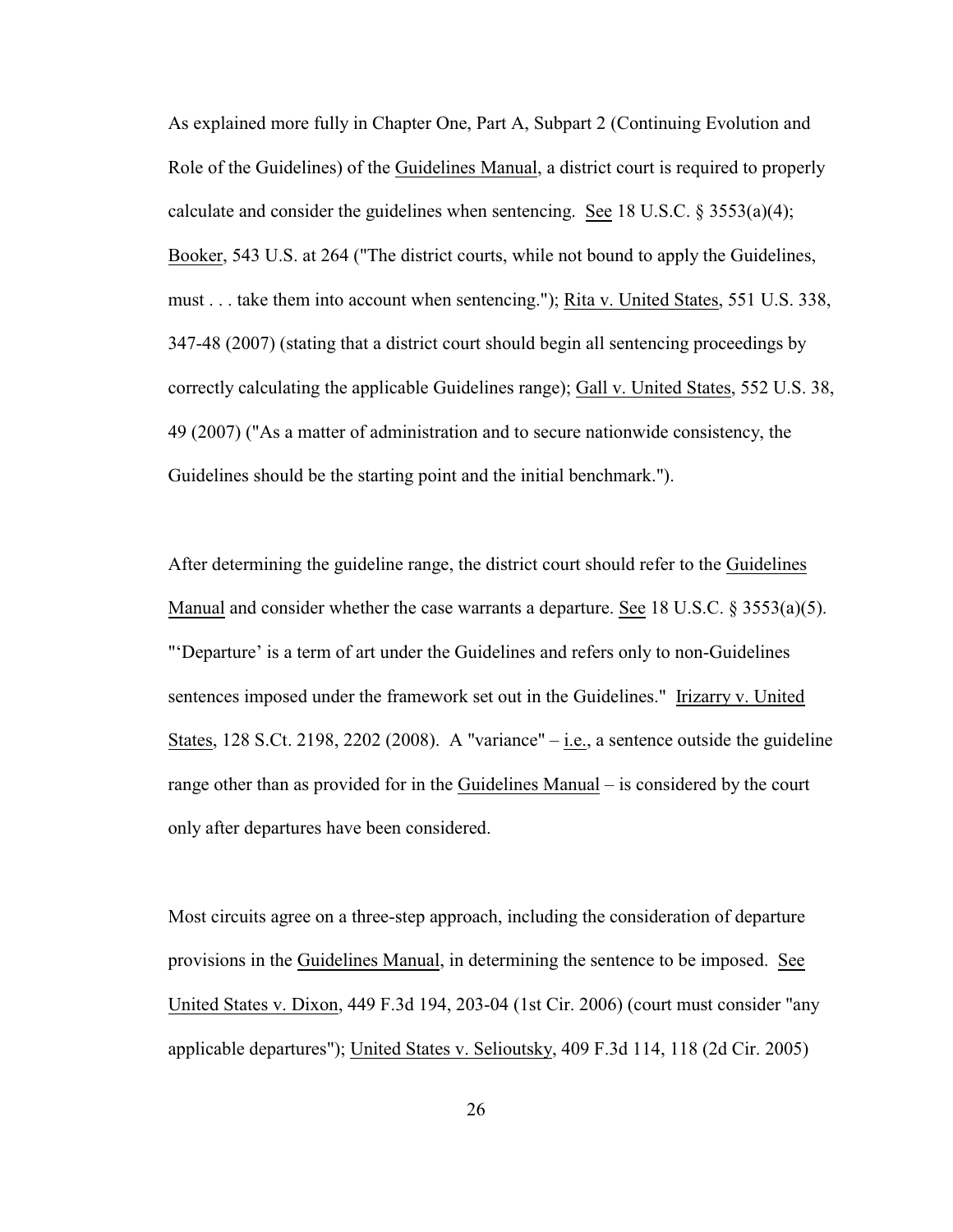(court must consider "available departure authority"); United States v. Jackson, 467 F.3d 834, 838 (3d Cir. 2006) (same); United States v. Moreland, 437 F.3d 424, 433 (4th Cir. 2006) (departures "remain an important part of sentencing even after Booker"); United States v. Tzep-Mejia, 461 F.3d 522, 525 (5th Cir. 2006) ("Post-Booker case law recognizes three types of sentences under the new advisory sentencing regime: (1) a sentence within a properly calculated Guideline range; (2) a sentence that includes an upward or downward departure as allowed by the Guidelines, which sentence is also a Guideline sentence; or (3) a non-Guideline sentence which is either higher or lower than the relevant Guideline sentence." (internal footnote and citation omitted)); United States v. McBride, 434 F.3d 470, 476 (6th Cir. 2006) (district court "still required to consider . . . whether a Chapter 5 departure is appropriate"); United States v. Hawk Wing, 433 F.3d 622, 631 (8th Cir. 2006) ("the district court must decide if a traditional departure is appropriate", and after that must consider a variance (internal quotation omitted)); United States v. Robertson, 568 F.3d 1203, 1210 (10th Cir. 2009) (district courts must continue to apply departures); United States v. Jordi, 418 F.3d 1212, 1215 (11th Cir. 2005) (stating that "the application of the guidelines is not complete until the departures, if any, that are warranted are appropriately considered"). But see United States v. Johnson, 427 F.3d 423, 426 (7th Cir. 2006) (stating that departures are "obsolete").

The amendment resolves the circuit conflict and adopts the three-step approach followed by a majority of circuits in determining the sentence to be imposed. The amendment restructures §1B1.1 into three subsections to reflect the three-step process. As amended,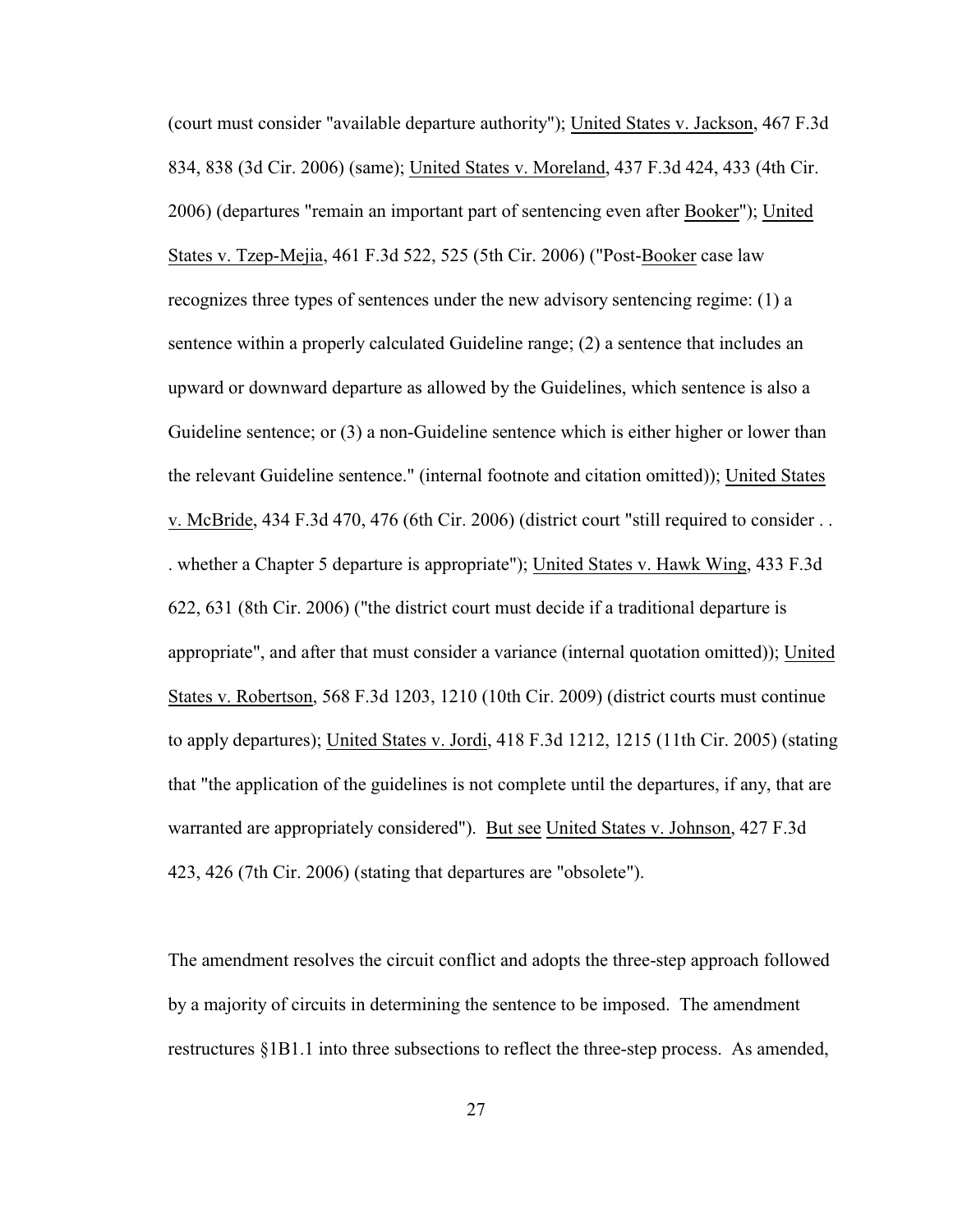subsection (a) addresses how to apply the provisions in the Guidelines Manual to properly determine the kinds of sentence and the guideline range. Subsection (b) addresses the need to consider the policy statements and commentary to determine whether a departure is warranted. Subsection (c) addresses the need to consider the applicable factors under 18 U.S.C. § 3553(a) taken as a whole in determining the appropriate sentence. The amendment also adds background commentary referring to the statutory requirements of 18 U.S.C. § 3553(a) and defining the term "variance" as "a sentence that is outside the guidelines framework".

5. Amendment: Section 4A1.1 is amended by striking "items (a) through (f)" and inserting "subsections (a) through (e)"; in subsection (c) by striking "item" and inserting "subsection"; by striking subsection (e) and redesignating subsection (f) as (e); and in subsection (e) (as so redesignated) by striking "item" and inserting "subsection".

The Commentary to §4A1.1 captioned "Application Notes" is amended by striking "item" and inserting "subsection" each place it appears; by striking Note 5 and redesignating Note 6 as Note 5; and in Note 5 (as so redesignated) by striking "(f)" and inserting "(e)" each place it appears.

The Commentary to §4A1.1 captioned "Background" is amended by striking "Subdivisions" and inserting "Subsections"; by striking "implements one measure of recency by adding" and inserting "adds"; and by striking the paragraph that begins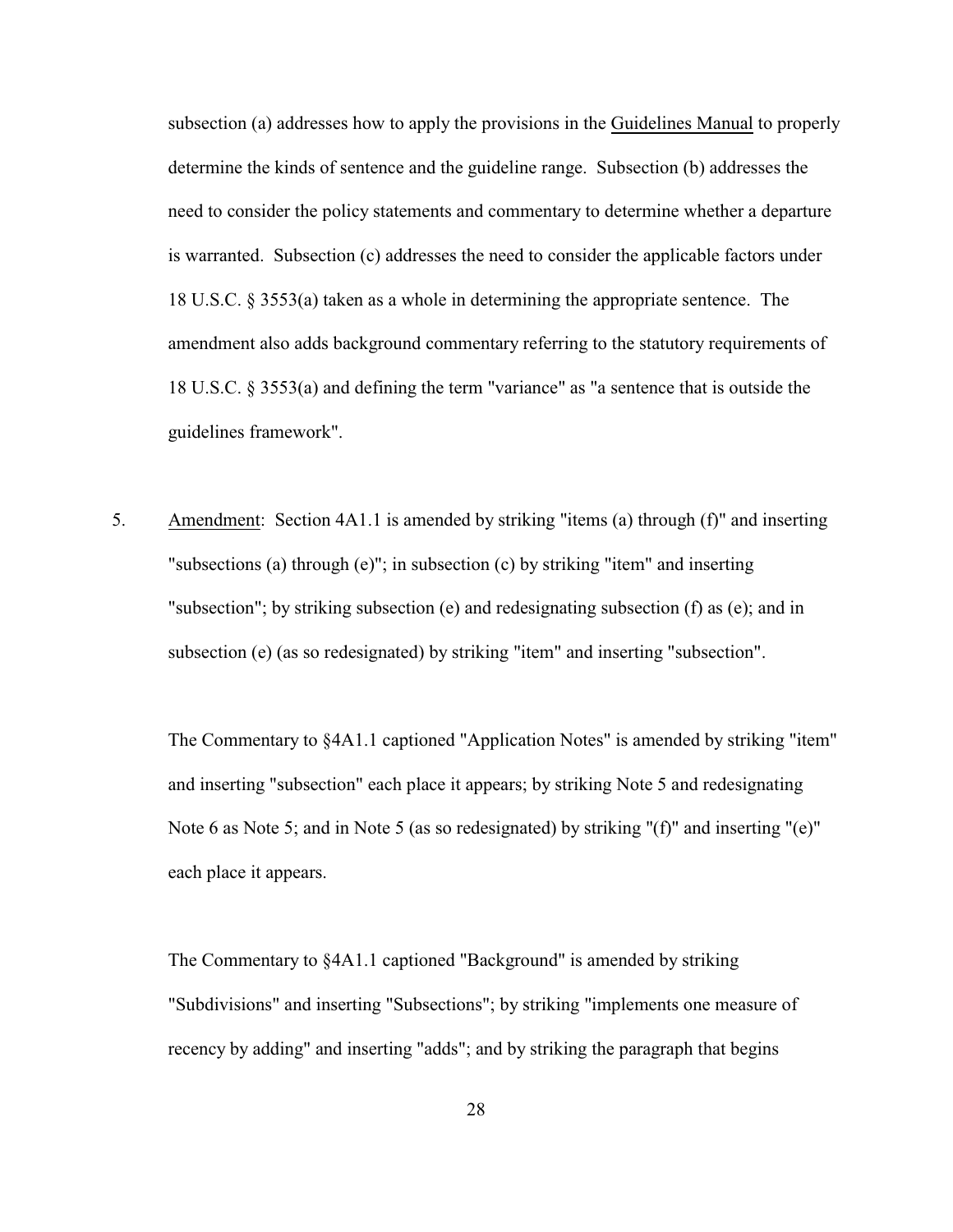"Section 4A1.1(e)".

Section 4A1.2 is amended in subsection (a)(2) by striking "(f)" and inserting "(e)"; in subsection  $(k)(2)$  by striking subparagraph  $(A)$  and by striking " $(B)$ "; in subsection  $(l)$  by striking "(f)" and inserting "(e)", and by striking "; §4A1.1(e) shall not apply"; in subsection (n) by striking "and (e)"; and in subsection (p) by striking "(f)" and inserting "(e)".

The Commentary to §4A1.2 captioned "Application Notes" is amended in Note 12(A) by striking "subdivision" and inserting "subsection".

Reason for Amendment: This amendment addresses a factor included in the calculation of the criminal history score in Chapter Four of the Guidelines Manual. Specifically, this amendment eliminates the "recency" points provided in subsection (e) of §4A1.1 (Criminal History Category). Under §4A1.1(e), one or two points are added to the criminal history score if the defendant committed the instant offense less than two years after release from imprisonment on a sentence counted under subsection (a) or (b) or while in imprisonment or escape status on such a sentence. In addition to recency, subsections (a), (b), (c), (d), and (f) add points to the criminal history score to account for the seriousness of the prior offense and the status of the defendant. These other factors remain included in the criminal history score after the amendment.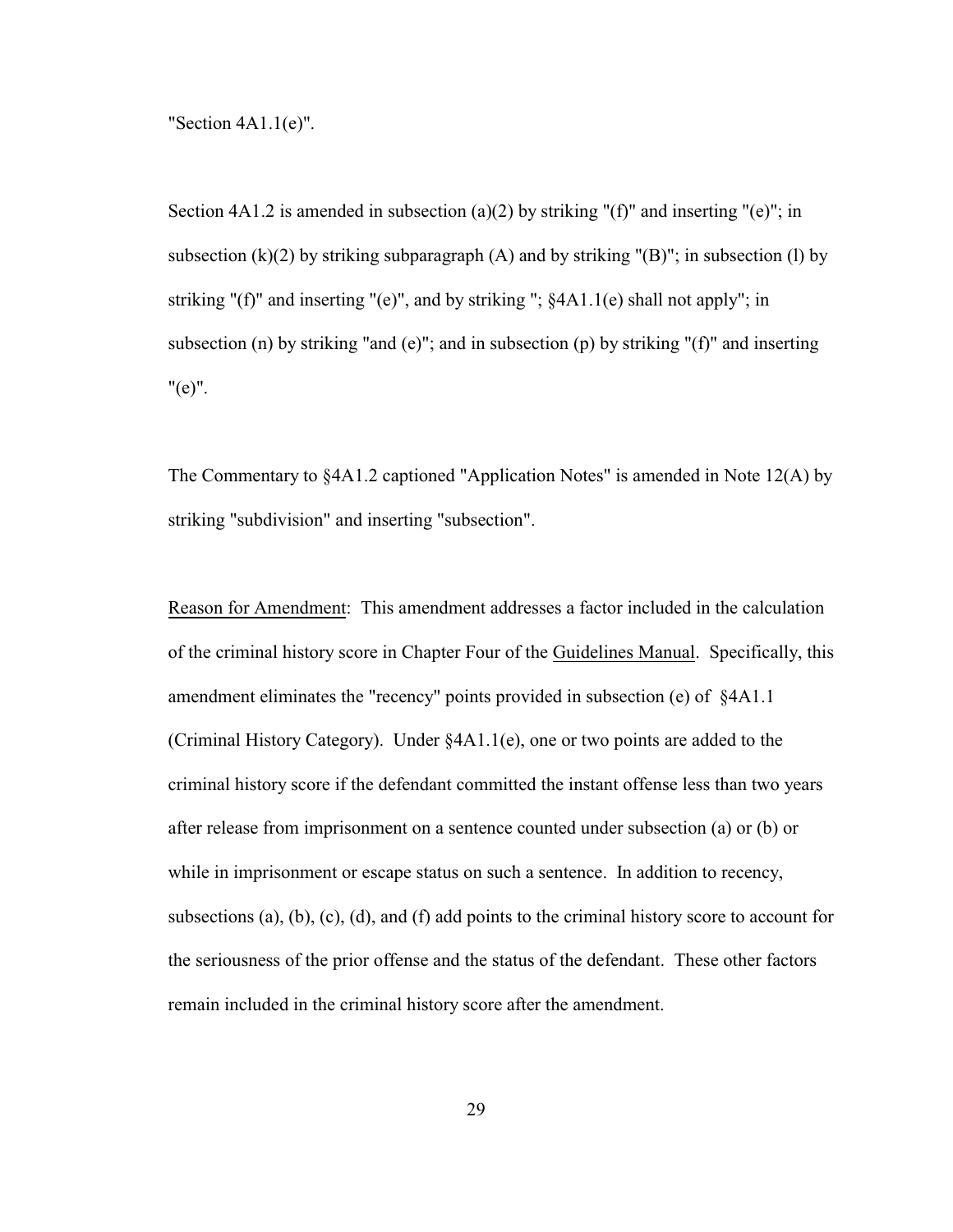The amendment is a result of the Commission's continued review of criminal history issues. This multi-year review was prompted in part because criminal history issues are often cited by sentencing courts as reasons for imposing non-government sponsored below range sentences, particularly in cases in which recency points were added to the criminal history score under §4A1.1(e).

As part of its review, the Commission undertook analyses to determine the extent to which recency points contribute to the ability of the criminal history score to predict the defendant's risk of recidivism. See generally USSG Ch. 4, Pt. A, intro. comment ("To protect the public from further crimes of the particular defendant, the likelihood of recidivism and future criminal behavior must be considered."). Recent research isolating the effect of §4A1.1(e) on the predictive ability of the criminal history score indicated that consideration of recency only minimally improves the predictive ability.

In addition, the Commission received public comment and testimony suggesting that the recency of the instant offense to the defendant's release from imprisonment does not necessarily reflect increased culpability. Public comment and testimony indicated that defendants who recidivate tend to do so relatively soon after being released from prison but suggested that, for many defendants, this may reflect the challenges to successful reentry after imprisonment rather than increased culpability.

Finally, Commission data indicated that many of the cases in which recency points apply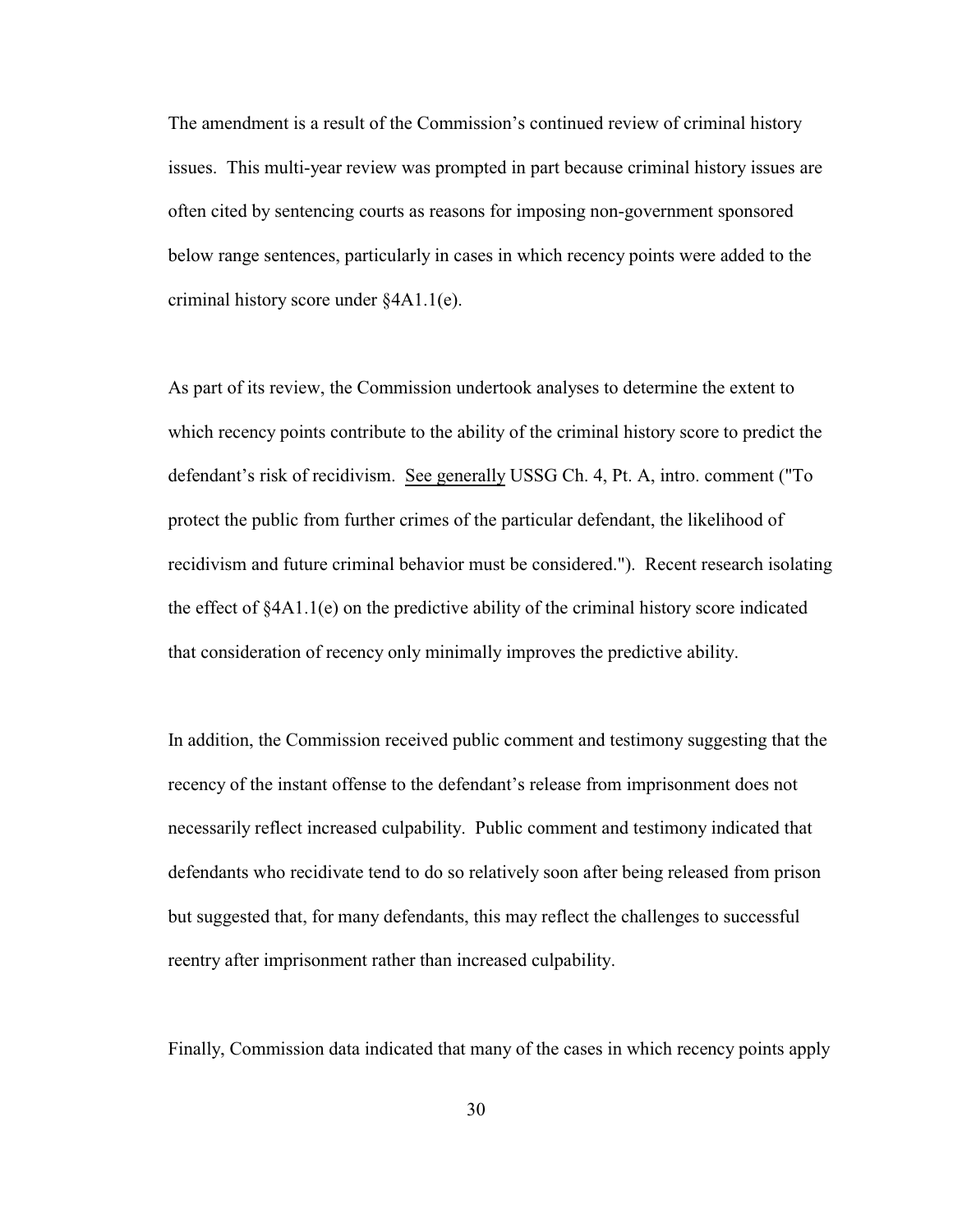are sentenced under Chapter Two guidelines that have provisions based on criminal history. The amendment responds to suggestions that recency points are not necessary to adequately account for criminal history in such cases.

6. Amendment: The Commentary to §2H1.1 captioned "Statutory Provisions" is amended by inserting "249," after "248,".

The Commentary to §2H1.1 captioned "Application Notes" is amended in Note 4 by inserting "gender identity," after "gender,".

Section 3A1.1(a) is amended by inserting "gender identity," after "gender,".

The Commentary to §3A1.1 captioned "Application Notes" is amended in Note 3 by inserting "gender identity," after "gender,"; and by adding after Note 4 the following:

"5. For purposes of this guideline, 'gender identity' means actual or perceived gender-related characteristics. See 18 U.S.C. § 249(c)(4).".

The Commentary to §3A1.1 captioned "Background" is amended in the first paragraph by striking "(i.e." and all that follows through "victim)"; and by adding at the end of that paragraph the following: "In section 4703(a) of Public Law 111–84, Congress broadened the scope of that directive to include gender identity; to reflect that congressional action,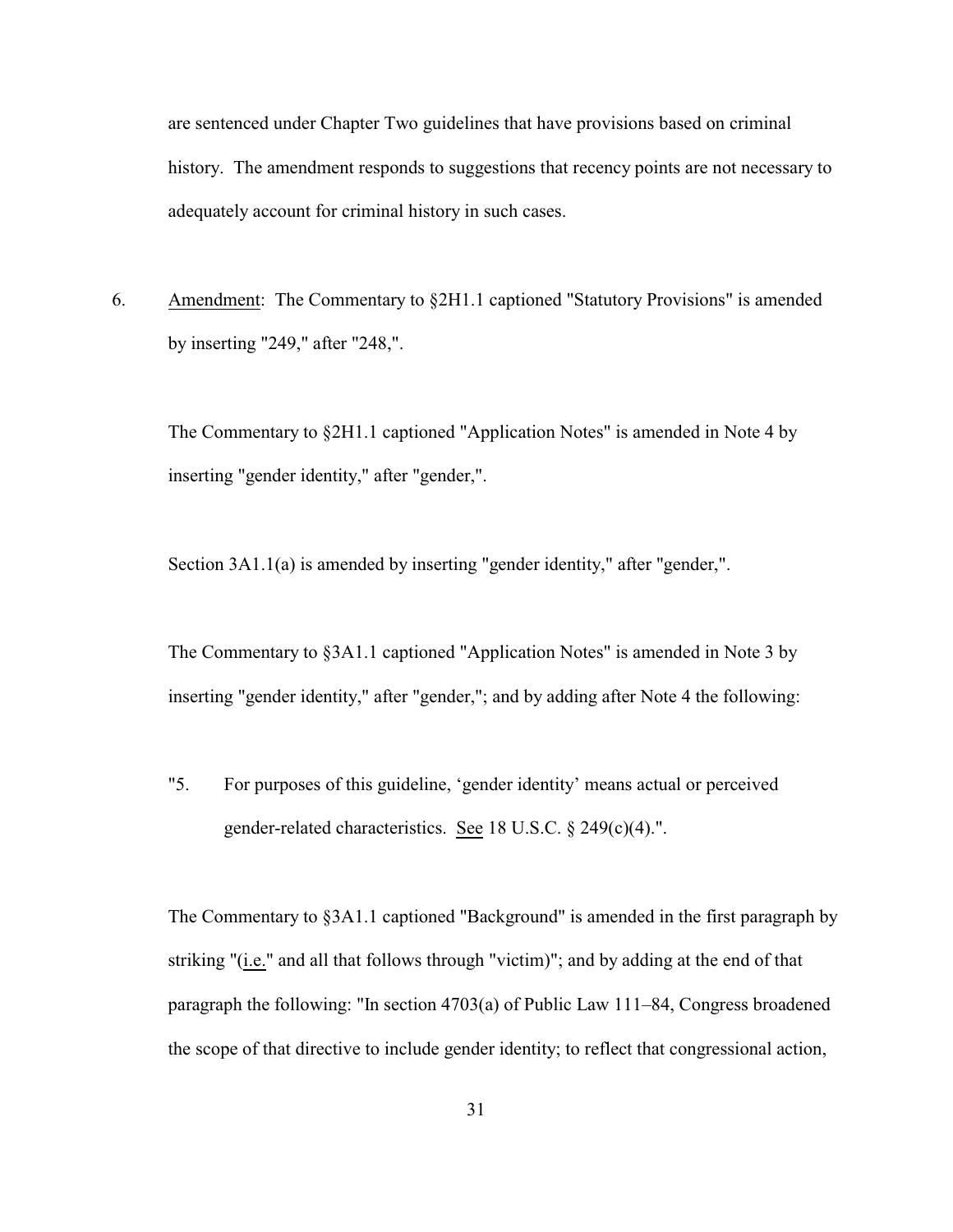the Commission has broadened the scope of this enhancement to include gender identity.".

Appendix A (Statutory Index) is amended by inserting after the line referenced to 18 U.S.C. § 247 the following:

"18 U.S.C. § 249 2H1.1";

and by inserting after the line referenced to 18 U.S.C. § 1369 the following:

"18 U.S.C. § 1389 2A2.2, 2A2.3, 2B1.1".

Reason for Amendment: This amendment responds to the Matthew Shepard and James Byrd, Jr. Hate Crimes Prevention Act (division E of Pub. L. 111–84) (the "Act"). The Act created two new offenses and amended a 1994 directive to the Commission regarding crimes motivated by hate.

The first new offense, 18 U.S.C. § 249 (Hate crime acts), makes it unlawful, whether or not acting under color of law, to willfully cause bodily injury to any person or, through the use of fire, a firearm, a dangerous weapon, or an explosive or incendiary device, to attempt to cause bodily injury to any person because of the actual or perceived race, color, religion, national origin, gender, sexual orientation, gender identity, or disability of any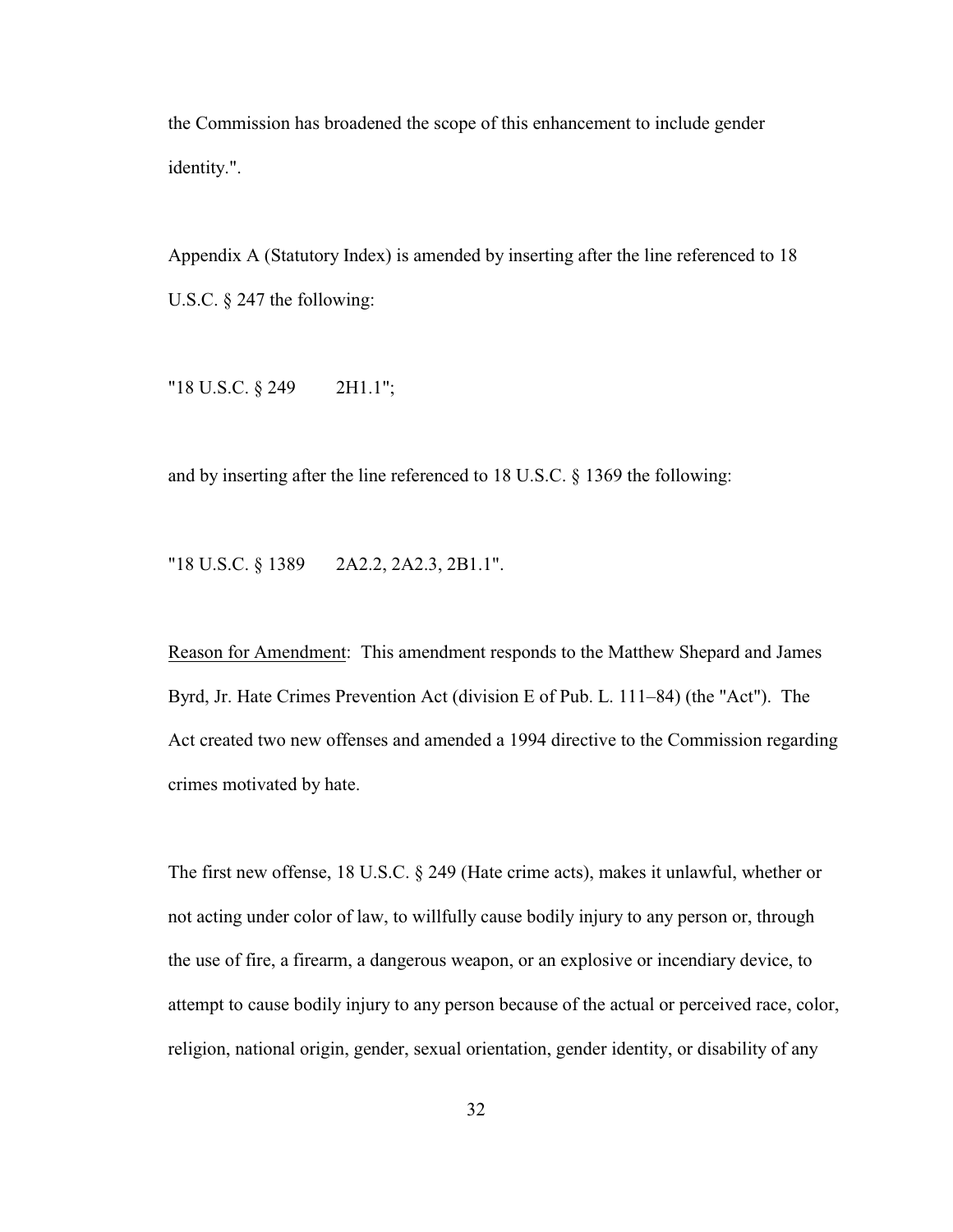person. A person who violates 18 U.S.C. § 249 is subject to a term of imprisonment of up to 10 years or, if the offense includes kidnapping, aggravated sexual abuse, or an attempt to kill, or if death results from the offense, to imprisonment for any term of years or life. The amendment amends Appendix A (Statutory Index) to refer offenses under 18 U.S.C. § 249 to §2H1.1 (Offenses Involving Individual Rights) because that guideline covers similar offenses, e.g., 18 U.S.C. §§ 241 (Conspiracy against rights) and 242 (Deprivation of rights under color of law), and contains appropriate enhancements to account for aggravating circumstances that may be involved in a section 249 offense, e.g., subsection (b)(1), which provides a 6-level increase if the offense was committed under color of law.

The Act also amended section 280003 of the Violent Crime Control and Law Enforcement Act of 1994 (Pub. L. 103–322; 28 U.S.C.  $\S$  994 note), which contains a directive to the Commission regarding hate crimes. The Commission implemented that directive by promulgating subsection (a) of §3A1.1 (Hate Crime Motivation or Vulnerable Victim). See USSG App. C, Amendment 521 (effective November 1, 1995). The Act broadened the definition of "hate crime" in section 280003(a) to include crimes motivated by actual or perceived "gender identity", which has the effect of expanding the scope of the directive in section 280003(b) so that it now requires the Commission to provide an enhancement for crimes motivated by actual or perceived "gender identity". To reflect the broadened definition, the amendment amends §3A1.1 so that the enhancement in subsection (a) covers crimes motivated by actual or perceived "gender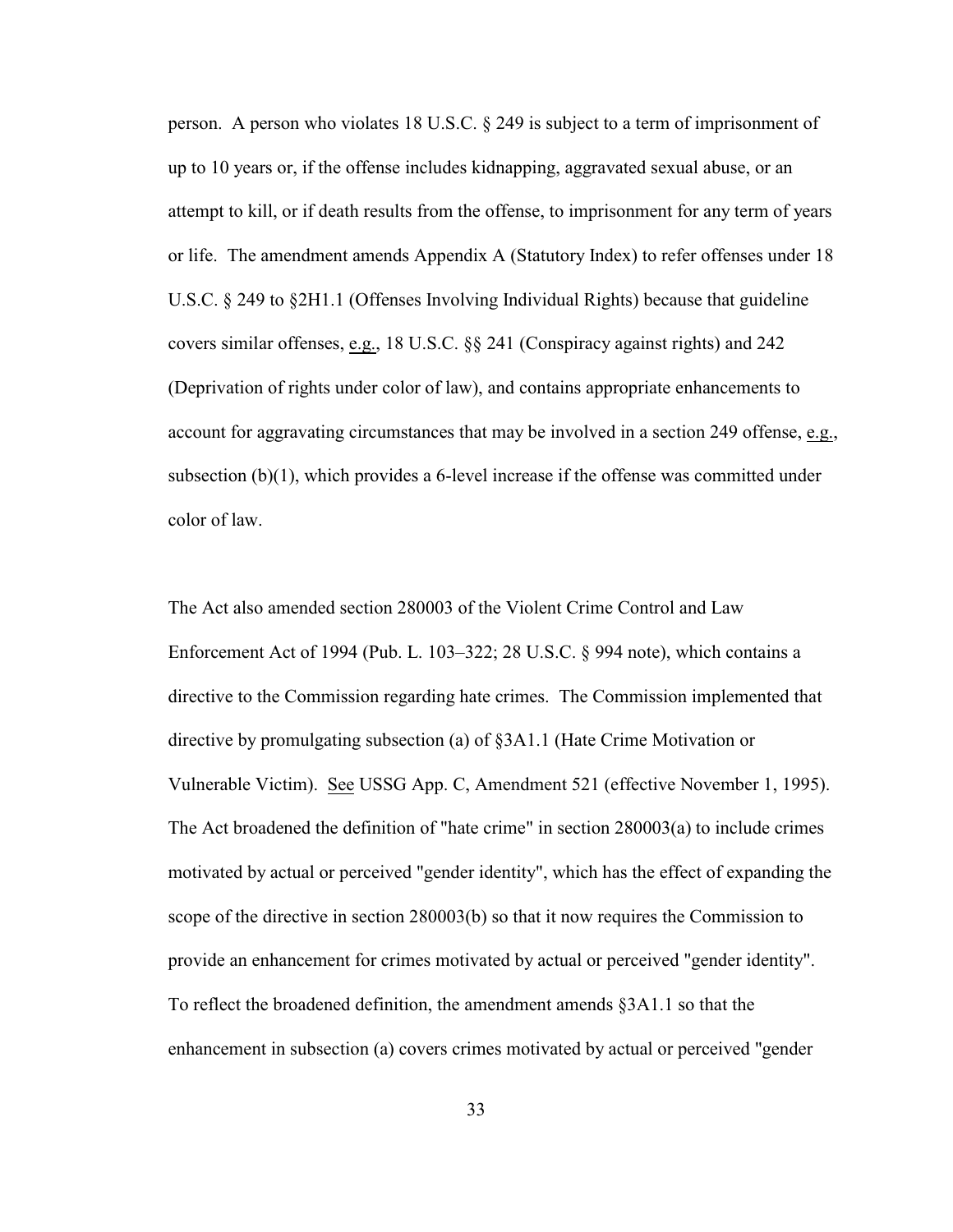identity" and makes conforming changes to  $\S 2H1.1$ . The amendment also deletes as unnecessary the parenthetical in the Background to §3A1.1, which provided an example of "hate crime motivation".

The second new offense, 18 U.S.C. § 1389 (Prohibition on attacks on United States servicemen on account of service), makes it unlawful to knowingly assault or batter a United States serviceman or an immediate family member of a United States serviceman, or to knowingly destroy or injure the property of such serviceman or immediate family member, on the account of the military service of that serviceman or the status of that individual as a United States serviceman. A person who violates 18 U.S.C. § 1389 is subject to a term of imprisonment of not more than 2 years in the case of a simple assault, or damage of not more than \$500, of not more than 5 years in the case of damage of more than \$500, or of not less than 6 months nor more than 10 years in the case of a battery, or an assault resulting in bodily injury. The Commission determined that offenses under 18 U.S.C. § 1389 are similar to offenses involving assault or property damage that are already referenced to §§2A2.2 (Aggravated Assault), 2A2.3 (Minor Assault), and 2B1.1 (Theft, Property Destruction, and Fraud) and therefore amended Appendix A (Statutory Index) to refer the new offense to those guidelines.

7. Amendment: Section 8B2.1(b)(4) is amended by striking "subdivision" and inserting "subparagraph" each place it appears.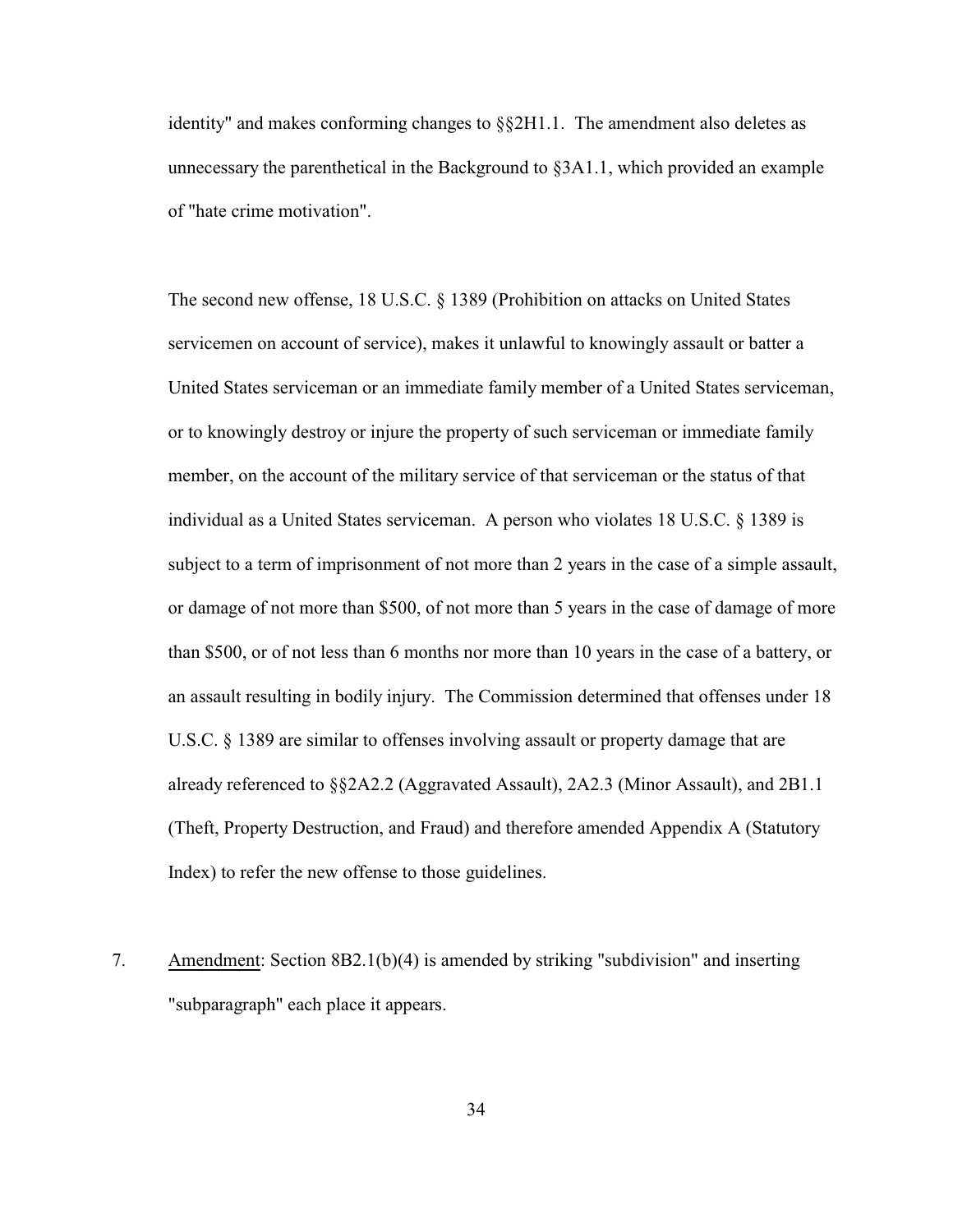The Commentary to §8B2.1 captioned "Application Notes" is amended in Note 2(D) by striking "subdivision" and inserting "subparagraph".

The Commentary to §8B2.1 captioned "Application Notes" is amended by redesignating Note 6 as Note 7, and by inserting after Note 5 the following:

"6. Application of Subsection (b)(7).—Subsection (b)(7) has two aspects.

First, the organization should respond appropriately to the criminal conduct. The organization should take reasonable steps, as warranted under the circumstances, to remedy the harm resulting from the criminal conduct. These steps may include, where appropriate, providing restitution to identifiable victims, as well as other forms of remediation. Other reasonable steps to respond appropriately to the criminal conduct may include self-reporting and cooperation with authorities.

Second, the organization should act appropriately to prevent further similar criminal conduct, including assessing the compliance and ethics program and making modifications necessary to ensure the program is effective. The steps taken should be consistent with subsections  $(b)(5)$  and  $(c)$  and may include the use of an outside professional advisor to ensure adequate assessment and implementation of any modifications.";

35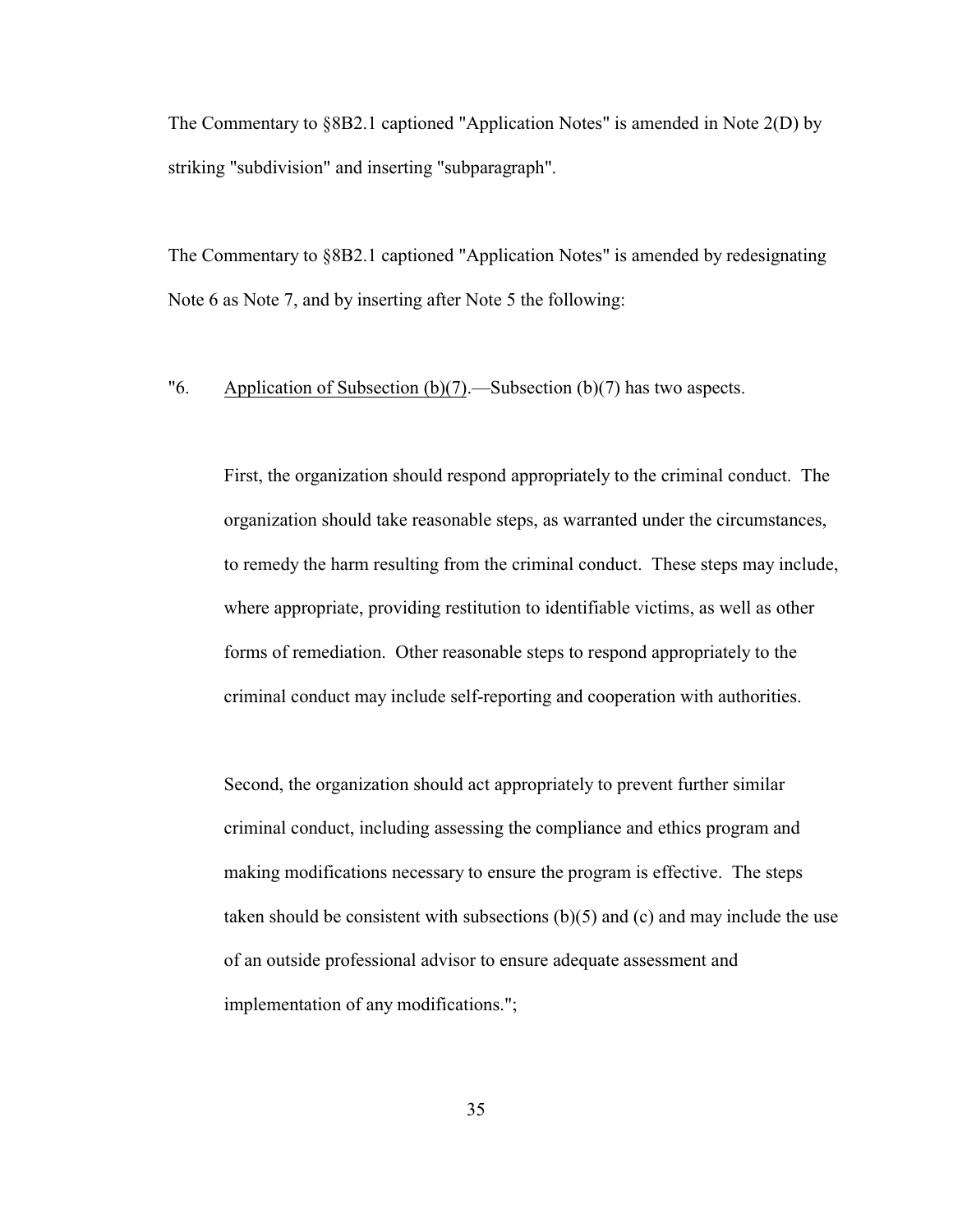and in Note 7, as redesignated by this amendment, by striking "subdivision" and inserting "subparagraph" each place it appears.

Section  $8C2.5(f)(3)$  is amended in subparagraph (A) by striking "subdivision (B)" and inserting "subparagraphs  $(B)$  and  $(C)$ "; and by adding at the end the following:

- "(C) Subparagraphs (A) and (B) shall not apply if—
	- (i) the individual or individuals with operational responsibility for the compliance and ethics program (see  $\S 8B2.1(b)(2)(C)$ ) have direct reporting obligations to the governing authority or an appropriate subgroup thereof (e.g., an audit committee of the board of directors);
	- (ii) the compliance and ethics program detected the offense before discovery outside the organization or before such discovery was reasonably likely;
	- (iii) the organization promptly reported the offense to appropriate governmental authorities; and
	- (iv) no individual with operational responsibility for the compliance and ethics program participated in, condoned, or was willfully ignorant of the offense.".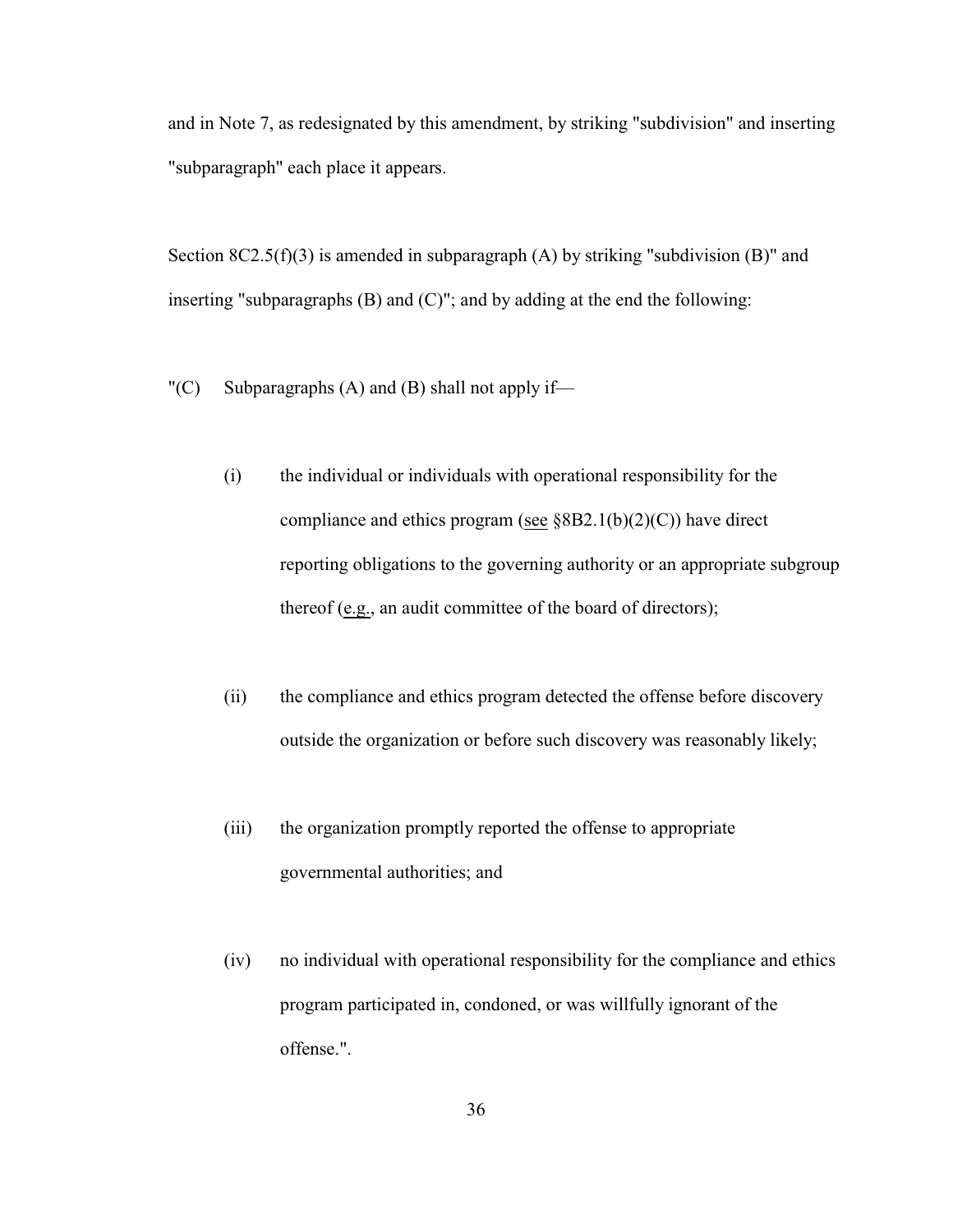The Commentary to §8C2.5 captioned "Application Notes" is amended in Note 10 in the second sentence by inserting "or  $(f)(3)(C)(iii)$ " after "subsection  $(f)(2)$ "; by redesignating Notes 11 through 14 as Notes 12 through 15, respectively; and by inserting after Note 10 the following:

"11. For purposes of subsection  $(f)(3)(C)(i)$ , an individual has 'direct reporting obligations' to the governing authority or an appropriate subgroup thereof if the individual has express authority to communicate personally to the governing authority or appropriate subgroup thereof (A) promptly on any matter involving criminal conduct or potential criminal conduct, and (B) no less than annually on the implementation and effectiveness of the compliance and ethics program.".

Section 8D1.4 is amended by striking subsections (b) and (c) and inserting the following:

- "(b) If probation is imposed under §8D1.1, the following conditions may be appropriate:
	- (1) The organization shall develop and submit to the court an effective compliance and ethics program consistent with §8B2.1 (Effective Compliance and Ethics Program). The organization shall include in its submission a schedule for implementation of the compliance and ethics program.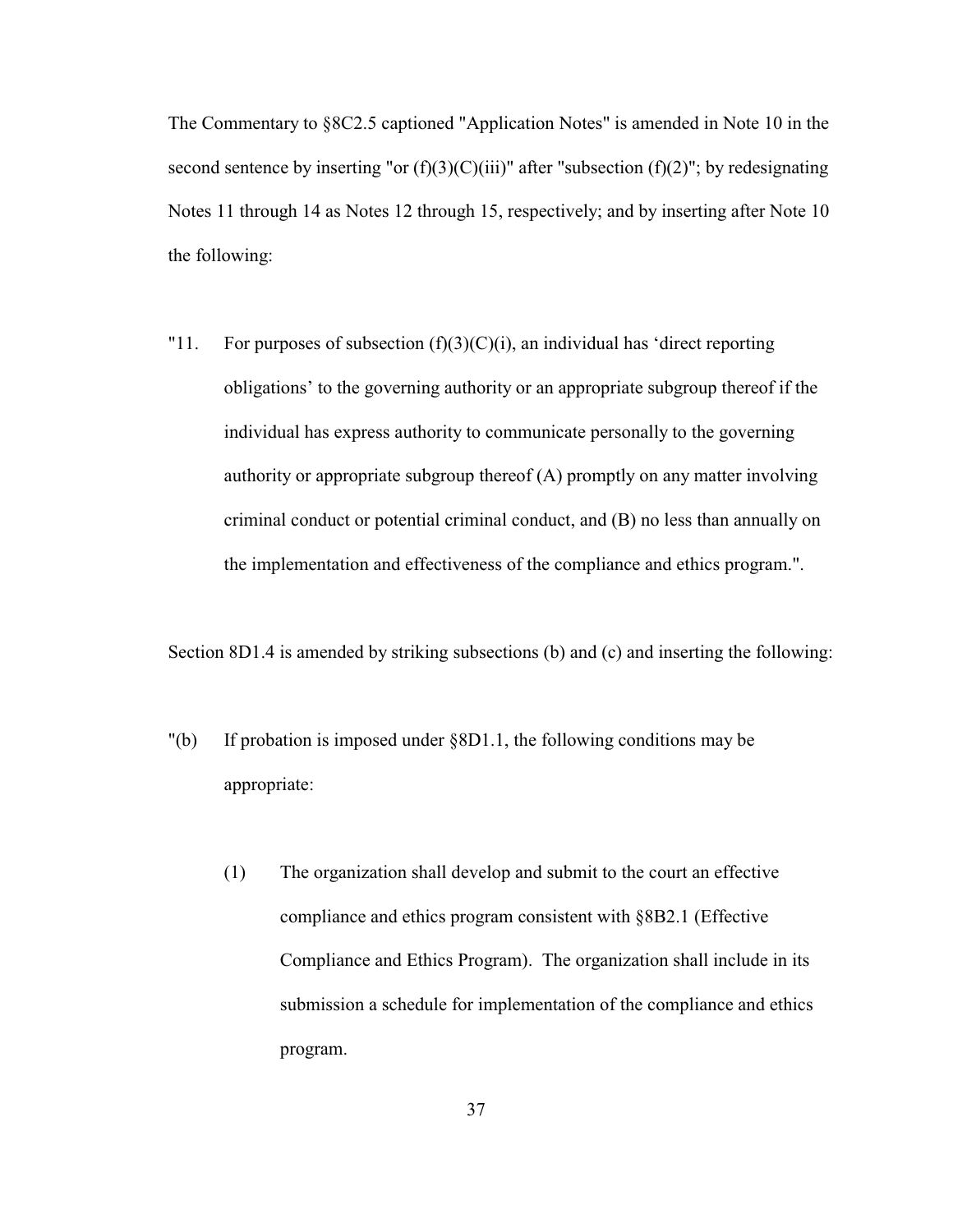- (2) Upon approval by the court of a program referred to in paragraph (1), the organization shall notify its employees and shareholders of its criminal behavior and its program referred to in paragraph (1). Such notice shall be in a form prescribed by the court.
- (3) The organization shall make periodic submissions to the court or probation officer, at intervals specified by the court, (A) reporting on the organization's financial condition and results of business operations, and accounting for the disposition of all funds received, and (B) reporting on the organization's progress in implementing the program referred to in paragraph (1). Among other things, reports under subparagraph (B) shall disclose any criminal prosecution, civil litigation, or administrative proceeding commenced against the organization, or any investigation or formal inquiry by governmental authorities of which the organization learned since its last report.
- (4) The organization shall notify the court or probation officer immediately upon learning of (A) any material adverse change in its business or financial condition or prospects, or (B) the commencement of any bankruptcy proceeding, major civil litigation, criminal prosecution, or administrative proceeding against the organization, or any investigation or formal inquiry by governmental authorities regarding the organization.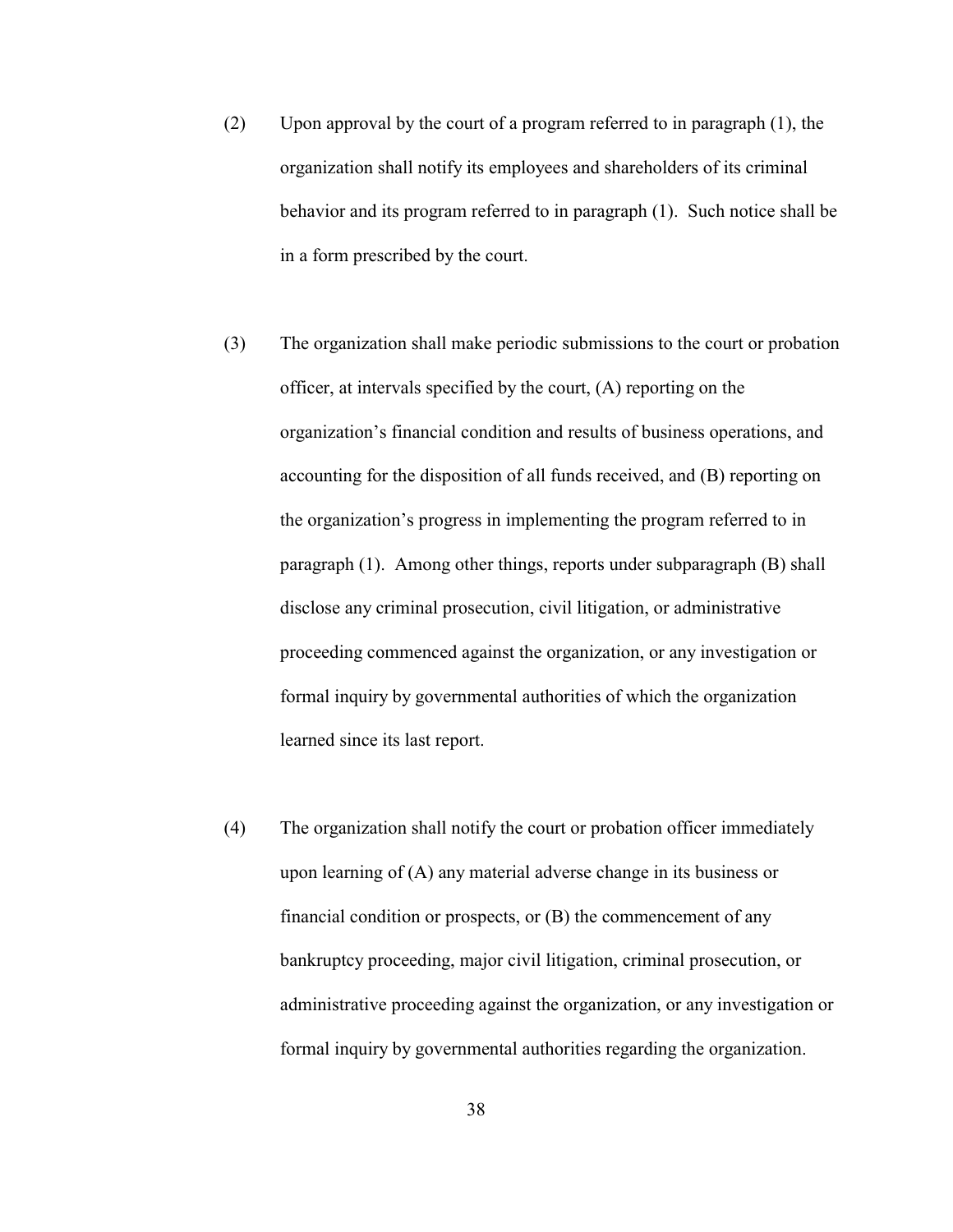- (5) The organization shall submit to: (A) a reasonable number of regular or unannounced examinations of its books and records at appropriate business premises by the probation officer or experts engaged by the court; and (B) interrogation of knowledgeable individuals within the organization. Compensation to and costs of any experts engaged by the court shall be paid by the organization.
- (6) The organization shall make periodic payments, as specified by the court, in the following priority: (A) restitution; (B) fine; and (C) any other monetary sanction.".

The Commentary to §8D1.4 captioned "Application Note" is amended in Note 1 by striking  $"(\alpha)(3)$  through (6)"; and by striking  $"(\alpha)(3)"$  and inserting  $"(\alpha)(3)"$ .

Reason for Amendment: This amendment makes several changes to Chapter Eight of the Guidelines Manual regarding the sentencing of organizations.

First, the amendment amends the Commentary to §8B2.1 (Effective Compliance and Ethics Program) by adding an application note that clarifies the remediation efforts required to satisfy the seventh minimal requirement for an effective compliance and ethics program under subsection (b)(7). Subsection (b)(7) requires an organization, after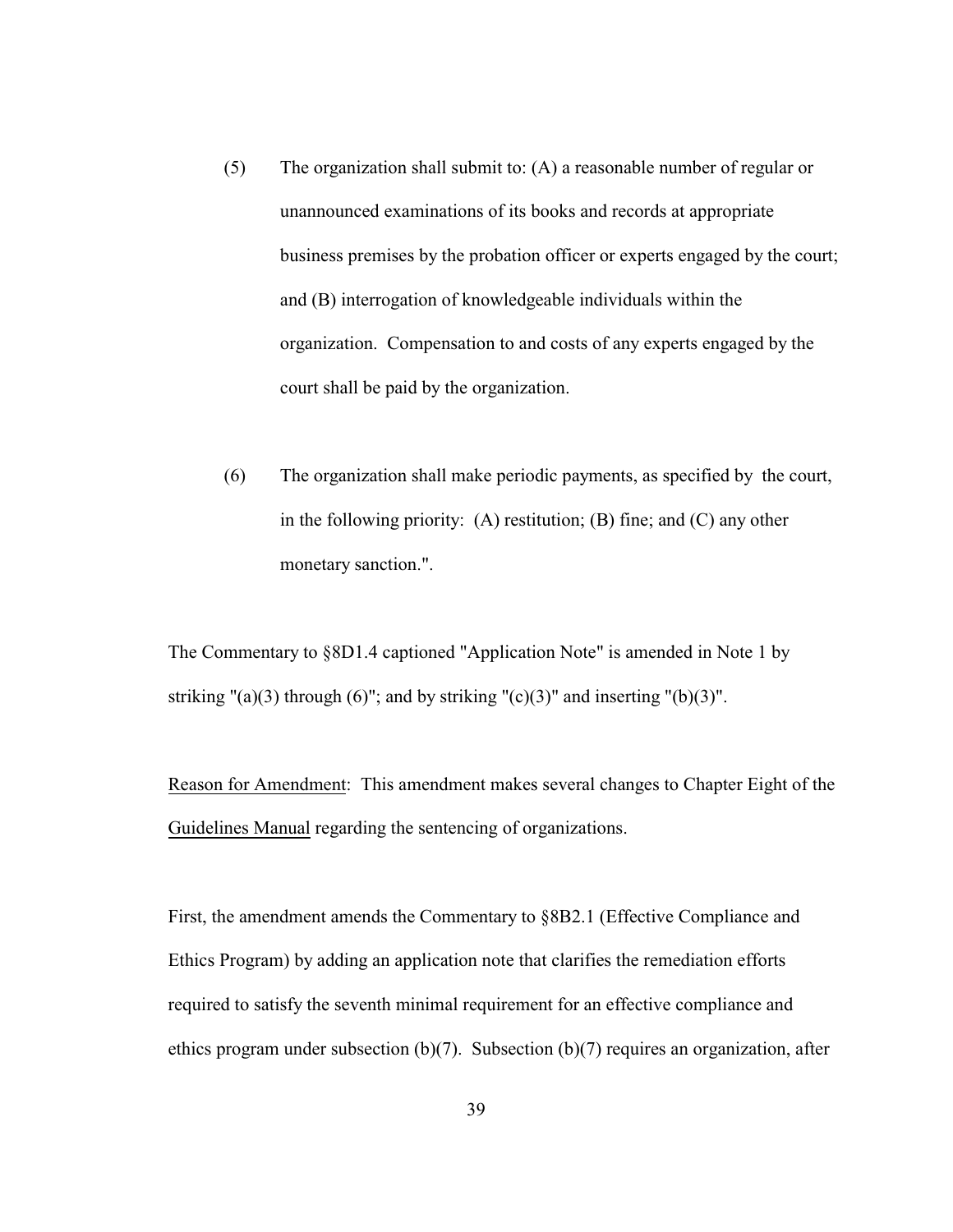criminal conduct has been detected, to take reasonable steps (1) to respond appropriately to the criminal conduct and (2) to prevent further similar criminal conduct.

The new application note describes the two aspects of subsection (b)(7). With respect to the first aspect, the application note provides that the organization should take reasonable steps, as warranted under the circumstances, to remedy the harm resulting from the criminal conduct. The application note further provides that such steps may include, where appropriate, providing restitution to identifiable victims, other forms of remediation, and self-reporting and cooperation with authorities. With respect to the second aspect, the application note provides that an organization should assess the compliance and ethics program and make modifications necessary to ensure the program is effective. The application note further provides that such steps should be consistent with  $\S 8B2.1(b)(5)$  and (c), which also require assessment and modification of the program, and may include the use of an outside professional advisor to ensure adequate assessment and implementation of any modifications.

This application note was added in response to public comment and testimony suggesting that further guidance regarding subsection (b)(7) may encourage organizations to take reasonable steps upon discovery of criminal conduct. The steps outlined by the application note are consistent with factors considered by enforcement agencies in evaluating organizational compliance and ethics practices.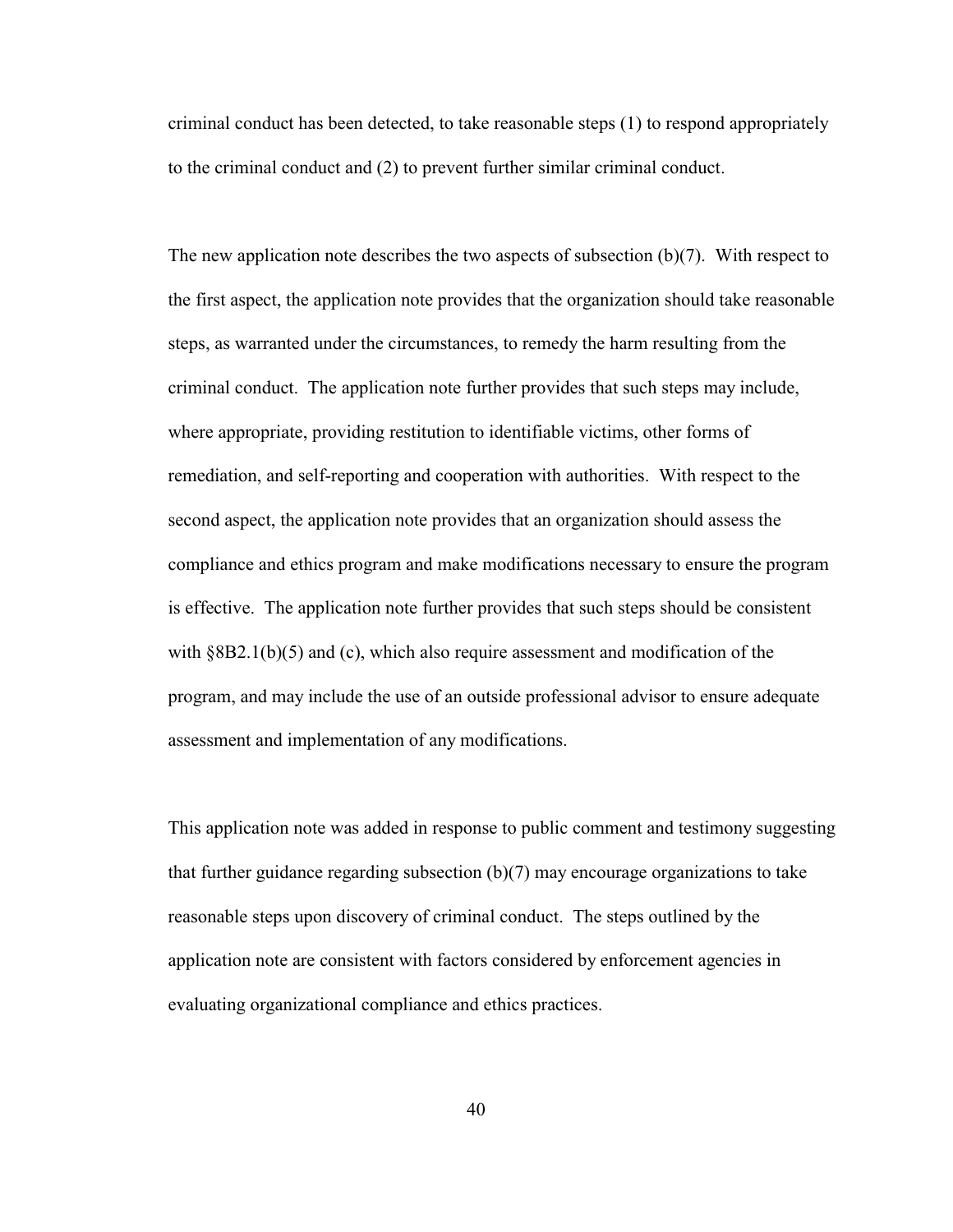Second, the amendment amends subsection (f) of §8C2.5 (Culpability Score) to create a limited exception to the general prohibition against applying the 3-level decrease for having an effective compliance and ethics program when an organization's high-level or substantial authority personnel are involved in the offense. Specifically, the amendment adds subsection  $(f)(3)(C)$ , which allows an organization to receive the decrease if the organization meets four criteria: (1) the individual or individuals with operational responsibility for the compliance and ethics program have direct reporting obligations to the organization's governing authority or appropriate subgroup thereof; (2) the compliance and ethics program detected the offense before discovery outside the organization or before such discovery was reasonably likely; (3) the organization promptly reported the offense to the appropriate governmental authorities; and (4) no individual with operational responsibility for the compliance and ethics program participated in, condoned, or was willfully ignorant of the offense.

The new subsection  $(f)(3)(C)$  responds to concerns expressed in public comment and testimony that the general prohibition in  $\S 8C2.5(f)(3)$  operates too broadly and that internal and external reporting of criminal conduct could be better encouraged by providing an exception to that general prohibition in appropriate cases.

The amendment also adds an application note that describes the "direct reporting obligations" necessary to meet the first criterion under  $88C2.5(f)(3)(C)$ . The application note provides that an individual has "direct reporting obligations" if the individual has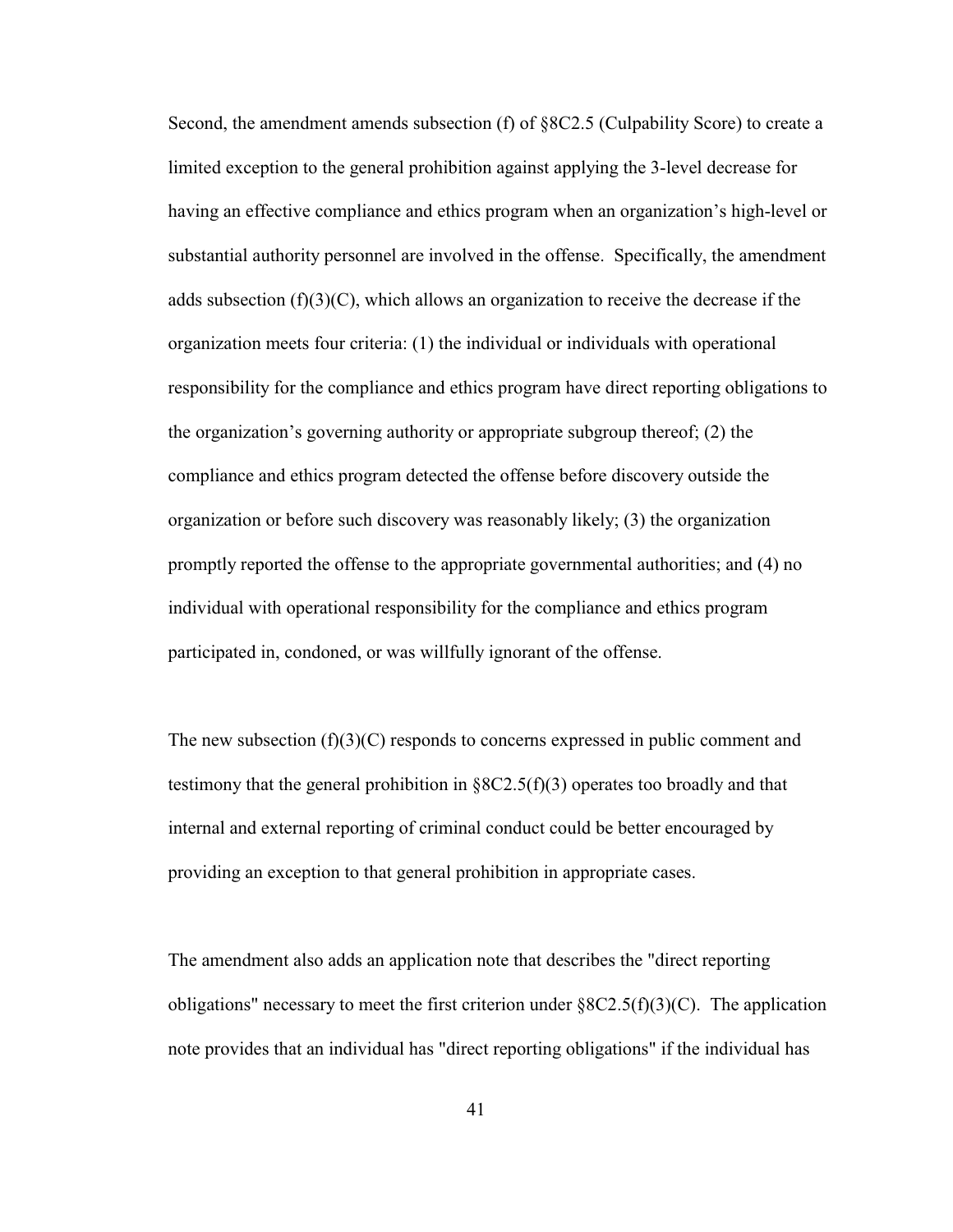express authority to communicate personally to the governing authority "promptly on any matter involving criminal conduct or potential criminal conduct" and "no less than annually on the implementation and effectiveness of the compliance and ethics program". The application note responds to public comment and testimony regarding the challenges operational compliance personnel may face when seeking to report criminal conduct to the governing authority of an organization and encourages compliance and ethics policies that provide operational compliance personnel with access to the governing authority when necessary.

Third, the amendment amends §8D1.4 (Recommended Conditions of Probation – Organizations (Policy Statement)) to augment and simplify the recommended conditions of probation for organizations. The amendment removes the distinction between conditions of probation imposed solely to enforce a monetary penalty and conditions of probation imposed for any other reason so that all conditional probation terms are available for consideration by the court in determining an appropriate sentence.

Finally, the amendment makes technical and conforming changes to various provisions in Chapter Eight.

8. Amendment: Section 2B1.1(c)(4) is amended by inserting "or a paleontological resource" after "resource"; and by inserting "or Paleontological Resources" after "Heritage Resources" each place it appears.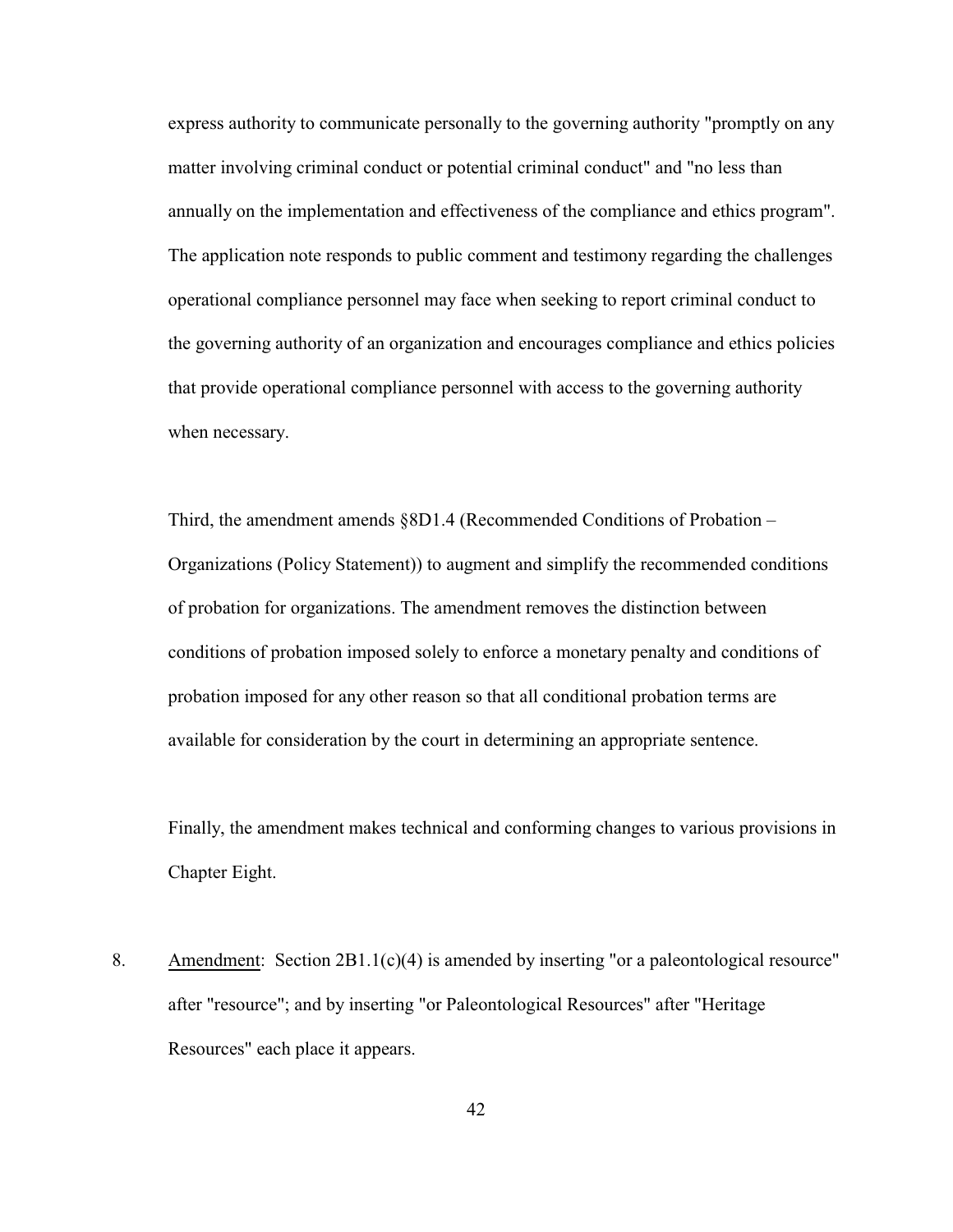The Commentary to §2B1.1 captioned "Application Notes" is amended in Note 1 by inserting after the paragraph that begins "'National cemetery' means" the following:

"'Paleontological resource' has the meaning given that term in Application Note 1 of the Commentary to §2B1.5 (Theft of, Damage to, or Destruction of, Cultural Heritage Resources or Paleontological Resources; Unlawful Sale, Purchase, Exchange, Transportation, or Receipt of Cultural Heritage Resources or Paleontological Resources).".

The Commentary to §2B1.1 captioned "Application Notes" is amended in Note 14(A) by inserting "and 18 U.S.C. § 1348" after "7 U.S.C. § 1 et seq.)".

Section 2B1.5 is amended in the heading by inserting "or Paleontological Resources" after "Heritage Resources" each place it appears.

Section 2B1.5(b) is amended in each of paragraphs (1) and (2) by inserting "or paleontological resource" after "heritage resource"; and in paragraph (5) by inserting "or paleontological resources" after "heritage resources".

The Commentary to §2B1.5 captioned "Statutory Provisions" is amended by inserting "470aaa–5," after "16 U.S.C. §§".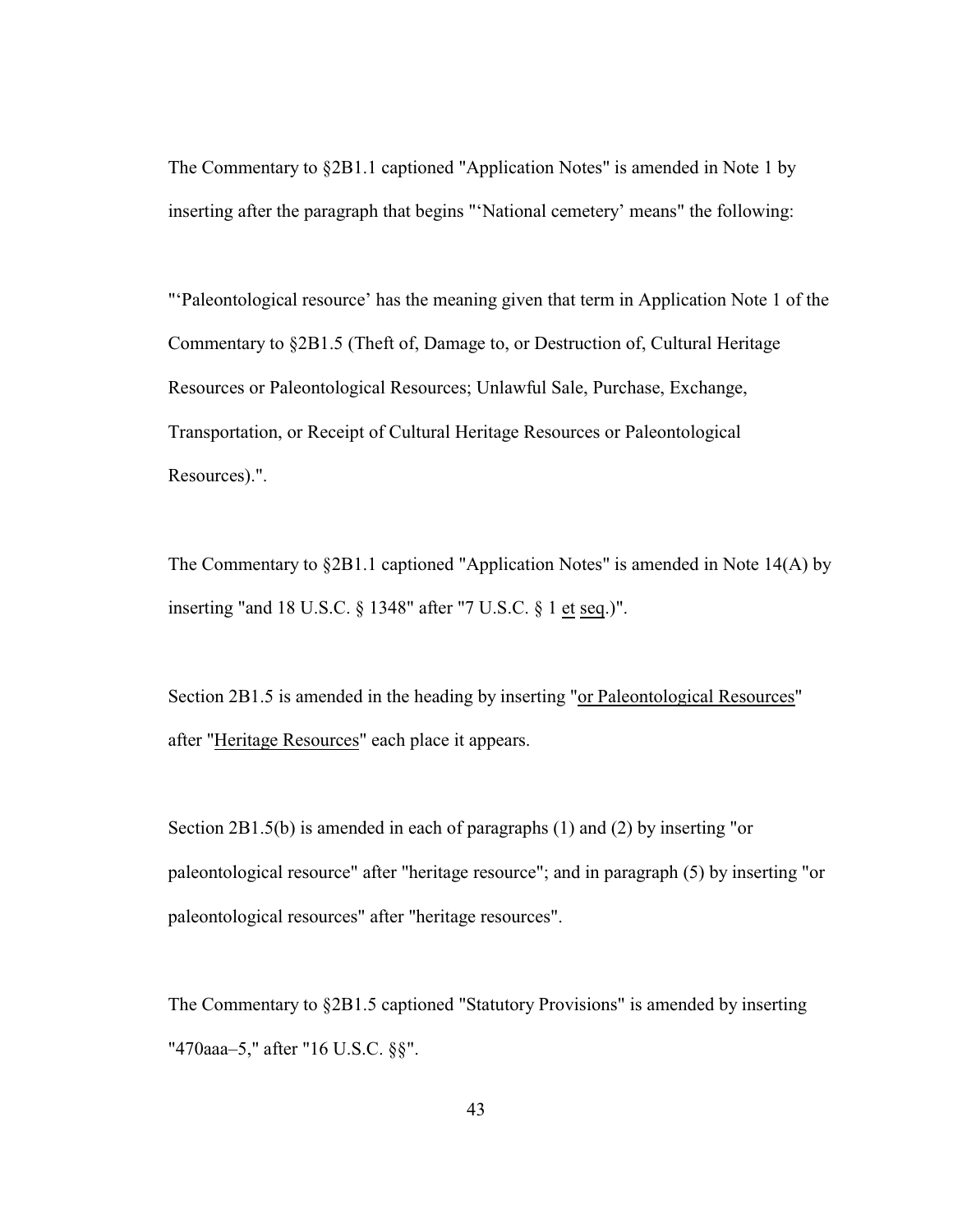The Commentary to §2B1.5 captioned "Application Notes" is amended in Note 1 by redesignating subparagraphs  $(A)$  through  $(G)$  as  $(i)$  through  $(vii)$ , respectively; by striking "'Cultural Heritage Resource' Defined.—For purposes of this guideline, 'cultural heritage resource' means any of the following:" and inserting:

"Definitions.—For purposes of this guideline:

(A) 'Cultural heritage resource' means any of the following:";

by striking "(A)" before "has the meaning" and inserting "(I)"; by striking "(B)" before "includes" and inserting "(II)"; and by adding at the end the following:

"(B) 'Paleontological resource' has the meaning given such term in 16 U.S.C. § 470aaa.".

The Commentary to §2B1.5 captioned "Application Notes" is amended in Note 2 by striking "Cultural Heritage" both places it appears; by striking "cultural heritage" each place it appears; and by inserting ", e.g.," after "See" each place it appears.

The Commentary to §2B1.5 captioned "Application Notes" is amended in Note 5(B) by striking "cultural heritage"; in Note 6(A) by inserting "or paleontological resources" after "resources", and by striking "cultural heritage" after "involving a" each place it appears;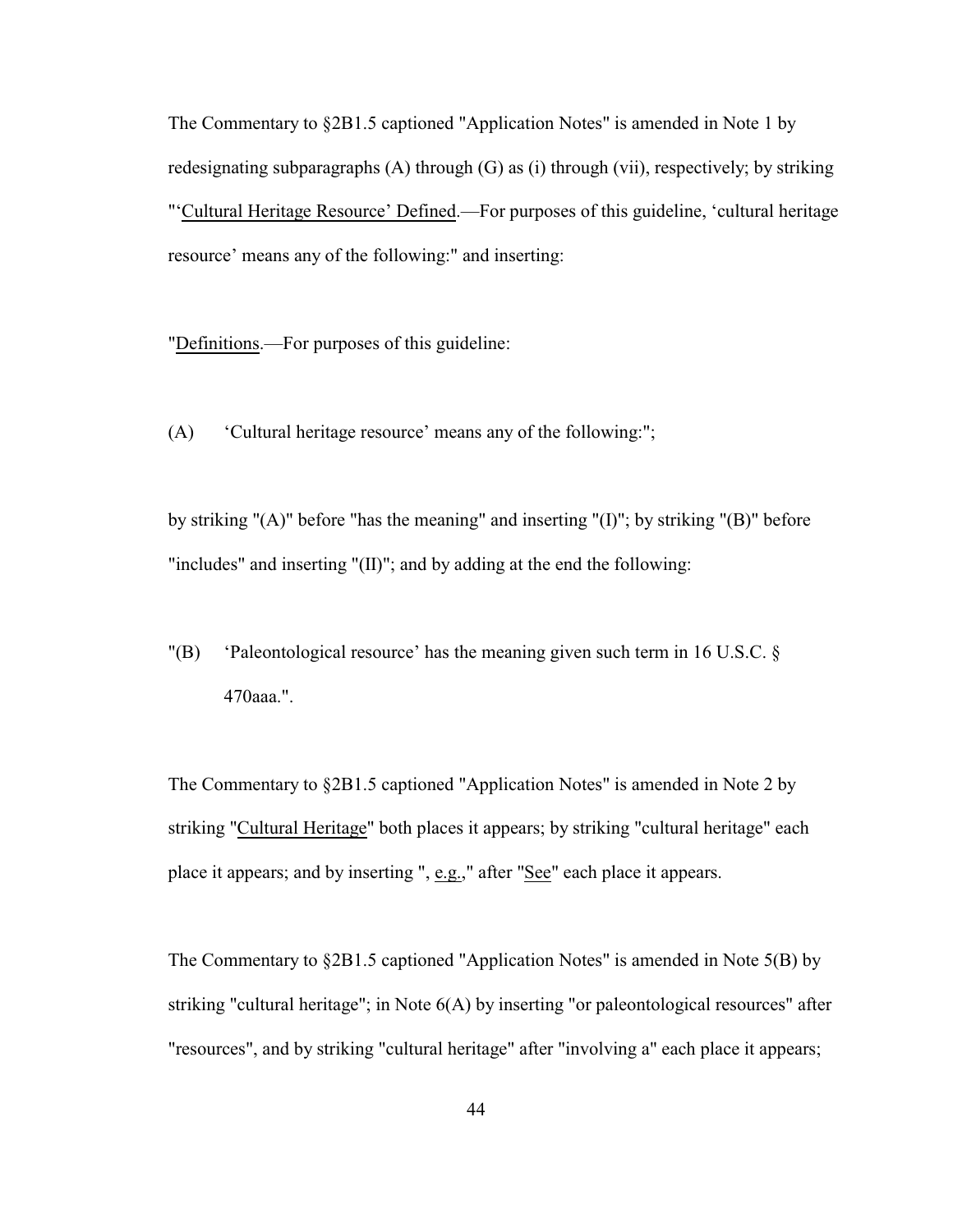in Note 8 by striking "cultural heritage" each place it appears; and in Note 9 by inserting "or paleontological resources" after "resources" the first place it appears; and by inserting "or paleontological resources" after "resources)".

Section 2D1.11(e) is amended in subdivisions (1)-(10) by inserting the following list I chemicals in the appropriate place in alphabetical order by subdivision as follows:

- (1) "1.3 KG or more of Iodine;",
- (2) "At least 376.2 G but less than 1.3 KG of Iodine;",
- (3) "At least 125.4 G but less than 376.2 G of Iodine;",
- (4) "At least 87.8 G but less than 125.4 G of Iodine;",
- (5) "At least 50.2 G but less than 87.8 G of Iodine;",
- (6) "At least 12.5 G but less than 50.2 G of Iodine;",
- (7) "At least 10 G but less than 12.5 G of Iodine;",
- (8) "At least 7.5 G but less than 10 G of Iodine;",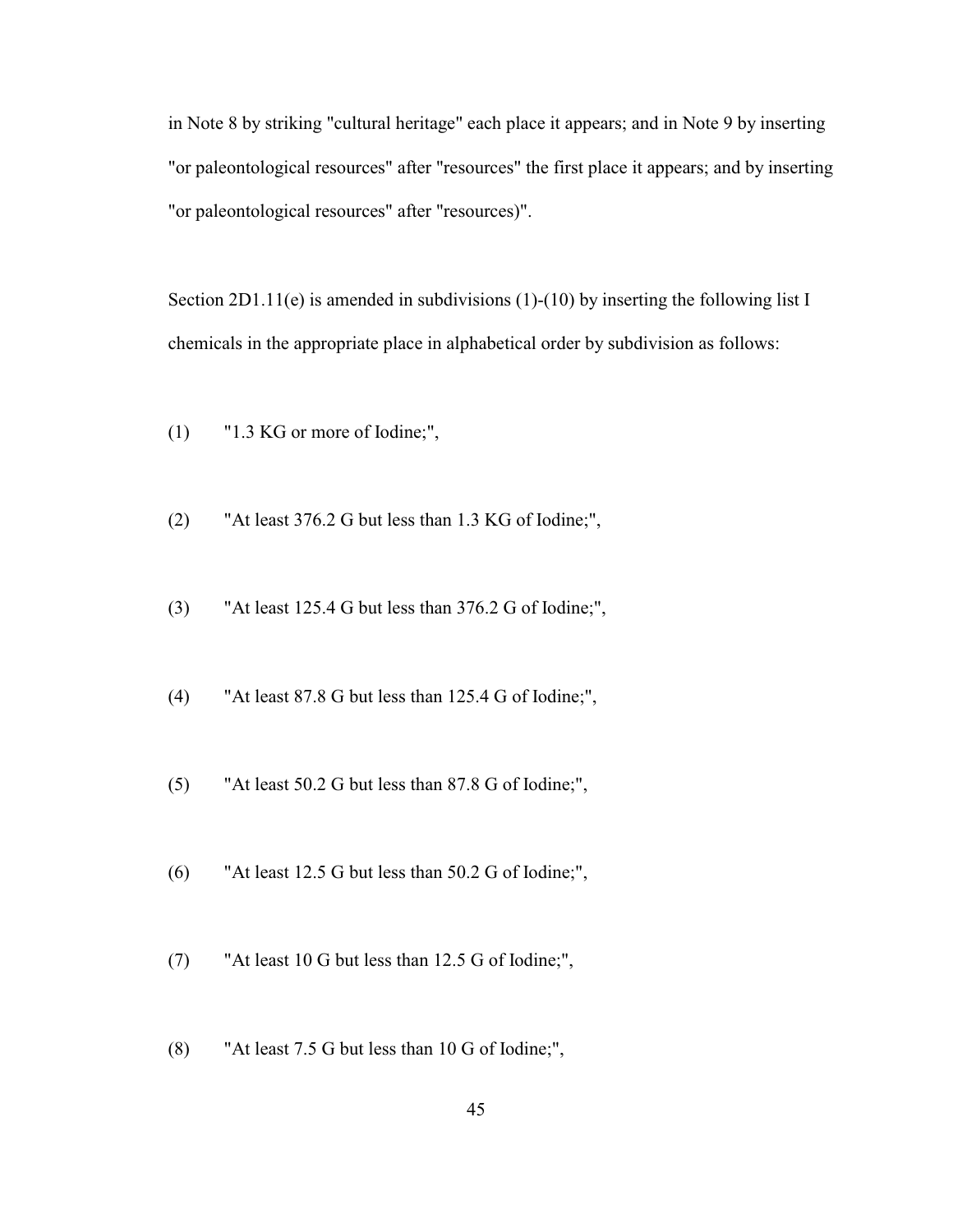(9) "At least 5 G but less than 7.5 G of Iodine;",

(10) "Less than 5 G of Iodine;"; and

in subdivisions (2)-(10), in list II chemicals, by striking the lines referenced to "Iodine", including the period, and in the lines referenced to "Toluene" by striking the semicolon and inserting a period.

Appendix A (Statutory Index) is amended by inserting after the line referenced to 16 U.S.C. § 413 the following:

"16 U.S.C. § 470aaa–5 2B1.1, 2B1.5"; and

by inserting after the line referenced to 42 U.S.C. § 1396h(b)(2) the following:

"42 U.S.C. § 1396w–2 2H3.1".

Reason for Amendment: This multi-part amendment responds to miscellaneous issues arising from legislation recently enacted and other miscellaneous guideline application issues.

First, the amendment responds to the Fraud Enforcement and Recovery Act of 2009, Pub.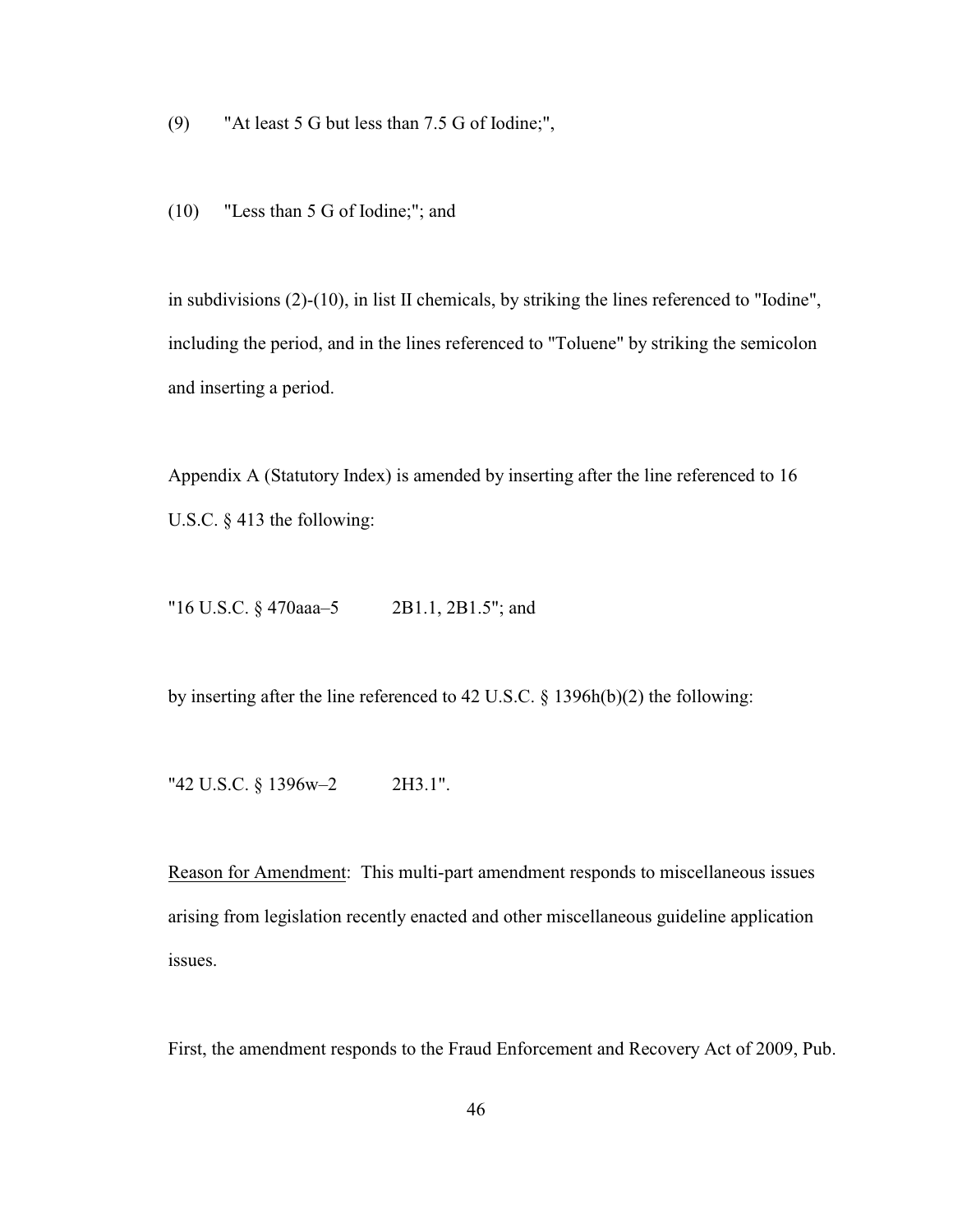L. 111–21, which broadened 18 U.S.C. § 1348, a securities fraud statute, to cover commodities fraud. Offenses under 18 U.S.C. § 1348 are referenced in Appendix A (Statutory Index) to §2B1.1 (Larceny, Embezzlement, and Other Forms of Theft; Offenses Involving Stolen Property; Property Damage or Destruction; Fraud and Deceit; Forgery; Offenses Involving Altered or Counterfeit Instruments Other than Counterfeit Bearer Obligations of the United States). Section 2B1.1 includes an enhancement at subsection  $(b)(17)(B)$  that applies when specified persons who have fiduciary duties violate commodities law. "Commodities law" is defined in Application Note 14 to mean the Commodities Exchange Act (7 U.S.C.  $\S$  1 et seq.), including the rules, regulations, and orders issued by the Commodity Futures Trading Commission. The amendment adds 18 U.S.C. § 1348 to the definition of "commodities law" for purposes of subsection (b)(17)(B). The Commission determined that including 18 U.S.C. § 1348 within the scope of subsection  $(b)(17)(B)$  is appropriate to reflect the expanded scope of the statute.

Second, the amendment responds to the Omnibus Public Land Management Act of 2009, Pub. L. 111–11, which created a new offense at 16 U.S.C. § 470aaa-5 making it unlawful to remove, damage, alter, traffic in, or make a false record relating to a paleontological resource on federal land. The amendment amends Appendix A (Statutory Index) to refer offenses under 16 U.S.C. § 470aaa-5 to §§2B1.1 and 2B1.5 (Theft of, Damage to, or Destruction of, Cultural Heritage Resources; Unlawful Sale, Purchase, Exchange, Transportation, or Receipt of Cultural Heritage Resources) because such offenses are similar either to offenses involving cultural heritage resources or, to the extent they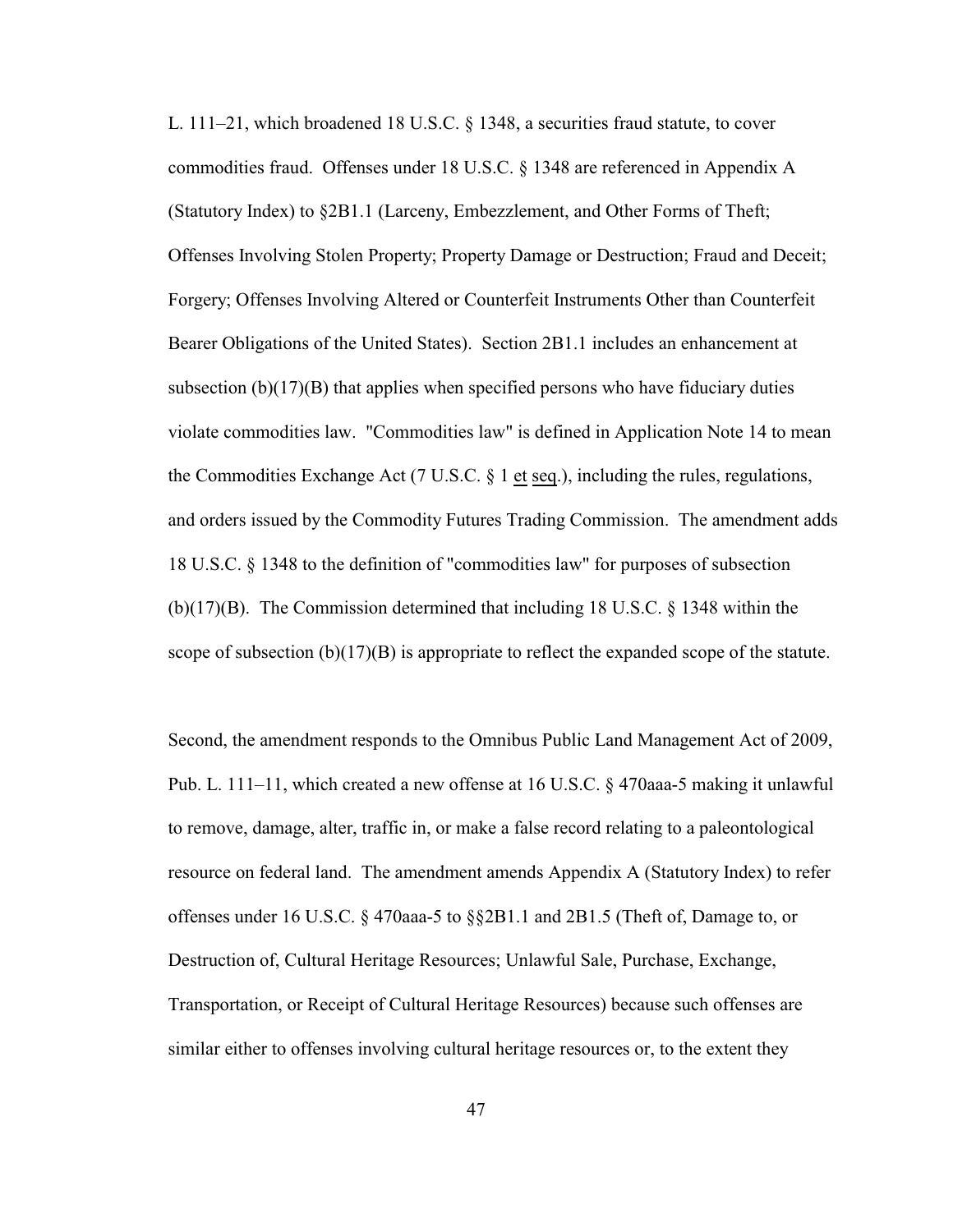involve false records, to fraud offenses. The amendment also makes technical and conforming changes to §§2B1.1 and 2B1.5.

Third, the amendment responds to the Children's Health Insurance Program Reauthorization Act of 2009, Pub. L. 111–3, which created a new Class A misdemeanor offense at 42 U.S.C. § 1396w-2 regarding the unlawful disclosure of certain protected information related to social security eligibility. The amendment amends Appendix A (Statutory Index) to refer offenses under 42 U.S.C. § 1396w-2 to §2H3.1 (Interception of Communications; Eavesdropping; Disclosure of Certain Private or Protected Information) because such offenses involve invasions of privacy.

Fourth, the amendment responds to a regulatory change in which iodine was upgraded from a List II chemical to a List I chemical. Offenses involving listed chemicals are sentenced under §2D1.11 (Unlawfully Distributing, Importing, Exporting or Possessing a Listed Chemical; Attempt or Conspiracy). Because the maximum base offense level for List I chemicals (level 30) is higher than that for List II chemicals (level 28), the amendment increases the maximum base offense level for offenses involving iodine to level 30 and specifies the amount of iodine needed (1.3 kilograms) for base offense level 30 to apply.

9. Amendment: The Commentary to §1B1.3 captioned "Application Notes" is amended in Note 2 in the second paragraph by striking "(i)" and inserting "(A)"; and by striking "(ii)"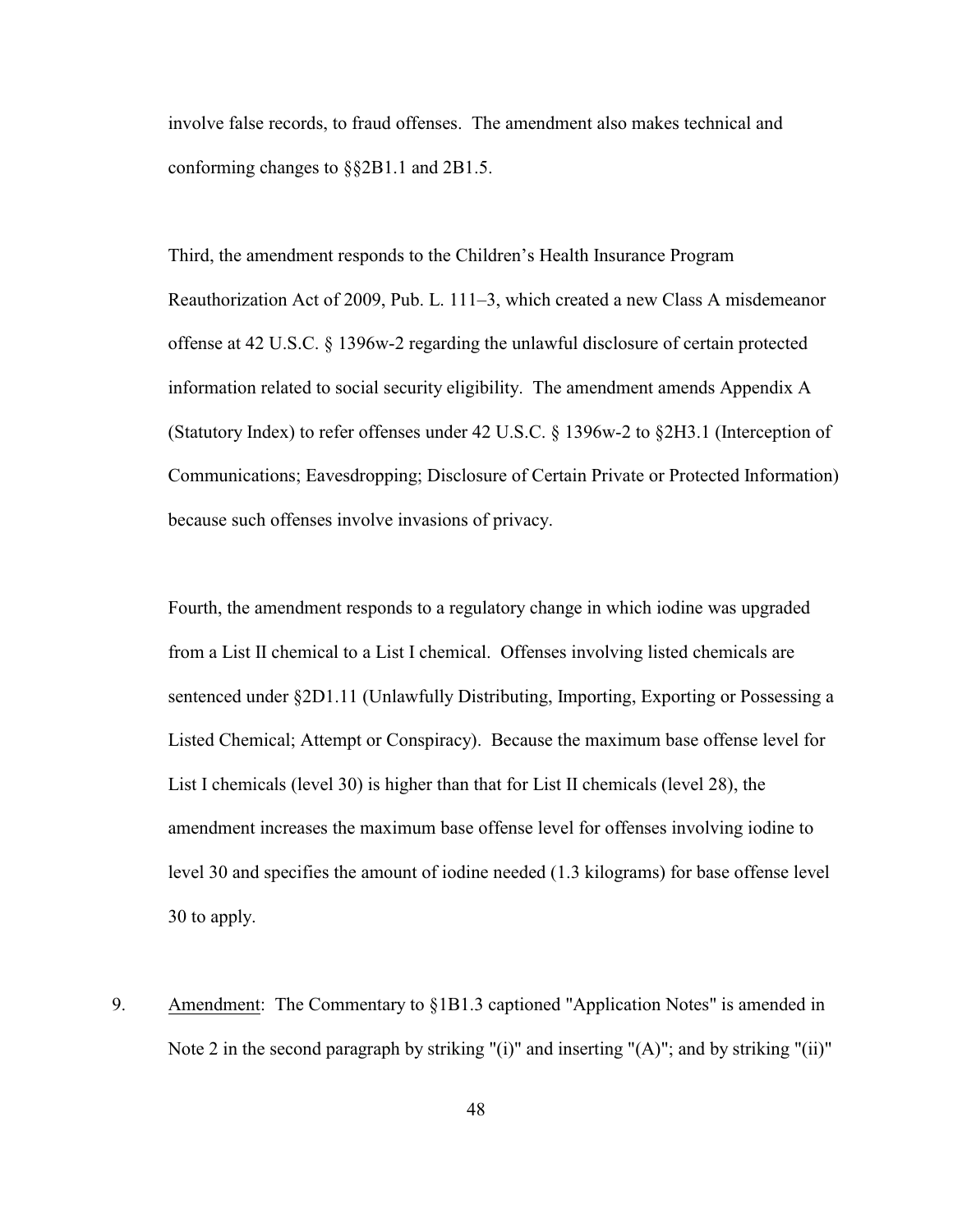and inserting "(B)"; in Note 6, in the first paragraph by striking "'is" and inserting "'was"; and by striking "was committed by the means set forth in" and inserting "involved conduct described in".

The Commentary to §1B1.8 captioned "Application Notes" is amended in Note 2 by striking "Probation Service" and inserting "probation office".

The Commentary to §1B1.9 captioned "Application Notes" is amended in Note 1 by inserting "or for which no imprisonment is authorized. See 18 U.S.C. § 3559" after "not more than five days".

The Commentary to §1B1.11 captioned "Application Notes" is amended in Note 2 by striking "Guideline" and inserting "Guidelines".

The Commentary to §1B1.13 captioned "Application Notes" is amended in Note 1 by striking "Subsection" and inserting "Subdivision".

The Commentary to §2A1.1 captioned "Application Notes" is amended in Note 1 by inserting ", see  $\S 2A4.1(c)(1)$ " after "occurs"; and by inserting ", see  $\S 2E1.3(a)(2)$ " after "racketeering".

The Commentary to §2A3.2 captioned "Application Notes" is amended in Note 5 by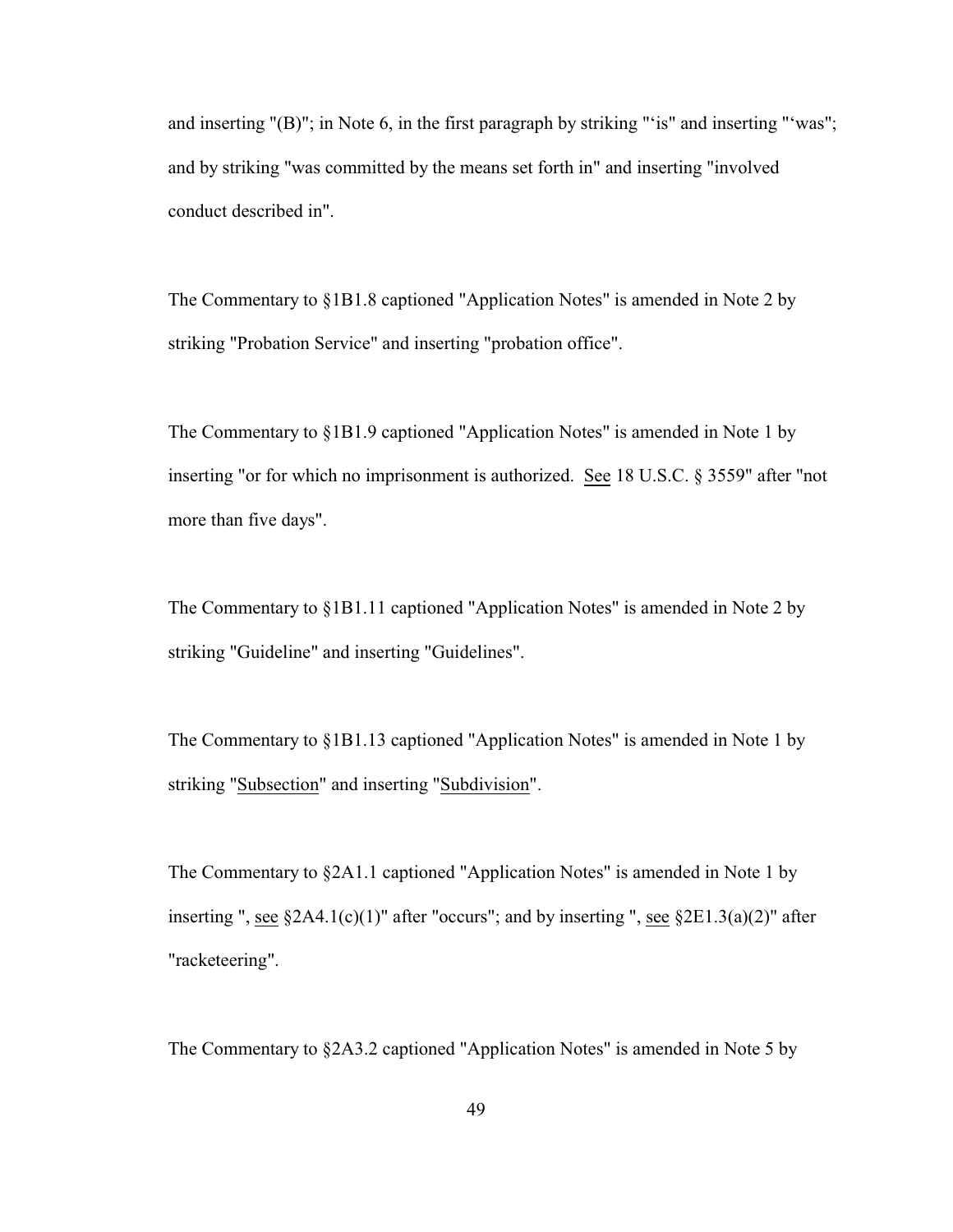striking "kidnaping" and inserting "kidnapping" each place it appears.

The Commentary to §2A3.3 captioned "Application Notes" is amended in Note 1 by inserting "years" before "; (B)".

The Commentary to §2A3.5 captioned "Application Notes" is amended in Note 1 by striking "those terms in 42 U.S.C. § 16911(2), (3) and (4), respectively" and inserting "the terms 'tier I sex offender', 'tier II sex offender', and 'tier III sex offender', respectively, in 42 U.S.C. § 16911".

The Commentary to §2B1.4 captioned "Application Notes" is amended in Note 1 by striking "Subsection of".

The Commentary to §2B1.5 captioned "Application Notes" is amended in Note 1 by striking "299" and inserting "229"; and by striking "section 2(c) of Public Law 99–652 (40 U.S.C. § 1002(c))" and inserting "40 U.S.C. § 8902(a)(1)".

The Commentary to §2B3.1 captioned "Application Notes" is amended in Note 2 by striking "(d)" and inserting "(D)".

The Commentary to §2B4.1 captioned "Background" is amended in the fourth paragraph by striking "was recently increased from two to" and inserting "is"; and by striking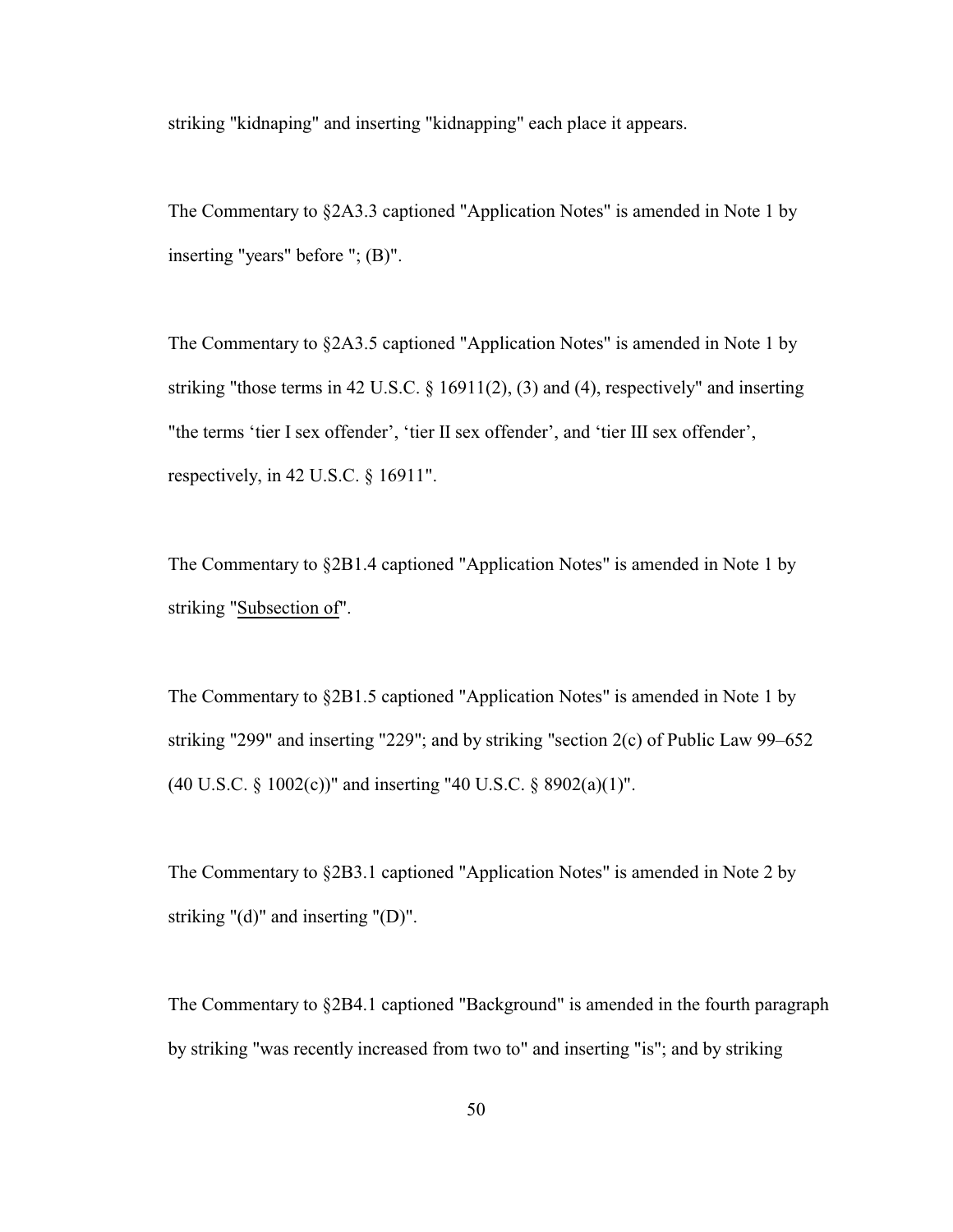"Violations" and all that follows through "to the Medicaid program." and inserting "Violations of 42 U.S.C. § 1320a-7b involve the offer or acceptance of a payment to refer an individual for services or items paid for under a federal health care program (e.g., the Medicare and Medicaid programs).".

The Commentary to §2B6.1 captioned "Background" is amended by striking "§§ 511 and 553(a)(2)" and inserting "§ 511"; and by inserting "§ 553(a)(2) and" before "2321".

The Commentary to §2C1.1 captioned "Application Notes" is amended in Note 3 by striking " $(A)$ " after " $(b)(2)$ ".

The Commentary to §2C1.2 captioned "Application Notes" is amended in Note 4 by striking "or" before "Trust" and inserting "of".

Section 2D1.1(c) is amended in each of Notes (H) and (I) to the Drug Quantity Table by striking "(25)" and inserting "(30)".

The Commentary to §2D1.11 captioned "Application Notes" is amended in Note 6 by striking "or" after "1319(c),"; by striking  $\S$  5124,"; and by inserting after "9603(b)" the following: ", and 49 U.S.C. § 5124 (relating to violations of laws and regulations enforced by the Department of Transportation with respect to the transportation of hazardous material)".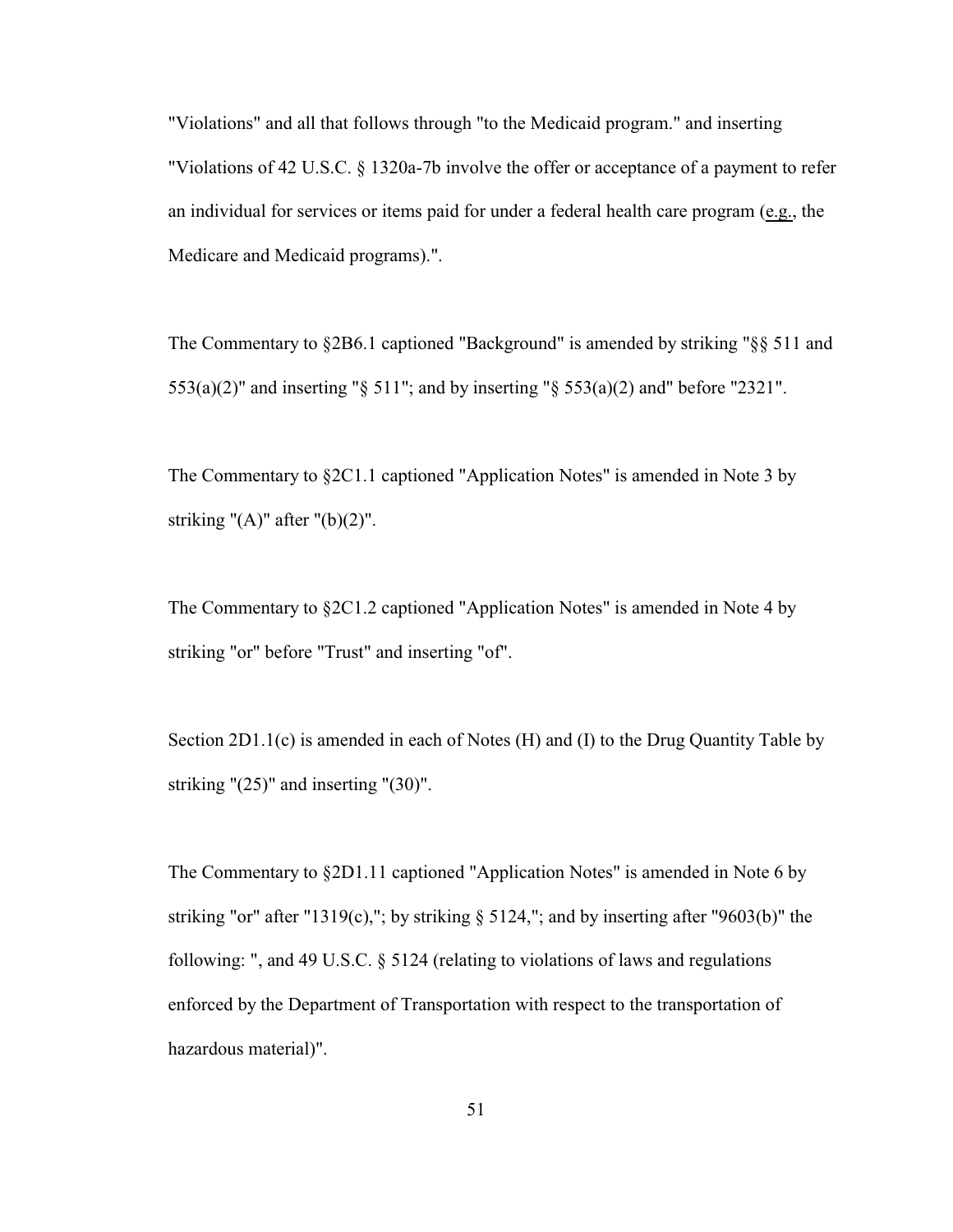The Commentary to §2D1.12 captioned "Application Notes" is amended in Note 3 by striking "or" after "1319(c),"; by striking § 5124,"; and by inserting after "9603(b)" the following: ", and 49 U.S.C. § 5124 (relating to violations of laws and regulations enforced by the Department of Transportation with respect to the transportation of hazardous material)".

Section  $2D1.14(a)(1)$  is amended by striking "(3)" and inserting "(5)" both places it appears.

The Commentary to §2D2.1 captioned "Background" is amended in the last paragraph by striking "Section 6371 of the Anti-Drug Abuse Act of 1988" and inserting "21 U.S.C. § 844(a)" both places it appears.

The Commentary to §2G3.1 captioned "Application Notes" is amended in Note 1 in the paragraph that begins "'Distribution' means" by inserting "transmission," after "production,".

Section  $2H4.2(b)(1)$  is amended by striking "(i)" and inserting "(A)"; and by striking "(ii)" and inserting "(B)".

The Commentary to §2K1.3 captioned "Application Notes" is amended in Note 10 by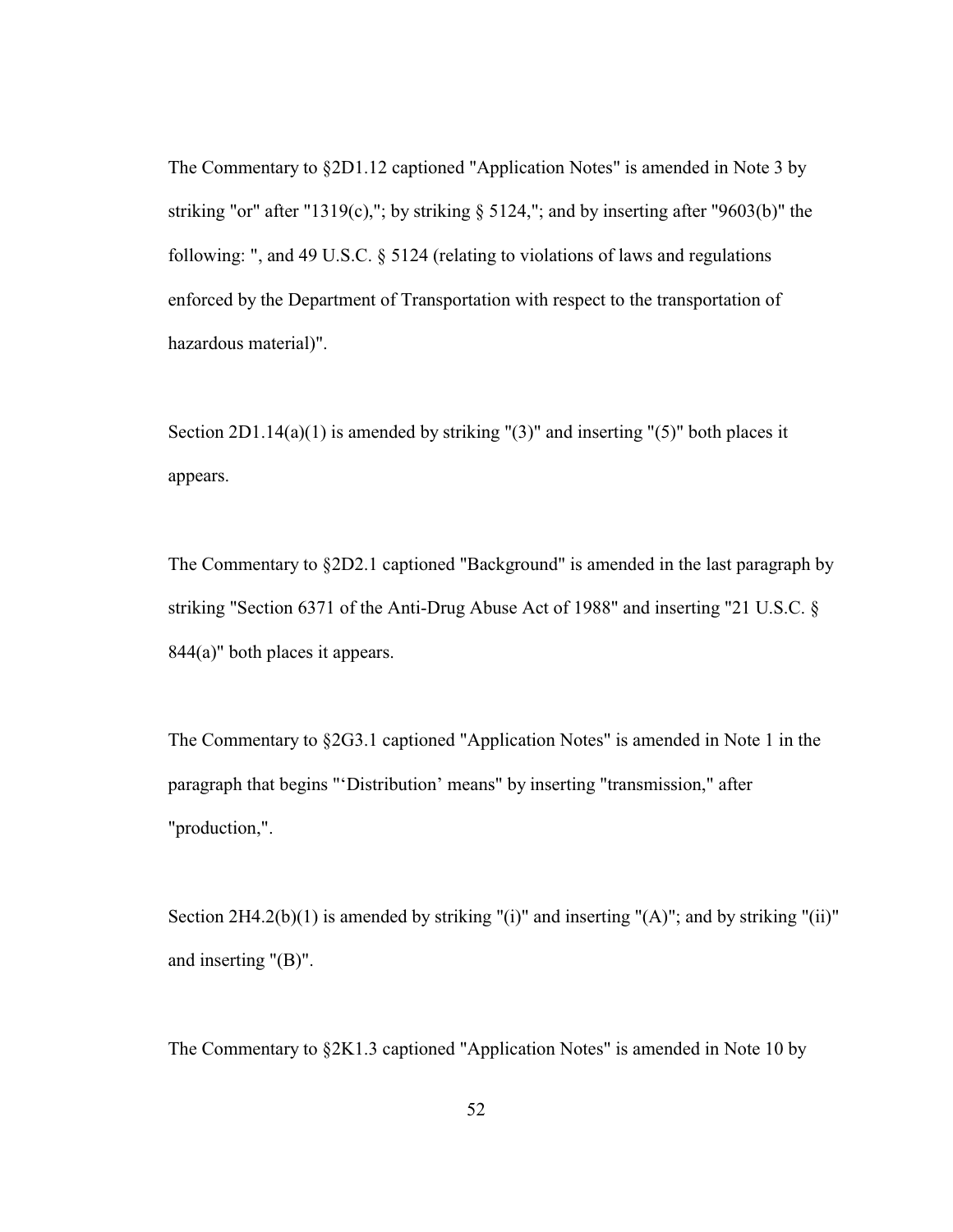striking " $(1)$ " and inserting " $(A)$ "; by striking " $(2)$ " and inserting " $(B)$ "; by striking " $(3)$ " and inserting "(C)"; and by striking "(4)" and inserting "(D)".

The Commentary to §2K2.1 captioned "Application Notes" is amended in Note 2 by inserting "That Is" after "Firearm"; and by inserting "that is" after "'semiautomatic firearm".

The Commentary to §2K2.1 captioned "Application Notes" is amended in Note 10 in the first paragraph by striking "; §4A1.2, comment. (n.3)"; in Note 11 by striking "(1)" and inserting "(A)"; by striking "(2)" and inserting "(B)"; by striking "(3)" and inserting "(C)"; and by striking "(4)" and inserting "(D)".

The Commentary to §2K2.5 captioned "Application Notes" is amended in Note 2 by striking "(f)" and inserting "(g)"; and in Note 3 by inserting "See 18 U.S.C.  $\S$  924(a)(4)." after "other offense.".

The Commentary to §2L2.1 captioned "Statutory Provisions" is amended by striking "(b)," after "1325"; and by inserting ", (d)" after "(c)".

The Commentary to §2L2.2 captioned "Statutory Provisions" is amended by striking "(b)," after "1325"; and by inserting ", (d)" after "(c)".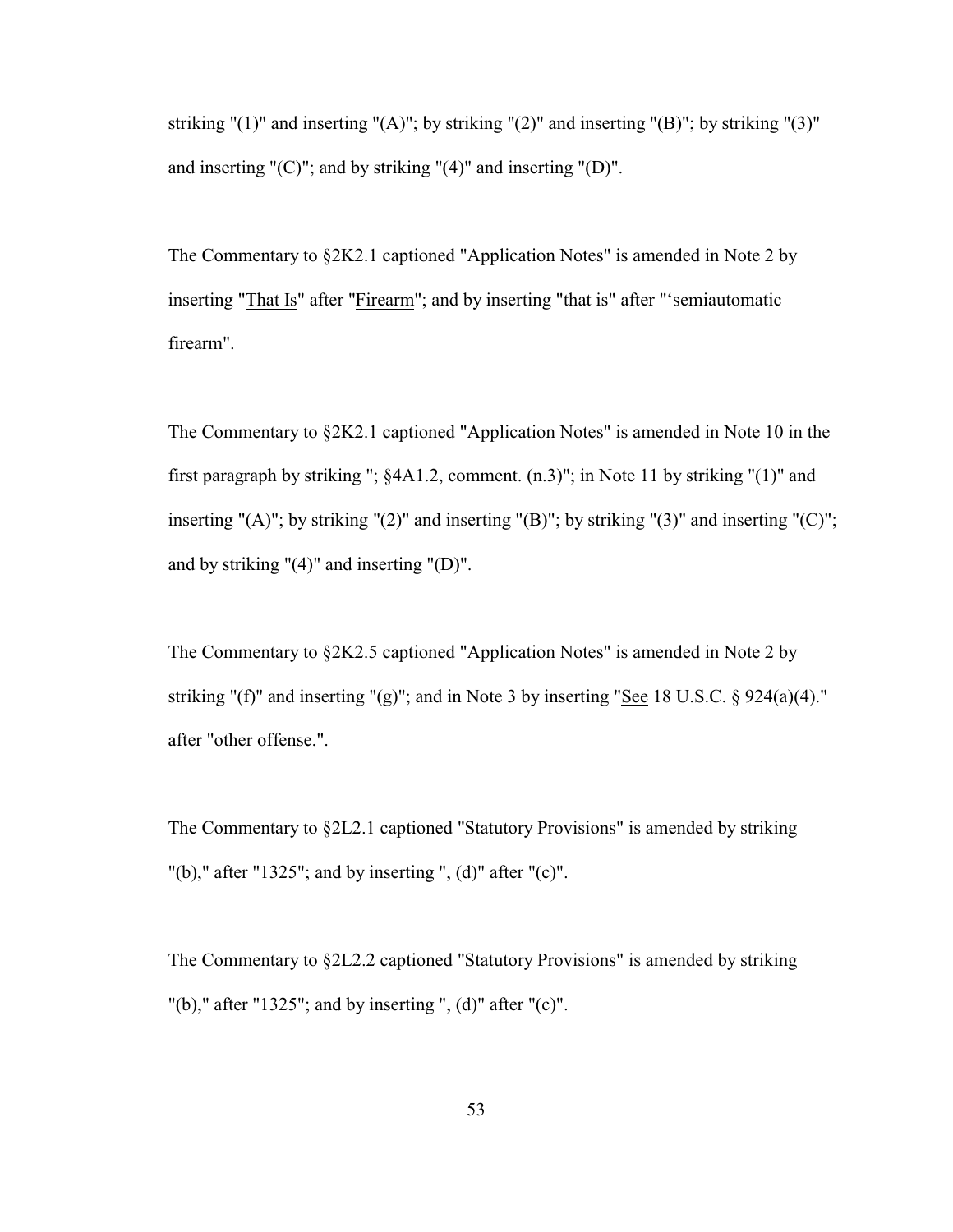The Commentary to §2M3.1 captioned "Application Notes" is amended in Note 1 by striking "12356" and inserting "12958 (50 U.S.C. § 435 note)".

The Commentary to §2M3.3 captioned "Statutory Provisions" is amended by striking "(b), (c)".

The Commentary to §2M3.9 captioned "Application Notes" is amended in Note 3 by inserting "See 50 U.S.C. § 421(d)." after "imprisonment.".

The Commentary to §2M6.1 captioned "Application Notes" is amended in Note 1 in the paragraph that begins "'Foreign terrorist" by striking "1219" and inserting "1189"; and in the paragraph that begins "'Restricted person" by striking "(b)" and inserting "(d)".

The Commentary to §2Q1.2 captioned "Background" is amended by striking "last two" and inserting "fifth and sixth".

Section 2Q1.6(a)(1) is amended by striking "Substance" and inserting "Substances".

The Commentary to §2Q2.1 captioned "Application Notes" is amended in Note 3 by inserting ", Subtitle B," after "7 C.F.R.".

Chapter Two, Part T, Subpart 2, is amended in the Introductory Commentary by striking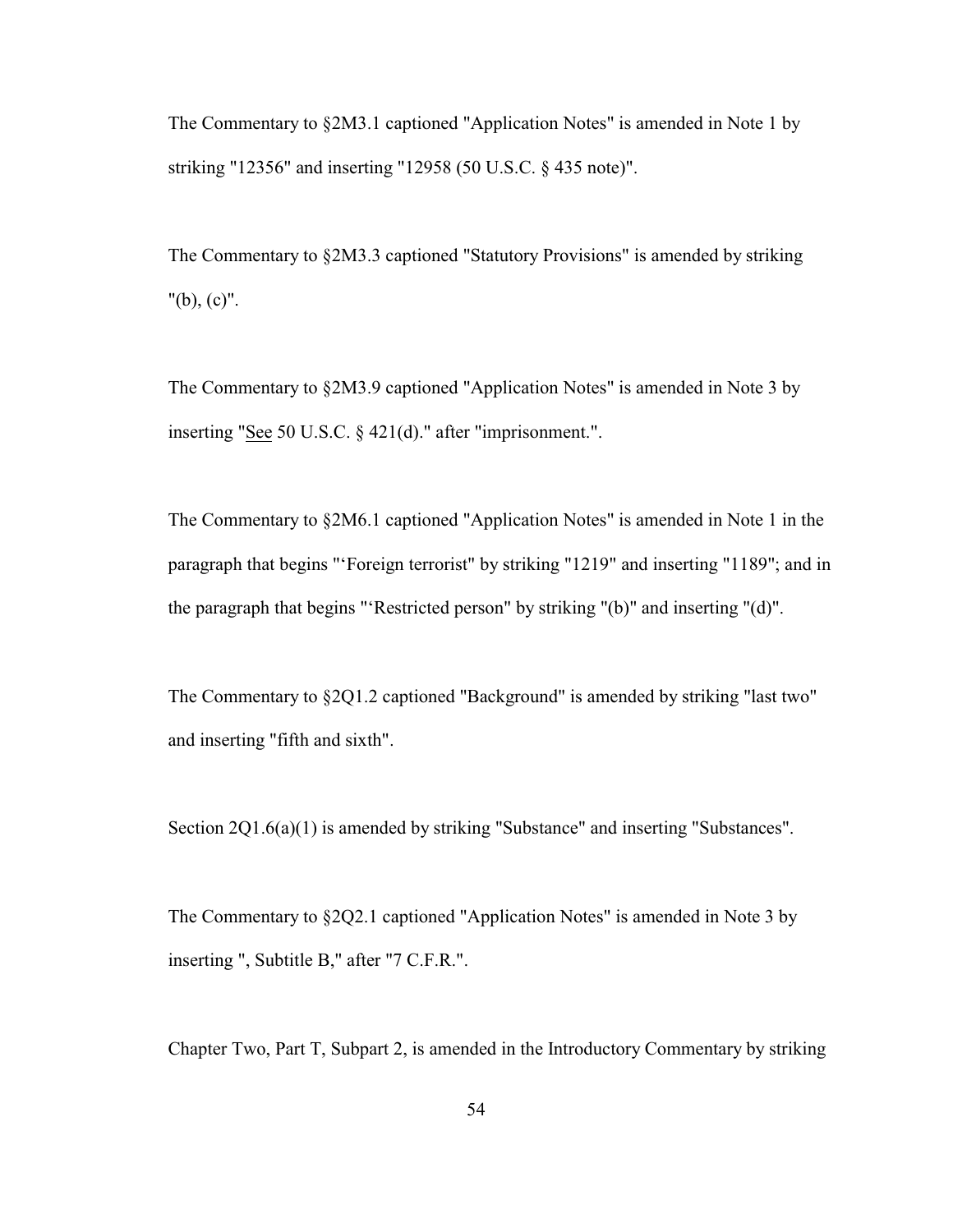"section" and inserting "subpart"; and by inserting "of Chapter 51 of Subtitle E" after "Subchapter J".

The Commentary to §2X5.2 captioned "Statutory Provisions" is amended by striking "§  $1129(a)$ ,".

The Commentary to §3C1.1 captioned "Application Notes" is amended in Note 4 by redesignating subdivisions (a) through (k) as  $(A)$  through  $(K)$ ; and in Note 5 by redesignating subdivisions (a) through (e) as (A) through (E).

The Commentary to §3E1.1 captioned "Application Notes" is amended in Note 1 by redesignating subdivisions (a) through (h) as (A) through (H).

Section 5K2.17 is amended by striking " $(A)$ " and inserting " $(1)$ "; and by striking " $(B)$ " and inserting "(2)".

Appendix A (Statutory Index) is amended in the line referenced to 7 U.S.C. § 13(f) by striking "(f)" and inserting "(e)";

in the line referenced to 8 U.S.C. § 1325(b) by striking "(b)" and inserting "(c)";

in the line referenced to 8 U.S.C.  $\S 1325(c)$  by striking "(c)" and inserting "(d)";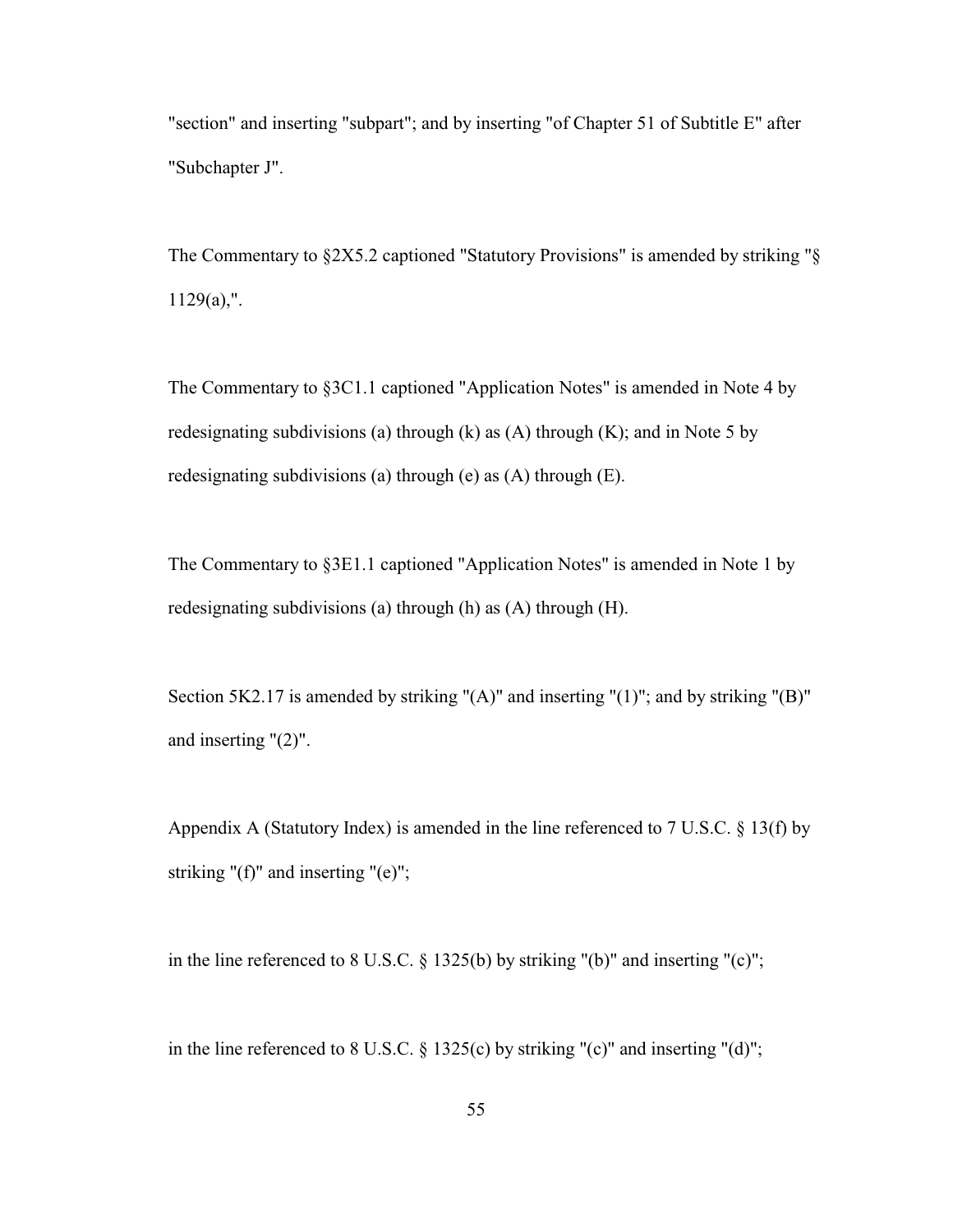by inserting after the line referenced to 18 U.S.C. § 247 the following:

"18 U.S.C. § 248 2H1.1";

by striking the line referenced to 18 U.S.C. § 1129(a);

by inserting after the line referenced to 42 U.S.C. § 1320a-7b the following:

"42 U.S.C. § 1320a-8b 2X5.1, 2X5.2";

in the line referenced to 50 U.S.C. § 783(b) by striking "(b)"; and

by striking the line referenced to 50 U.S.C. § 783(c).

Reason for Amendment: This two-part amendment makes various technical and conforming changes to the guidelines.

First, the amendment makes changes to the Guidelines Manual to promote accuracy and completeness. For example, it corrects typographical errors, and it addresses cases in which the Guidelines Manual provides information (such as a reference to a guideline, statute, or regulation) that has become incorrect or obsolete. Specifically, it amends: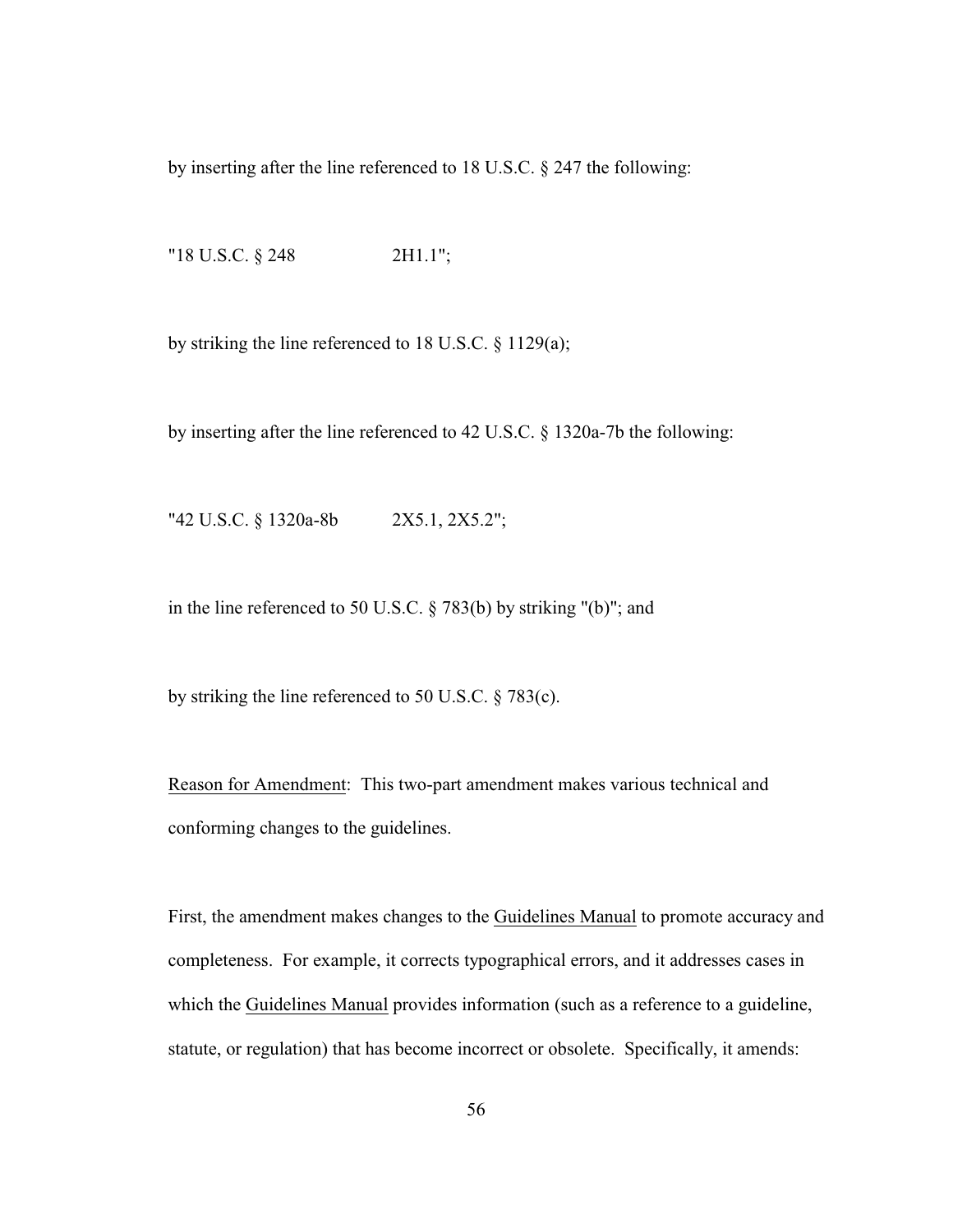- (1) §1B1.3 (Relevant Conduct), Application Note 6, to ensure that two quotations contained in that note are accurate;
- (2) §1B1.8 (Use of Certain Information), Application Note 2, to revise a reference to the "Probation Service";
- (3) §1B1.9 (Class B or C Misdemeanors and Infractions), Application Note 1, to reflect that some infractions do not have any authorized term of imprisonment;
- (4) §1B1.11 (Use of Guidelines Manual in Effect on Date of Sentencing), Application Note 2, to correct a typographical error;
- (5) §2A1.1 (First Degree Murder), Application Note 1, to provide specific citations for the examples given;
- (6) §2A3.2 (Criminal Sexual Abuse of a Minor Under the Age of Sixteen Years (Statutory Rape) or Attempt to Commit Such Acts), Application Note 5, to correct typographical errors;
- (7) §2A3.3 (Criminal Sexual Abuse of a Ward or Attempt to Commit Such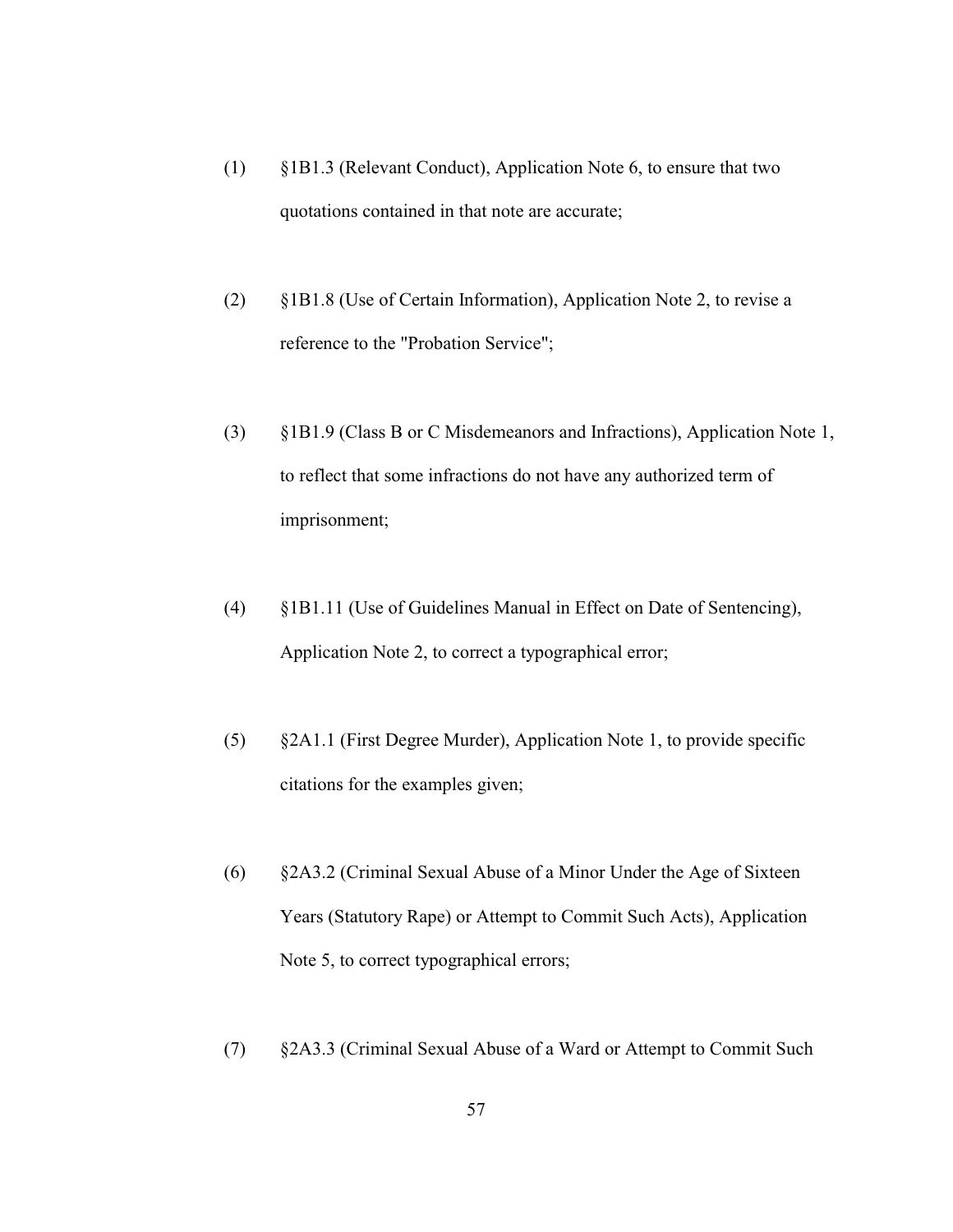Acts), Application Note 1, to correct a typographical error;

- (8) §2A3.5 (Failure to Register as a Sex Offender), Application Note 1, to ensure that the statutory definitions referred to in that note are accurately cited;
- (9) §2B1.4 (Insider Trading), Application Note 1, to correct a typographical error;
- (10) §2B1.5 (Theft of, Damage to, or Destruction of, Cultural Heritage Resources), Application Note 1, to provide updated citations to statutes and regulations;
- (11) §2B3.1 (Robbery), Application Note 2, to correct a typographical error;
- (12) §2B4.1 (Bribery in Procurement of Bank Loan and Other Commercial Bribery), Background, to provide an updated description and reference to the statute criminalizing bribery in connection with Medicare and Medicaid referrals;
- (13) §2B6.1 (Altering or Removing Motor Vehicle Identification Numbers), Background, to update the statutory maximum term of imprisonment for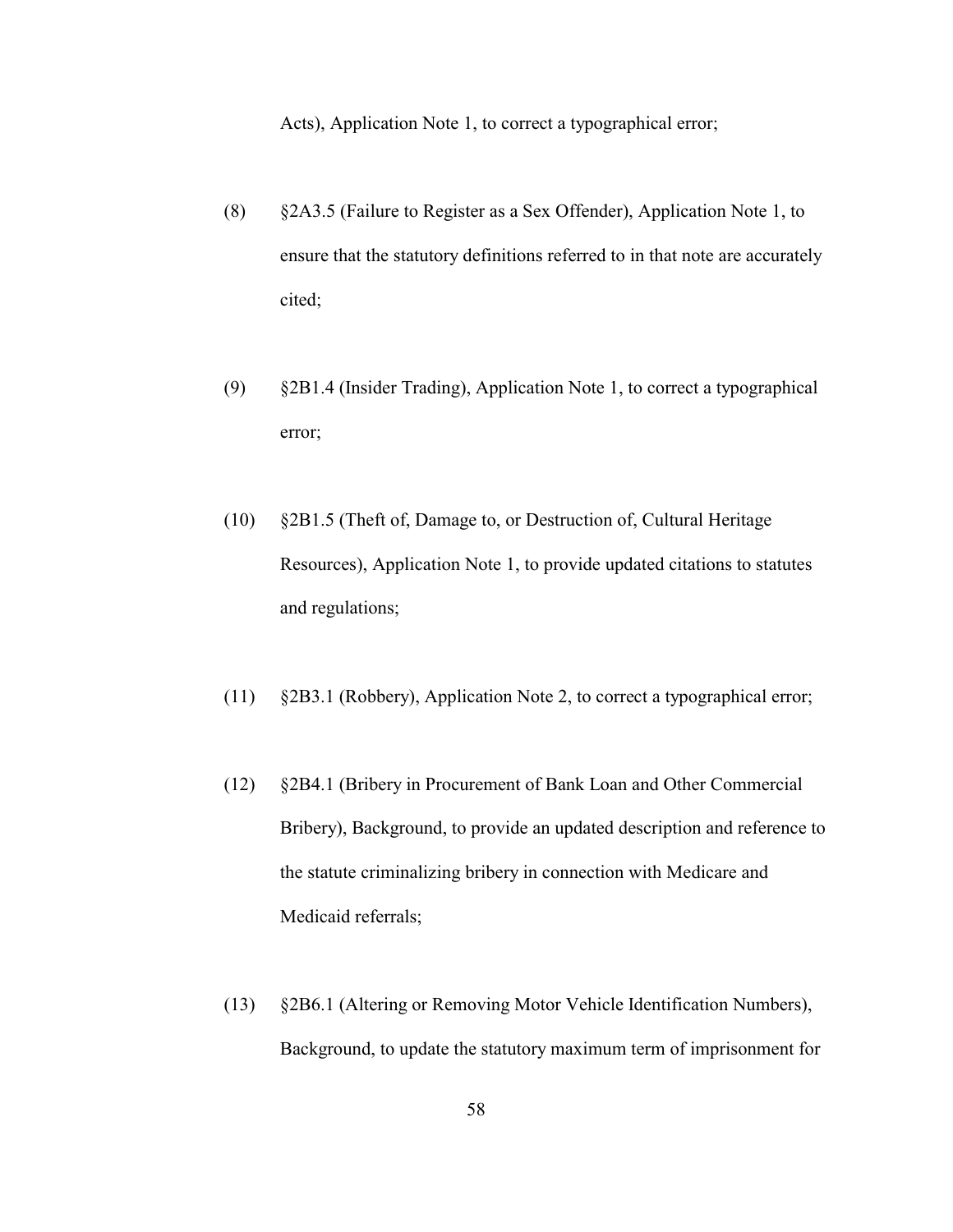violations of 18 U.S.C.  $\S$  553(a)(2);

- (14) §2C1.1 (Offering, Giving, Soliciting, or Receiving a Bribe), Application Note 3, to ensure that the subsection relating to "loss" is accurately cited;
- (15) §2C1.2 (Offering, Giving, Soliciting, or Receiving a Gratuity), Application Note 4, to correct a typographical error;
- (16) §2D1.1 (Unlawful Manufacturing, Importing, Exporting, or Trafficking), in the Notes to the Drug Quantity Table, to provide updated citations to regulations;
- (17) both §2D1.11 (Unlawfully Distributing, Importing, Exporting or Possessing a Listed Chemical), Application Note 6, and §2D1.12 (Unlawful Possession, Manufacture, Distribution, Transportation, Exportation, or Importation of Prohibited Flask, Equipment, Chemical, Product, or Material), Application Note 3, to provide a more accurate statutory citation and description;
- (18) §2D1.14 (Narco-Terrorism), subsection (a)(1), to provide an updated guideline reference;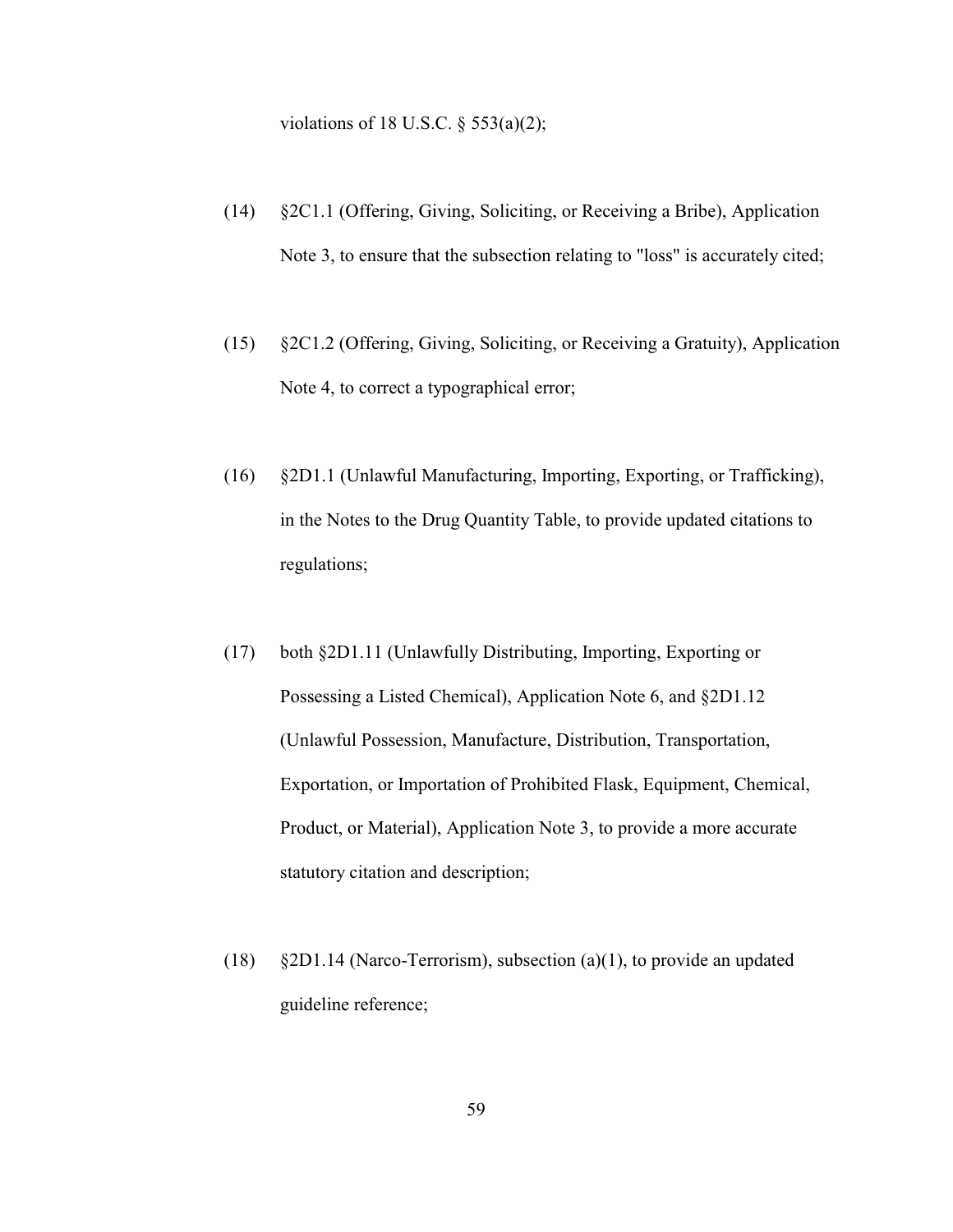- (19) §2D2.1 (Unlawful Possession), Commentary, to provide updated statutory references;
- (20) §2G3.1 (Importing, Mailing, or Transporting Obscene Matter), Application Note 1, to make the definition of "distribution" in that guideline consistent with the definition of "distribution" in the child pornography guidelines;
- (21) §2K2.1 (Unlawful Receipt, Possession, or Transportation of Firearms or Ammunition), Application Notes 2 and 10, to ensure that a quotation contained in Note 2 is accurate and that a citation in Note 10 is accurate;
- (22) §2K2.5 (Possession of Firearm or Dangerous Weapon in Federal Facility; Possession or Discharge of Firearm in School Zone), Application Notes 2 and 3, to provide updated statutory references;
- (23) both §2L2.1 (Trafficking in a Document Relating to Naturalization, Citizenship, or Legal Resident Status, or a United States Passport), Statutory Provisions, and §2L2.2 (Fraudulently Acquiring Documents Relating to Naturalization, Citizenship, or Legal Resident Status for Own Use), Statutory Provisions, to provide updated statutory references;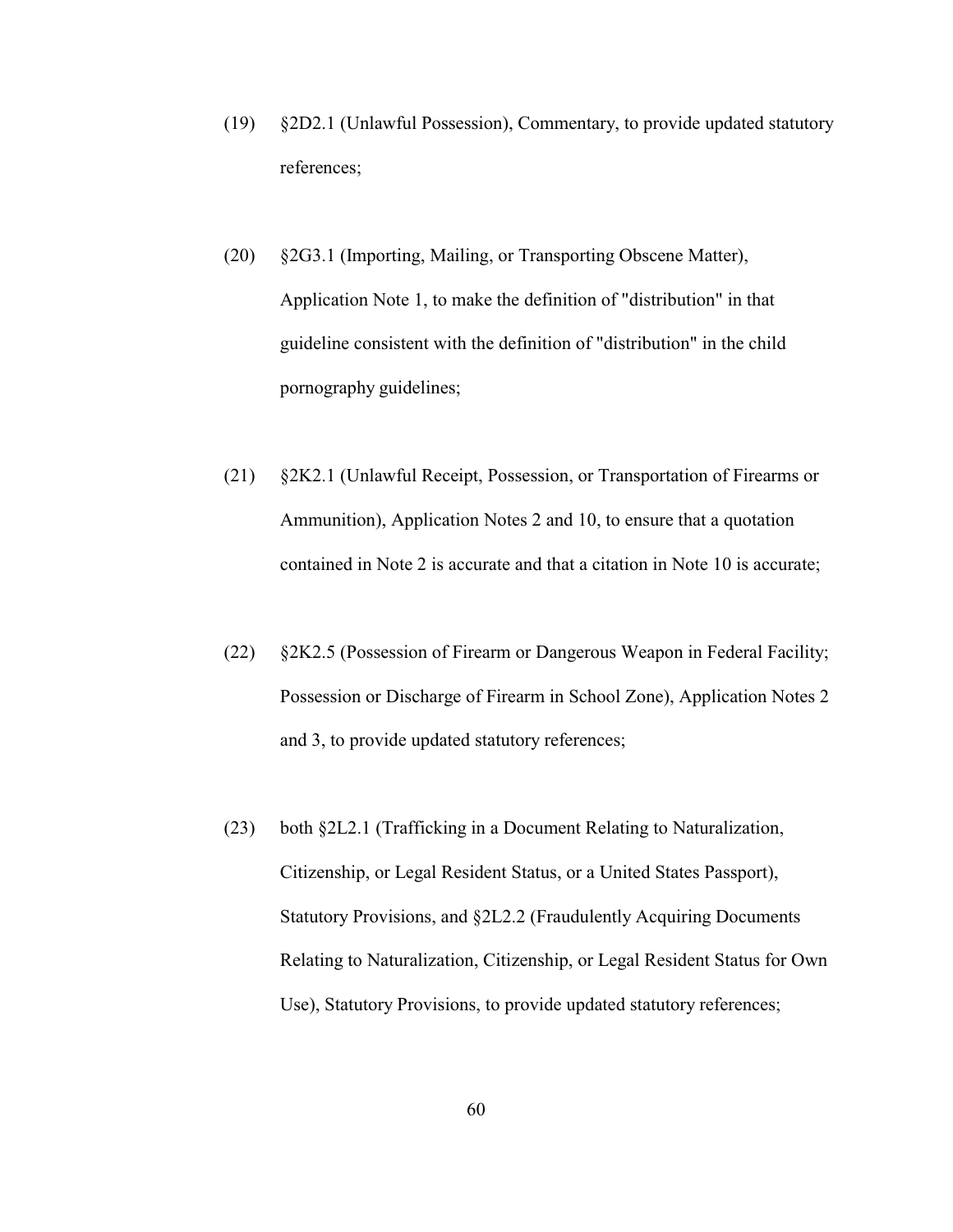- (24) §2M3.1 (Gathering or Transmitting National Defense Information to Aid a Foreign Government), Application Note 1, to provide an updated reference to an executive order;
- (25) §2M3.3 (Transmitting National Defense Information), to provide an updated statutory reference;
- (26) §2M3.9 (Disclosure of Information Identifying a Covert Agent), Application Note 3, to provide an updated statutory reference;
- (27) §2M6.1 (Unlawful Activity Involving Nuclear Material, Weapons, or Facilities, Biological Agents, Toxins, or Delivery Systems, Chemical Weapons, or Other Weapons of Mass Destruction), Application Note 1, to provide updated statutory references;
- (28) §2Q1.2 (Mishandling of Hazardous or Toxic Substances or Pesticides), Background, to provide updated guideline references;
- (29) §2Q1.6 (Hazardous or Injurious Devices on Federal Lands), subsection  $(a)(1)$ , to correct a typographical error;
- (30) §2Q2.1 (Offenses Involving Fish, Wildlife, and Plants), Application Note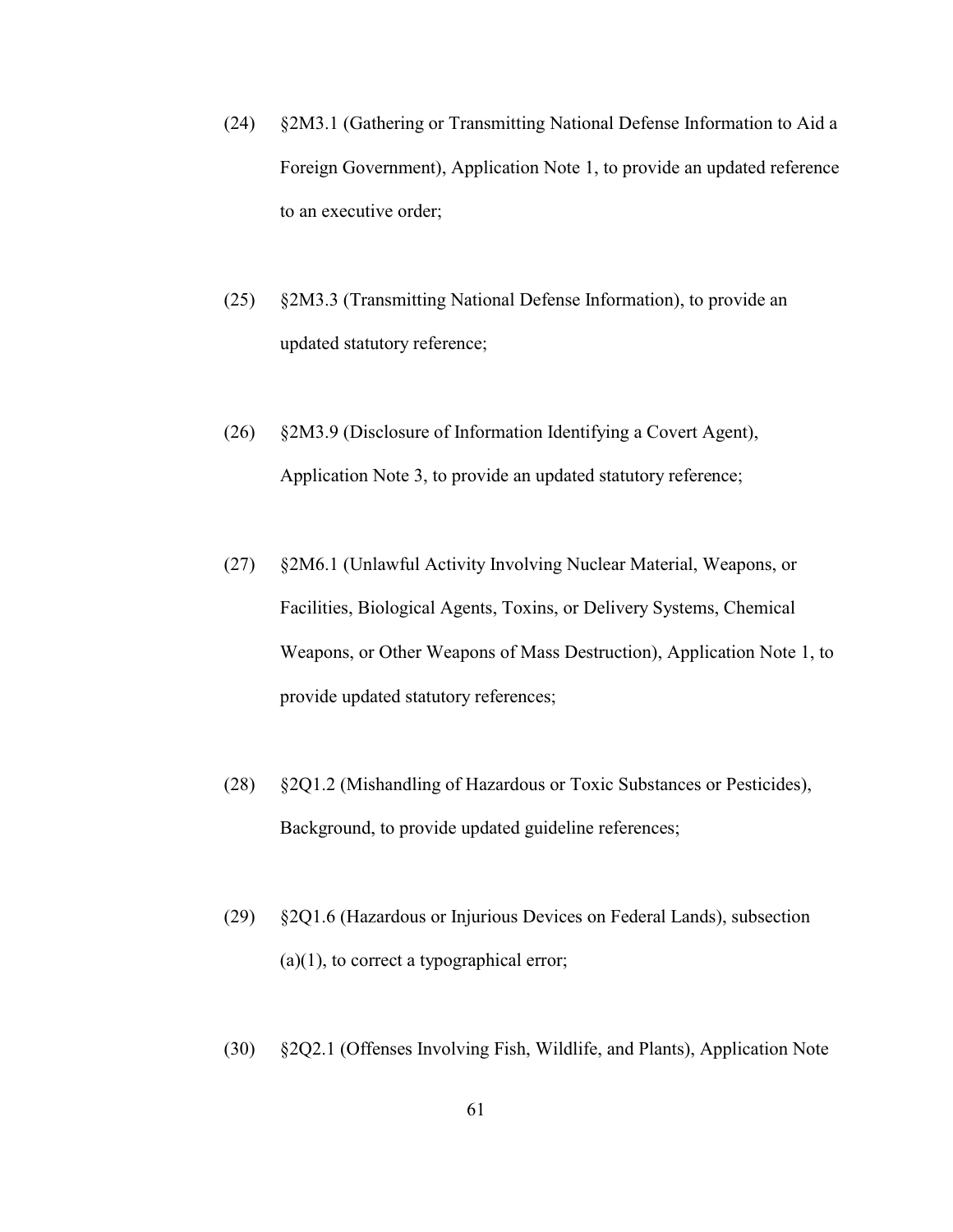3, to provide a more complete reference to regulations;

- (31) Chapter Two, Part T, Subpart 2 (Alcohol and Tobacco Taxes), Introductory Commentary, to provide a more complete statutory reference;
- (32) §2X5.2 (Class A Misdemeanors (Not Covered by Another Specific Offense Guideline)), to strike an erroneous statutory reference;
- (33) Appendix A (Statutory Index), to provide updated statutory references and strike an erroneous statutory reference.

Second, the amendment makes a series of changes to the Guidelines Manual to promote stylistic consistency in how subdivisions are designated. When dividing guideline sections into subdivisions, the guidelines generally follow the structure used by Congress to divide statutory sections into subdivisions. Thus, a section is broken into subsections (starting with " $(a)$ "), which are broken into paragraphs (starting with " $(1)$ "), which are broken into subparagraphs (starting with "(A)"), which are broken into clauses (starting with  $"(i)$ "), which are broken into subclauses (starting with  $"(I)$ "). For a generic term, "subdivision" is also used. When dividing application notes into subdivisions, the guidelines generally follow the same structure, except that subsections and paragraphs are not used; the first subdivisions used are subparagraphs (starting with "(A)"). The amendment identifies places in the Guidelines Manual where these principles are not